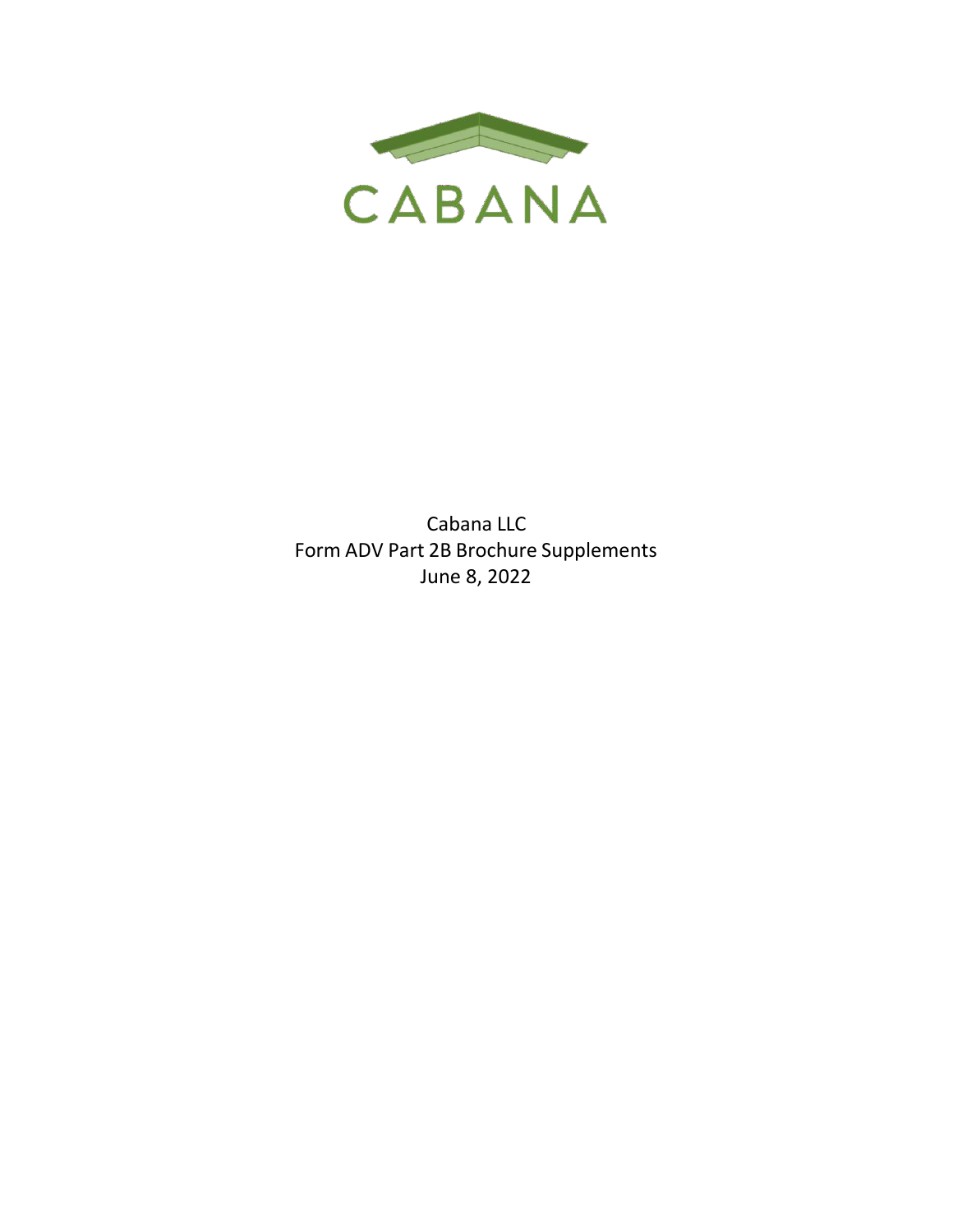This package is Cabana' brochure supplement (Part 2B of Form ADV), and includes information about each of Cabana's investment adviser representatives (listed below), such as educational background, business experience, and any disciplinary history.

- 1. George Chaddwick Mason
- 2. Louis Shaff
- 3. Christopher Carns
- 4. Heather Clifton
- 5. J. Neal Prevost
- 6. Christopher Magann
- 7. Michael Brandon Stalcup
- 8. Michele Alsobrook
- 9. Timothy Ridge
- 10. Patrick Scobie
- 11. Ian Scobie
- 12. Robert Mitchell
- 13. Joe Marc Hesse
- 14. David Allen Mazzanti
- 15. Taylor Woodard
- 16. Daniel Ippolito
- 17. John O'Connor
- 18. William Davis
- 19. Steve Pokorny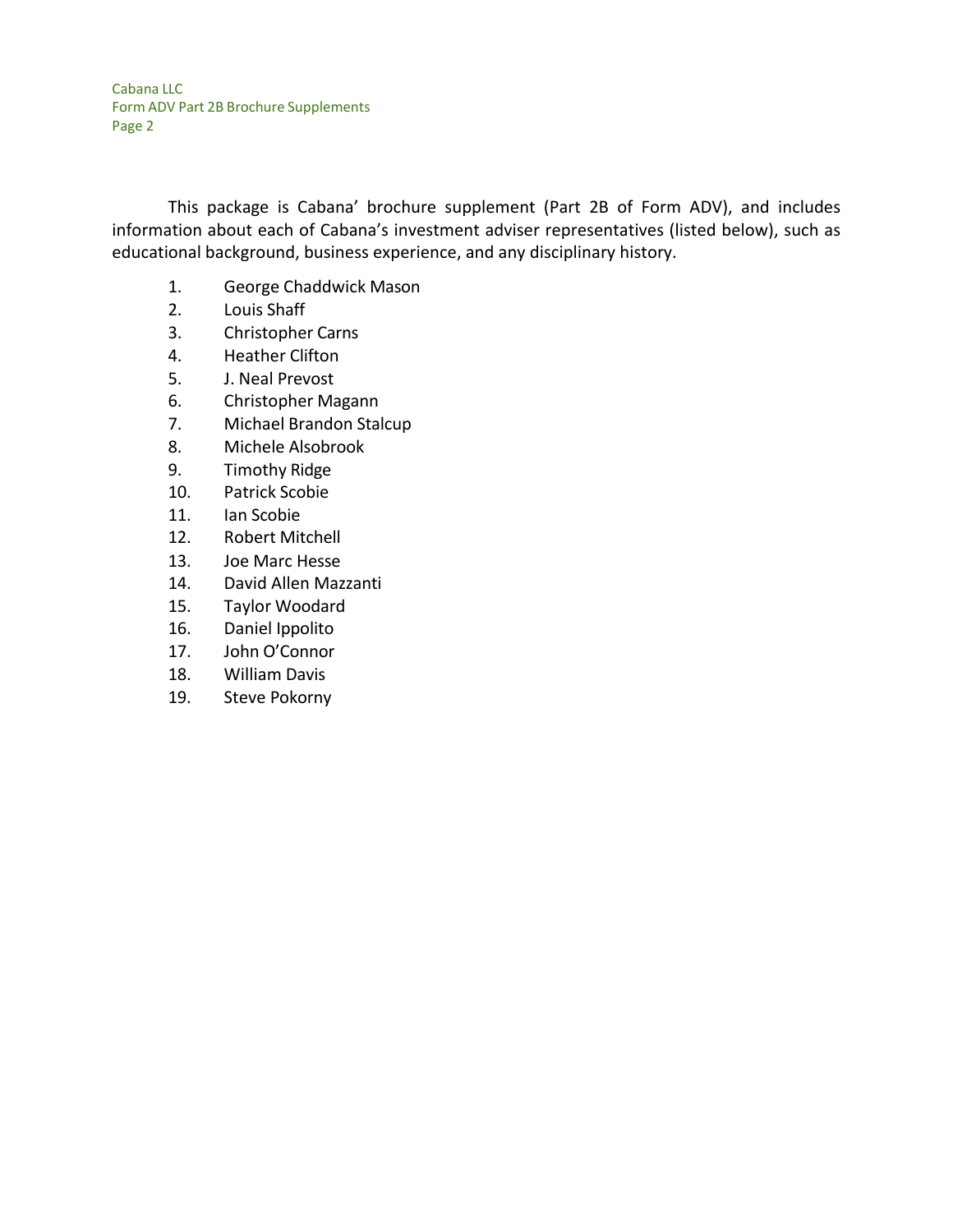

# **George Chaddwick Mason, J.D., LL.M., CWM CEO Investment Adviser Representative**

## **Cabana LLC d/b/a Cabana Asset Management**

Office Address 220 S. School Ave. Fayetteville, AR 72701 Phone: 479.442.6464 Fax: 479.442.6465

Supervised From: 220 S. School Ave. Fayetteville, AR 72701 Phone: 479.442.6464 Fax: 479.442.6465

**[chadd@thecanbanagroup.com](mailto:chadd@thecanbanagroup.com)**

**[www.thecabanagroup.com](http://www.thecabanagroup.com/)**

**March 30, 2022**

#### **Form ADV Part 2B Brochure Supplement**

This Brochure Supplement provides information about George Chaddwick Mason that supplements Cabana Asset Management Brochure. You should have received a copy of that Brochure. Please contact us at 479.442.6464 if you did not receive Cabana Asset Management's Brochure or if you have any questions about the contents of this supplement.

Additional information about George Chaddwick Mason is available on the SEC's website at **[www.adviserinfo.sec.gov](http://www.adviserinfo.sec.gov/)**. Mr. Mason's CRD number is 5449388.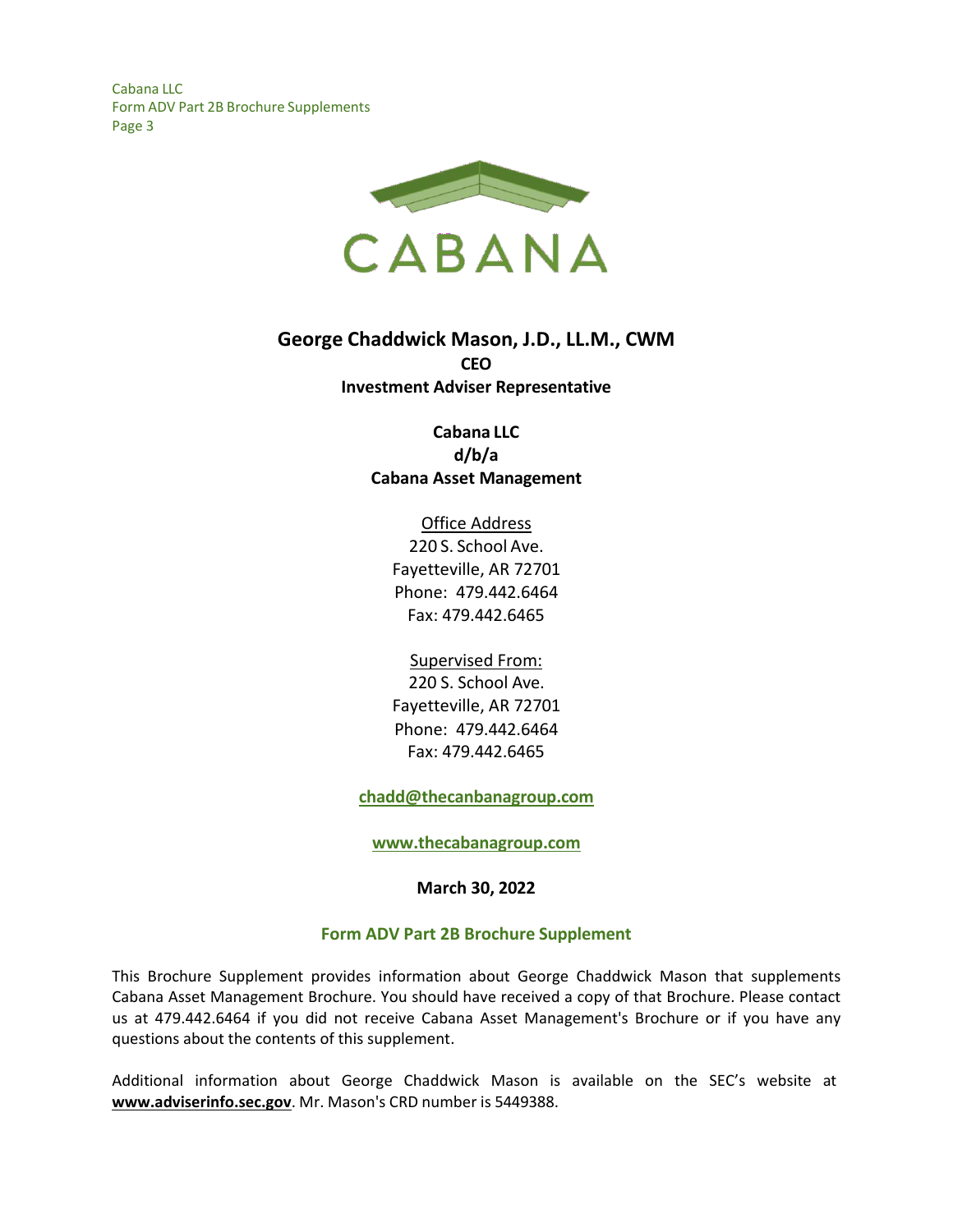| Item 2 - Educational Background and Business Experience                                                     |
|-------------------------------------------------------------------------------------------------------------|
|                                                                                                             |
| George Chaddwick Mason, J.D., LL.M, CWM                                                                     |
| Year of Birth: 1967                                                                                         |
| <b>Formal Education after High School:</b>                                                                  |
| Masters of Laws in International Taxation and Financial Services, Thomas Jefferson University,<br>$\bullet$ |
| 2014                                                                                                        |
| Chartered Wealth Manager, CWM, 2014<br>$\bullet$                                                            |
| Capital Crimes and Death Penalty Qualified, 1999<br>$\bullet$                                               |
| Juris Doctor, University of Denver, 1992<br>$\bullet$                                                       |
| B.A., Psychology, University of Arkansas, 1989<br>$\bullet$                                                 |
| <b>Business Background:</b>                                                                                 |
| <b>Investment Experience</b>                                                                                |
| 01/20 - Present, Cabana Black Fund, LLP, Manager<br>$\bullet$                                               |
| 01/17 - Present, The Cabana Group, LLC, CEO<br>$\bullet$                                                    |
| 12/16 - Present, Cabana Institutional LLC, Manager<br>$\bullet$                                             |
| 07/15 - Present, Cabana Financial, Manager/Producer<br>٠                                                    |
| 01/08 - Present, Cabana LLC (Cabana Asset Management), Manager/Investment Adviser<br>$\bullet$              |
| Representative                                                                                              |
| Legal Experience                                                                                            |

*Legal Experience*

• 08/16 – Present, Prevost, Shaff, Mason, & Carns, PLLC, Attorney/Principal

#### **Professional Designations and Qualifications:**

#### **Masters of Law (LL.M.)**

A Masters of Law is a postgraduate academic degree, pursued by those either holding an undergraduate academic law degree, a professional law degree, or an undergraduate degree in a related subject.

#### **Juris Doctor (JD)**

Juris Doctor, or JD, denotes the form of law degree issued by most of the nation's law schools, and forms one of the educational prerequisites to the practice of law. Most law schools require a four-year baccalaureate degree for admission, and law school is generally a three-year (six-semester) course of graduate-level study.

#### **Chartered Wealth Manager (CWM)**

CWM is a professional designation administered by the American Academy of Financial Management®. The CWM wealth management certification & designation is similar to financial planning certification but is as a graduate certification and curriculum in high net worth consulting and has always required a government recognized education and degree. In or to qualify for the CWM designation, candidates must have three years or more of professional experience in wealth management. Candidates must have requisite educational experience, which may include (1) an AAFM approved degree, (2) an undergraduate or graduate degree from an accredited university in areas including finance, tax, accounting, law, or masters in business administration. All candidates are subject to continuing education and ethics requirements.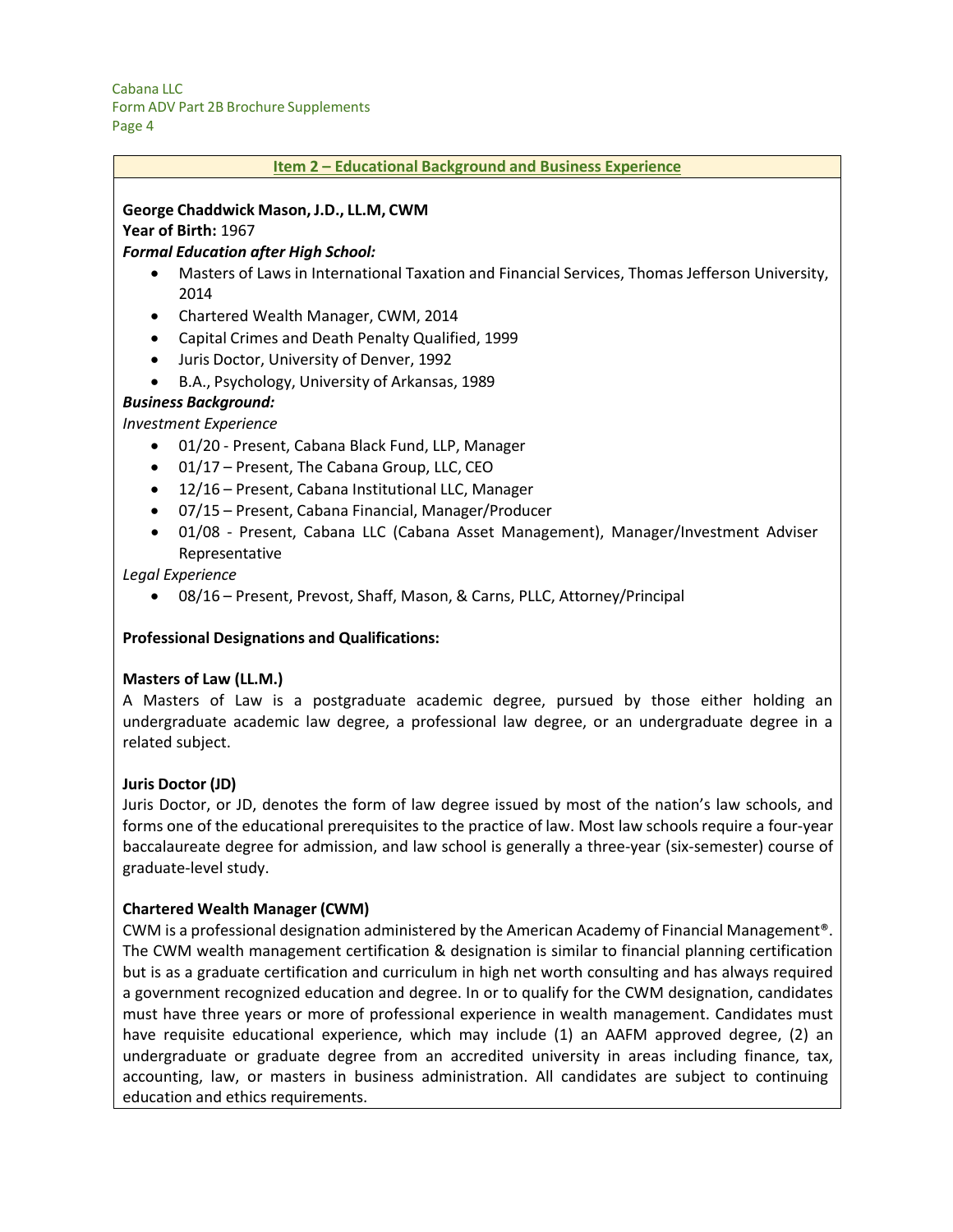#### **Item 3 – Disciplinary Information**

Registered investment advisers are required to disclose all material facts regarding any legal or disciplinary events that would be material to your evaluation of Mr. Mason and Cabana Asset Management. Mr. Mason has not been involved in any reportable disciplinary events.

#### **Item 4 – Other Business Activities**

G. Chadd Mason, Manager and Investment Adviser Representative of Cabana LLC and a licensed insurance agent able to effect transactions in insurance products and earn compensation for these various activities. The firm expects that clients to whom it offers advisory services may also be clients for whom Mr. Mason acts as an insurance agent. Clients are instructed that the fees paid to the firm for advisory services are separate and distinct from the commissions earned by its Investment Adviser Representatives for placing the client in insurance products. Clients to whom the firm offers advisory services are informed that they are under no obligation to purchase insurance services from Mr. Mason and may use the insurance brokerage firm and agent of their choice. A Memorandum of Understanding is executed at the time services are retained which provides, "The parties recognize that the investment adviser is also a licensed attorney and while advice of a legal nature may be sought and provided, it is incidental to the relationship set out here. Moreover, the relationship set out herein is in no way a solicitation to provide legal services nor does it constitute a requirement that the client use the Advisor for legal serves now or in the future. If any such legal services or advice provided is billed to the client, it shall be clearly identified as legal in nature, subject to the attorney/client relationship and shall be separately accounted."

G. Chadd Mason, Manager and investment adviser representative of Cabana, is also a licensed attorney and owner of Prevost, Shaff, Mason, & Carns, PLLC (dba Cabana Law Group), a law practice located in Fayetteville, Arkansas and Plano, TX. Thisfact is disclosed to clients during the initial client consultation. At the time of execution of the advisory agreement, clients are required to explicitly acknowledge their understanding that Mr. Mason is also a licensed attorney and while advice of a legal nature may be sought and provided, it is incidental to the advisory relationship.

Mr. Mason is also a manager of Cabana Black, LLC, the general partner for Cabana Black Fund, L.P. and he receives compensation derived from Cabana Black Fund, L.P.

The receipt of dual compensation creates a conflict of interest. The conflict is mitigated by the fact that the firm has adopted a code of ethics that requires all associated persons to place the interests if clients first. Additionally, as attorneys, associated persons of the firm are also fiduciaries and are required to act in the best interest of clients.

Clients of Prevost, Shaff, Mason, & Carns, PLLC are not required to invest with Cabana and clients of Cabana are not required to obtain legal advice from Prevost, Shaff, Mason, & Carns, PLLC, as all clients have the right to choose their legal representation and investment adviser.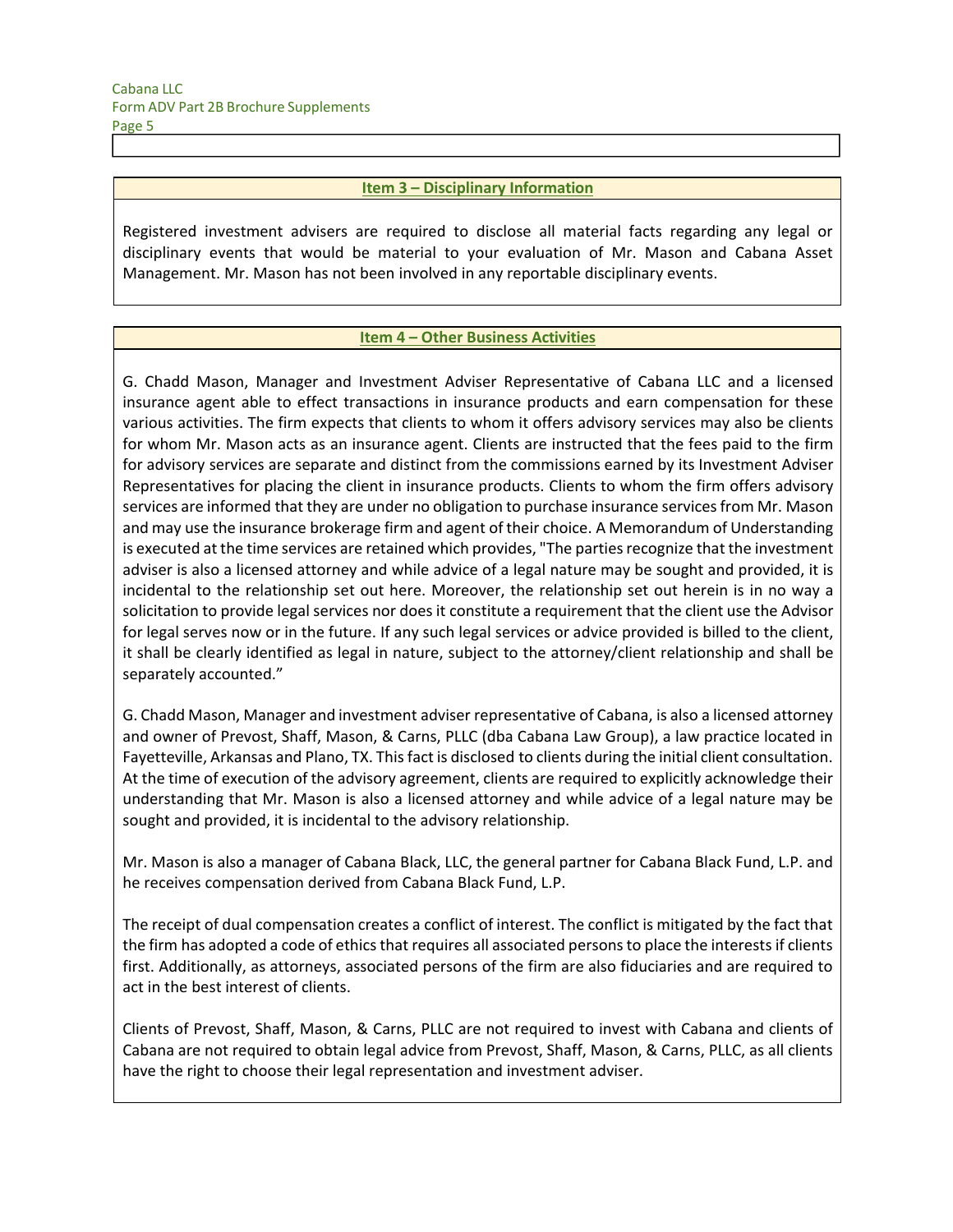Mr. Mason spends the majority of his professional time in his capacities as an executive and portfolio manager with Cabana Asset Management providing portfolio development to the firm, asset management and financial services. His legal practice is limited to investments and investment adviser compliance.

Mr. Mason is also a member of, 6220, LLC, which is a family owned holding company. Mr. Mason's involvement in this entity is passive and limited in scope.

Mr. Mason has no other relationships or affiliations with any other companies or individualsthat would lead to a material conflict of interest for clients.

#### **Item 5 – Additional Compensation**

Apart from the receipt of additional compensation as a result of the outside business activities listed under Item 4 above, Mr. Mason does not receive additional compensation or economic benefits from third party sources in connection to his advisory activities.

#### **Item 6 – Supervision**

Mr. Mason is an investment adviser representative of Cabana. In this role, Mr. Mason is responsible for the monitoring of client portfolios for investment objectives and other supervisory reviews. Mr. Mason'sinvestment advisory activities are supervised by Cabana's CFO, Louis Shaff, and Cabana's CCO, Steven Weiss.

Cabana has implemented a Code of Ethics and an internal compliance program that guides each Associated Person in meeting their fiduciary obligations to clients. Mr. Mason adheres himself to Cabana' code of ethics and compliance manual as mandated. Clients may contact Mr. Mason at the phone number listed on the cover of this Brochure Supplement, to obtain a copy of Cabana's code of ethics.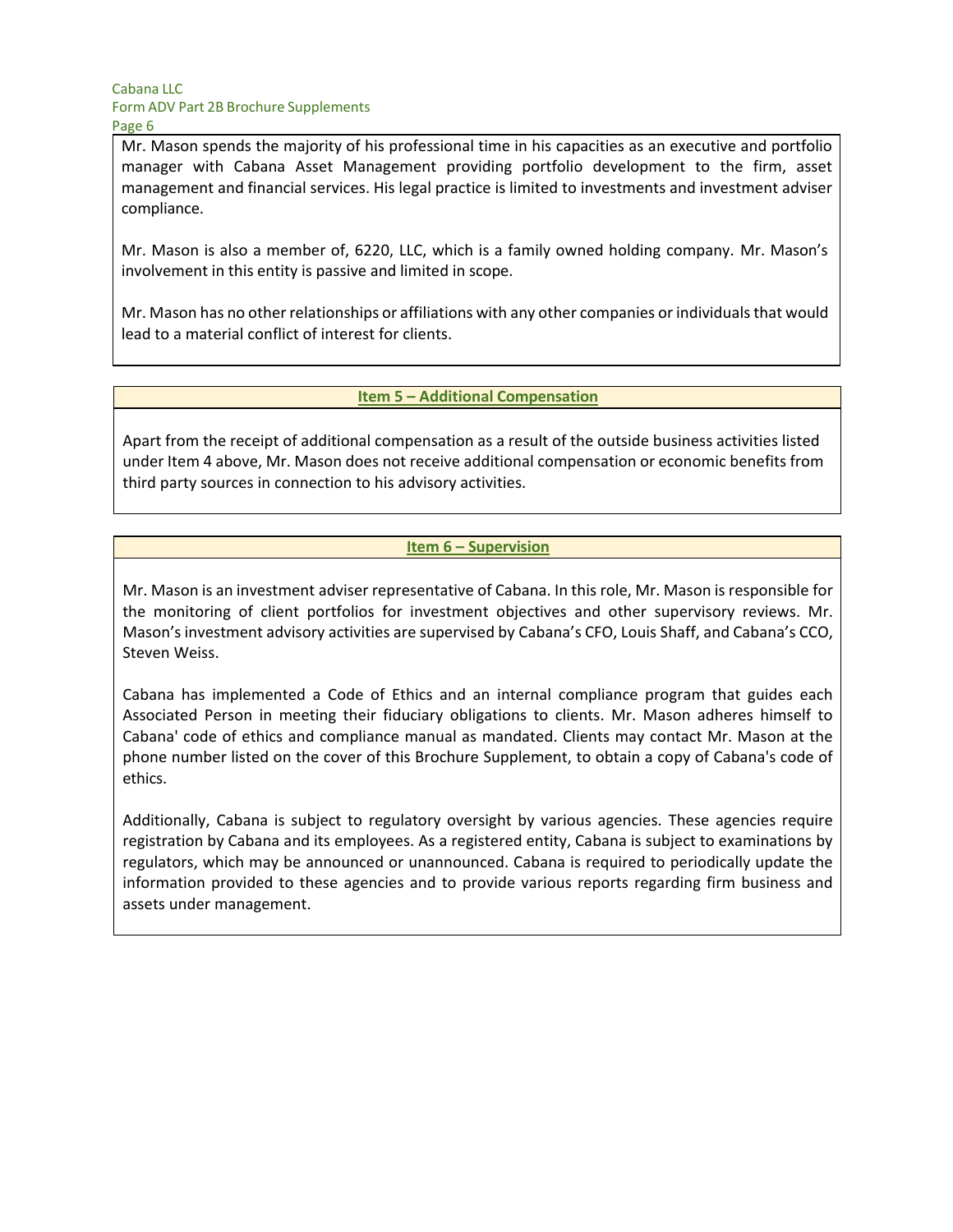## **Louis A. Shaff, J.D., LL.M. Taxation CFO Investment Adviser Representative**

## **Cabana LLC d/b/a Cabana Asset Management**

Office Address: 5560 Tennyson Parkway, Suite 260 Plano, TX 75024 Phone: (972) 383-5300

## Supervised From:

220 S. School Ave. Fayetteville, AR 72701 Phone: (479) 442-6464 Fax: (479) 442-6465

**[Louis@thecabanagroup.com](mailto:Louis@thecabanagroup.com)**

**[www.thecabanagroup.com](http://www.thecabanagroup.com/)**

**March 30, 2022**

## **Form ADV Part 2B Brochure**

This Brochure Supplement provides information about Louis A. Shaff that supplements Cabana Asset Management Brochure. You should have received a copy of that Brochure. Please contact us at (479) 442- 6464 if you did not receive Cabana Asset Management's Brochure or if you have any questions about the contents of this supplement.

Additional information about Louis A. Shaff is available on the SEC's website at **[www.adviserinfo.sec.gov](http://www.adviserinfo.sec.gov/)**. Mr. Shaff's CRD number is 5449638.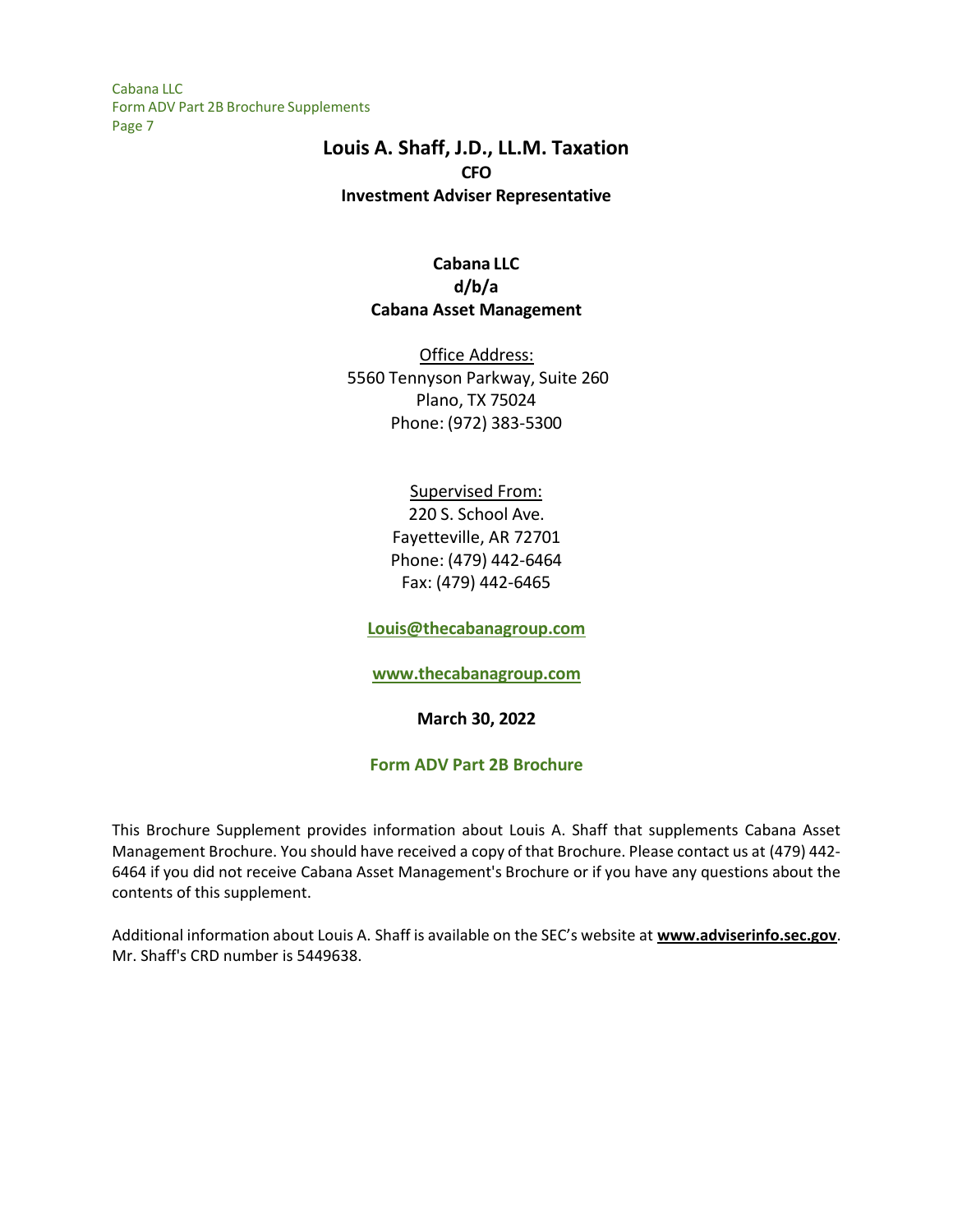# Cabana LLC

Form ADV Part 2B Brochure Supplements

Page 8

## **Item 2 – Educational Background and Business Experience**

## **Louis A. Shaff, J.D., LL.M. Taxation**

**Year of Birth:** 1967

### *Formal Education after High School:*

- Bachelor of Business Administration, The George Washington University, Washington, D.C. 1989
- Juris Doctor, University of Denver, Denver, Colorado 1993
- Masters in Laws in Taxation, University of Denver, Denver, Colorado 1994

### *Business Background:*

*Investment Experience*

- 1/13 Present, Cabana LLC (Cabana Asset Management), Member/Investment Adviser Representative
- 7/15 Present, Cabana Financial, Manager/Producer
- 12/16 Present, Cabana Institutional, Manager
- 1/17- Present, The Cabana Group, LLC, CFO
- 1/20 Present, Cabana Black Fund, L.P., Manager

### *Legal Experience*

- 4/99 09/16, Prevost and Shaff, Attorney/Principal
- 09/16 Present, Prevost, Shaff, Mason, & Carns, PLLC, Attorney/Principal

#### **Professional Designations and Qualifications:**

#### **Master of Law (LL.M.)**

A Master of Law is a post graduate academic degree, pursued by those either holding an undergraduate academic law degree, a professional law degree, or an undergraduate degree in a related subject.

#### **Juris Doctor (JD)**

Juris Doctor, or JD, denotes the form of law degree issued by most of the nation's law schools, and forms one of the educational prerequisites to the practice of law. Most law schools require a four-year Baccalaureate degree for admission and law school is generally a three-year (six-semester) course of graduate-level study.

#### **Item 3 – Disciplinary Information**

Registered investment advisers are required to disclose all material facts regarding any legal or disciplinary events that would be material to your evaluation of Mr. Shaff and Cabana Asset Management. Mr. Shaff has not been involved in any reportable disciplinary events.

#### **Item 4 – Other Business Activities**

Louis A. Shaff, Investment Adviser Representative of Cabana, is also a licensed insurance agent and can effect transactions in insurance products and earn compensation for these activities. The firm expects that clients to whom it offers advisory services may also be clients for whom Mr. Shaff acts as an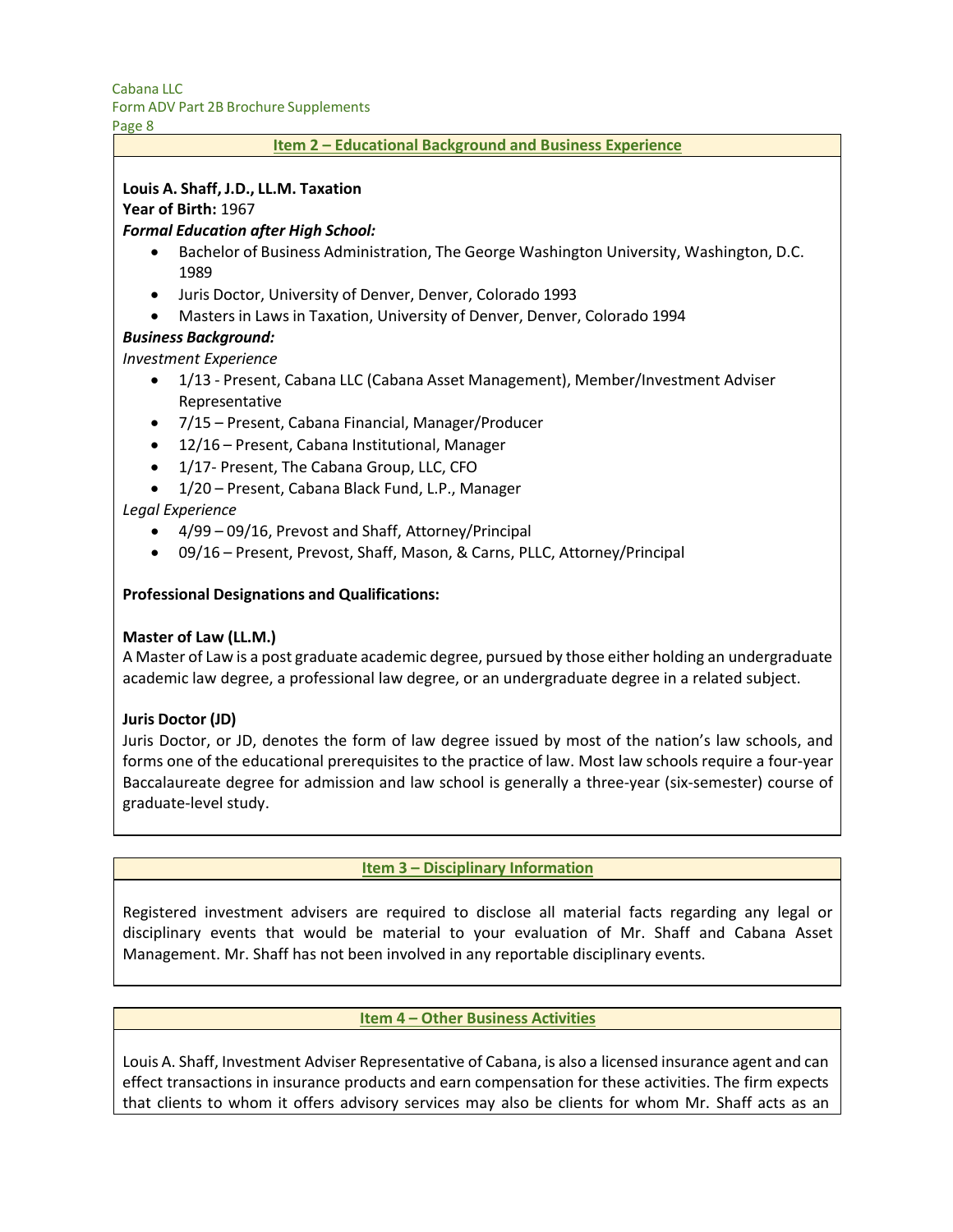insurance agent. Clients are instructed that the fees paid to the firm for advisory services are separate and distinct from the commissions earned by its Investment Adviser Representatives for placing the client in insurance products. Clients to whom the firm offers advisory services are informed that they are under no obligation to purchase insurance services from Mr. Shaff and may use the insurance brokerage firm and agent of their choice.

Louis A. Shaff is also a licensed attorney and Partner of Prevost, Shaff, Mason, & Carns, PLLC , a law practice located in Fayetteville, Arkansas and Plano, Texas. This fact is disclosed to clients during the initial client consultation. A Memorandum of Understanding is executed at the time services are retained which provides, "The parties recognize that the investment adviser is also a licensed attorney and while advice of a legal nature may be sought and provided, it is incidental to the relationship set out here. Moreover, the relationship set out herein is in no way a solicitation to provide legal services nor does it constitute a requirement that the client use the Advisor for legal serves now or in the future. If any such legal services or advice provided is billed to the client, it shall be clearly identified as legal in nature, subject to the attorney/client relationship and shall be separately accounted."

Mr. Shaff also is a manager of Cabana Black, LLC, the general partner for Cabana Black Fund, L.P. and he receives compensation derived from Cabana Black Fund, L.P.

Mr. Shaff spends the majority of his professional time in his capacities with Cabana LLC (Cabana Asset Management) providing executive leadership, asset management and financial services. His legal practice is limited to tax matters, estate planning, business planning, investments and investment adviser compliance.

Mr. Shaff is also a member of, BLBS, LLC, which is a family owned holding company. Mr. Shaff's involvement in this entity is passive and limited in scope.

Mr. Shaff has no other relationships or affiliations with any other companies or individuals that would lead to a material conflict of interest for clients.

#### **Item 5 – Additional Compensation**

Apart from the receipt of additional compensation as a result of the outside business activities listed under Item 4 above, Mr. Shaff does not receive additional compensation or economic benefits from third party sources in connection to his advisory activities.

#### **Item 6 – Supervision**

Mr. Shaff is an investment adviser representative and CFO of Cabana LLC (Cabana Asset Management). In this role, Mr. Shaff is responsible for the monitoring of client portfolios for investment objectives and other supervisory reviews. As CFO, Mr. Shaff is responsible for overseeing Cabana's finances. Mr. Shaff's advisory and management activities are supervised by Cabana's CEO, Chadd Mason, and CCO, Steven Weiss.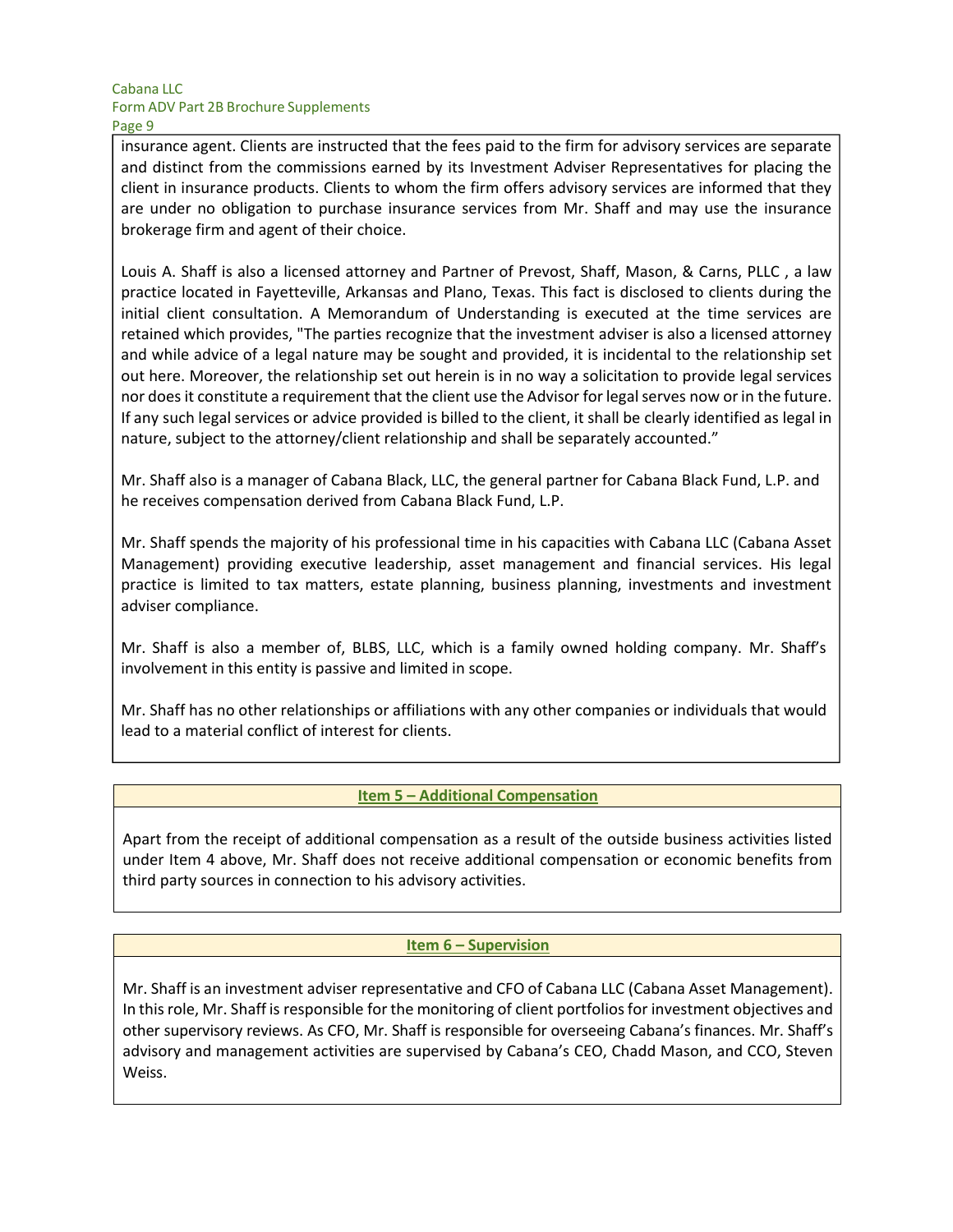Cabana Asset Management hasimplemented a Code of Ethics and an internal compliance program that guides each Associated Person in meeting their fiduciary obligations to clients. Mr. Shaff adheres to Cabana Asset Management's Code of Ethics and compliance manual as mandated. Clients may contact Mr. Shaff at the phone number listed on the cover of this Brochure Supplement, to obtain a copy of Cabana Asset Management's Code of Ethics.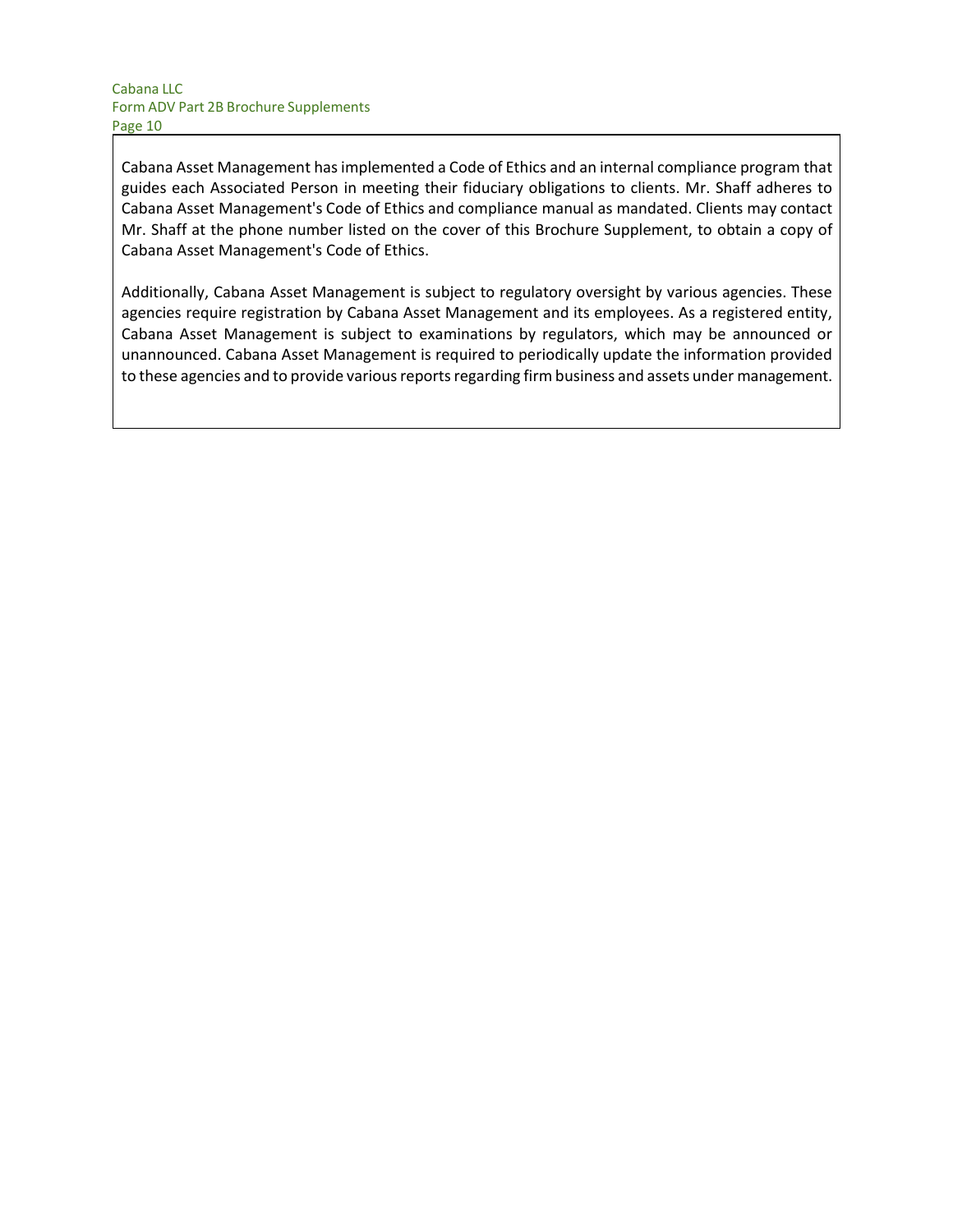# **Christopher L. Carns, J.D. COO Investment Adviser Representative**

**Cabana LLC d/b/a Cabana Asset Management**

Office Address: 5560 Tennyson Drive, Suite 260 Plano, TX 75024 Phone: (972) 383-5300

> Supervised From: 220 S. School Ave. Fayetteville, AR 72701 Phone: (479) 442-6464 Fax: (479) 442-6465

**[Chris@thecabanagroup.com](mailto:Chris@thecabanagroup.com)**

**[www.thecabanagroup.com](http://www.thecabanagroup.com/)**

**March 30, 2022 DRAFT**

**Form ADV Part 2B Brochure Supplement**

This Brochure Supplement provides information about Christopher L. Carns that supplements Cabana Asset Management Brochure. You should have received a copy of that Brochure. Please contact us at (479) 442-6464 if you did not receive Cabana Asset Management's Brochure or if you have any questions about the contents of this supplement.

Additional information about Christopher L. Carns is available on the SEC's website at **[www.adviserinfo.sec.gov](http://www.adviserinfo.sec.gov/)**. Mr. Carns' CRD number is 6655530.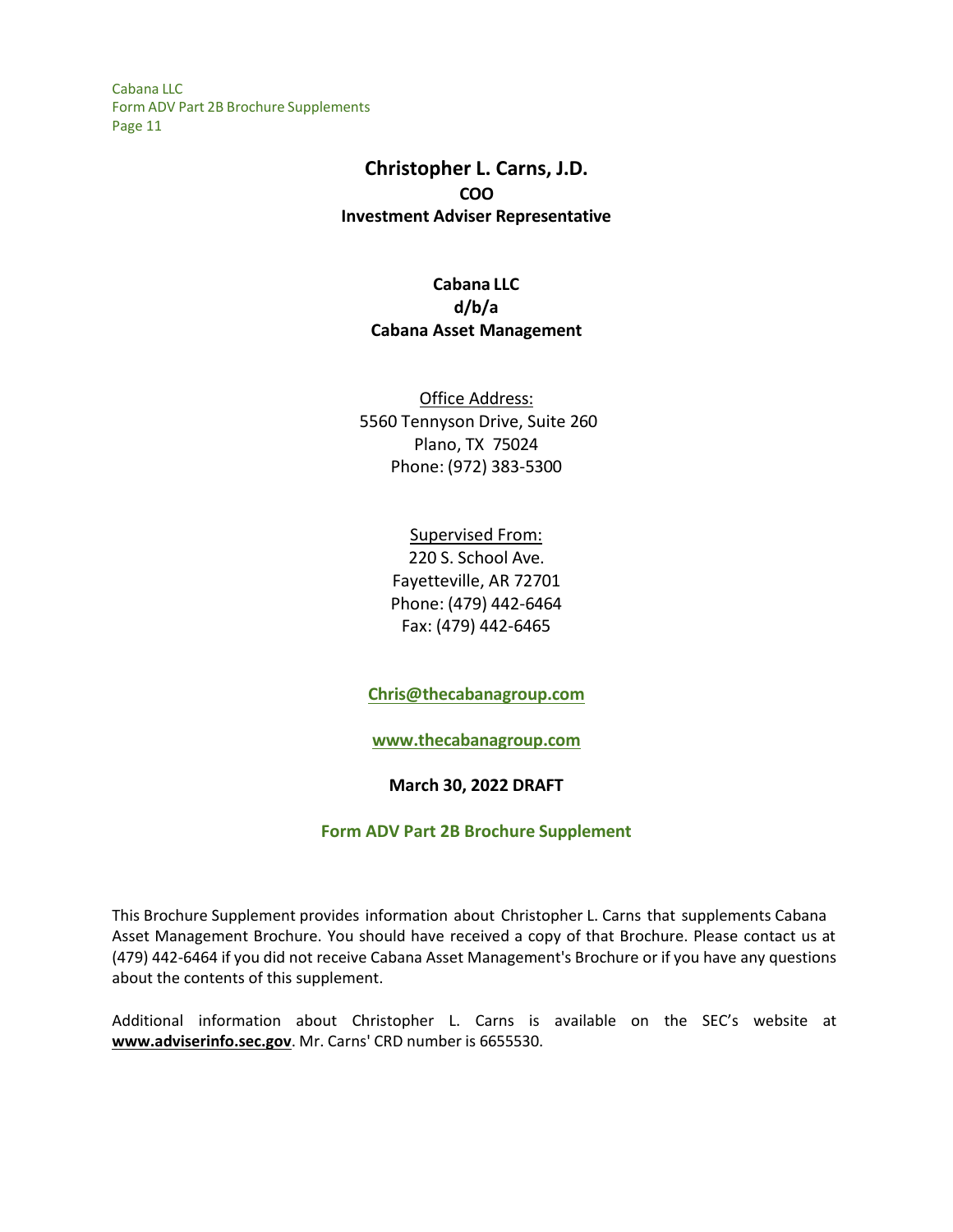Page 12

#### **Item 2 – Educational Background and Business Experience**

#### **Christopher L. Carns,J.D.**

**Year of Birth:** 1983

#### *Formal Education after High School:*

- University of Texas at Austin, Bachelors of Business Administration, May 2004
- Southern Methodist University, Dedman School of Law, December 2011

#### *Business Background:*

- Cabana Black Fund, L.P., Manager, 01/2020 to Present
- Cabana, LLC, Investment Adviser Representative and COO, 02/2018 to Present.
- Prevost, Shaff, Mason, & Carns, PLLC, Partner/Attorney, 08/2016 to Present.

#### **Professional Designations and Qualifications: Juris Doctor (JD)**

Juris Doctor, or JD, denotes the form of law degree issued by most of the nation's law schools, and forms one of the educational prerequisites to the practice of law. Most law schools require a four-year baccalaureate degree for admission, and law school is generally a three-year (six-semester) course or graduate level study.

State Bar of Texas, Member

### **Item 3 – Disciplinary Information**

Registered investment advisers are required to disclose all material facts regarding any legal or disciplinary events that would be material to your evaluation of Mr. Carns and Cabana Asset Management. Mr. Carns has not been involved in any reportable disciplinary events.

#### **Item 4 – Other Business Activities**

Mr. Carns is a licensed attorney and Partner of Prevost, Shaff, Mason, & Carns, PLLC. This fact is disclosed to clients during the initial client consultation. A memorandum of understanding is executed at the time services are retained which provides, "The parties recognize that the investment adviser is also a licensed attorney and while advice of a legal nature may be sought and provided, it is incidental to the relationship set out here. Moreover, the relationship set out herein is in no way a solicitation to provide legal services nor does it constitute a requirement that the client use the Advisor for legal services now or in the future. If any such legal services or advice provided is billed to the client, it shall be clearly identified as legal in nature, subject to the attorney/client relationship and shall be separately accounted."

Mr. Carns is also a manager for Cabana Black, LLC, the general partner for Cabana Black Fund, L.P. and he receives compensation derived from Cabana Black Fund, L.P.

Mr. Carns is also a member of, HCCJ, LLC, which is a family owned holding company. Mr. Carns involvement in this entity is passive and limited in scope.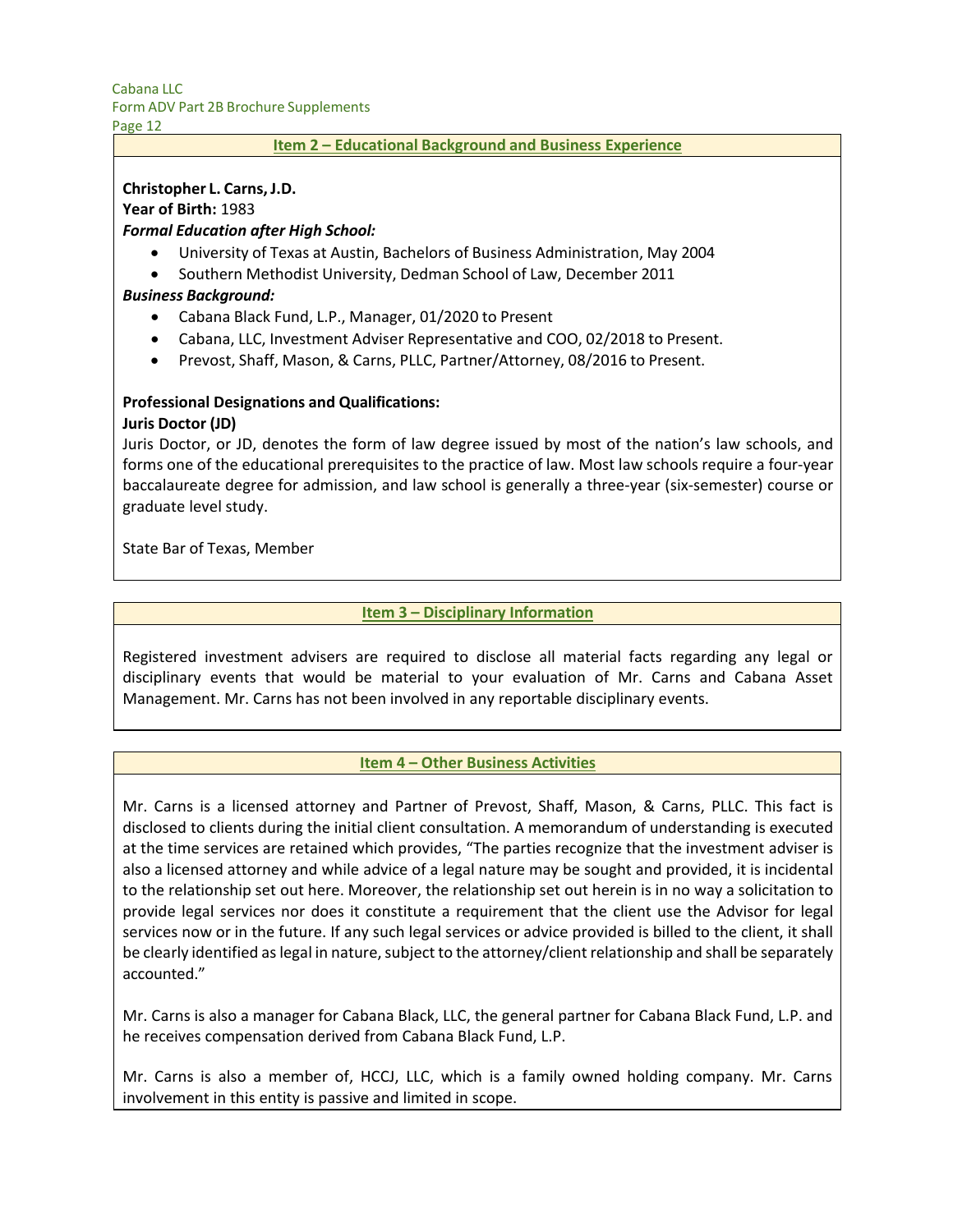Mr. Carns has no other relationships or affiliations with any other companies or individuals that would lead to a material conflict of interest for clients.

### **Item 5 – Additional Compensation**

Apart from the receipt of compensation for the activities listed under Item 4 above, Mr. Carns does not receive additional compensation or economic benefits from third party sources in connection to his advisory activities.

#### **Item 6 – Supervision**

Mr. Carns is an investment adviser representative and COO of Cabana Asset Management. In this role, Mr. Carns is responsible for the monitoring of client portfolios for investment objectives and other supervisory reviews. As COO, Mr. Carns is also responsible for overseeing Cabana's operations. Mr. Carns' activities are supervised by Cabana's CEO, Chadd Mason, Cabana's CFO, Louis Shaff, and Cabana's CCO, Steven Weiss.

Cabana Asset Management has implemented a Code of Ethics and an internal compliance program that guides each Associated Person in meeting their fiduciary obligations to clients. Mr. Carns adheres to Cabana Asset Management's Code of Ethics and compliance manual as mandated. Clients may contact Mr. Carns at the phone number listed on the cover of this Brochure Supplement, to obtain a copy of Cabana Asset Management's Code of Ethics.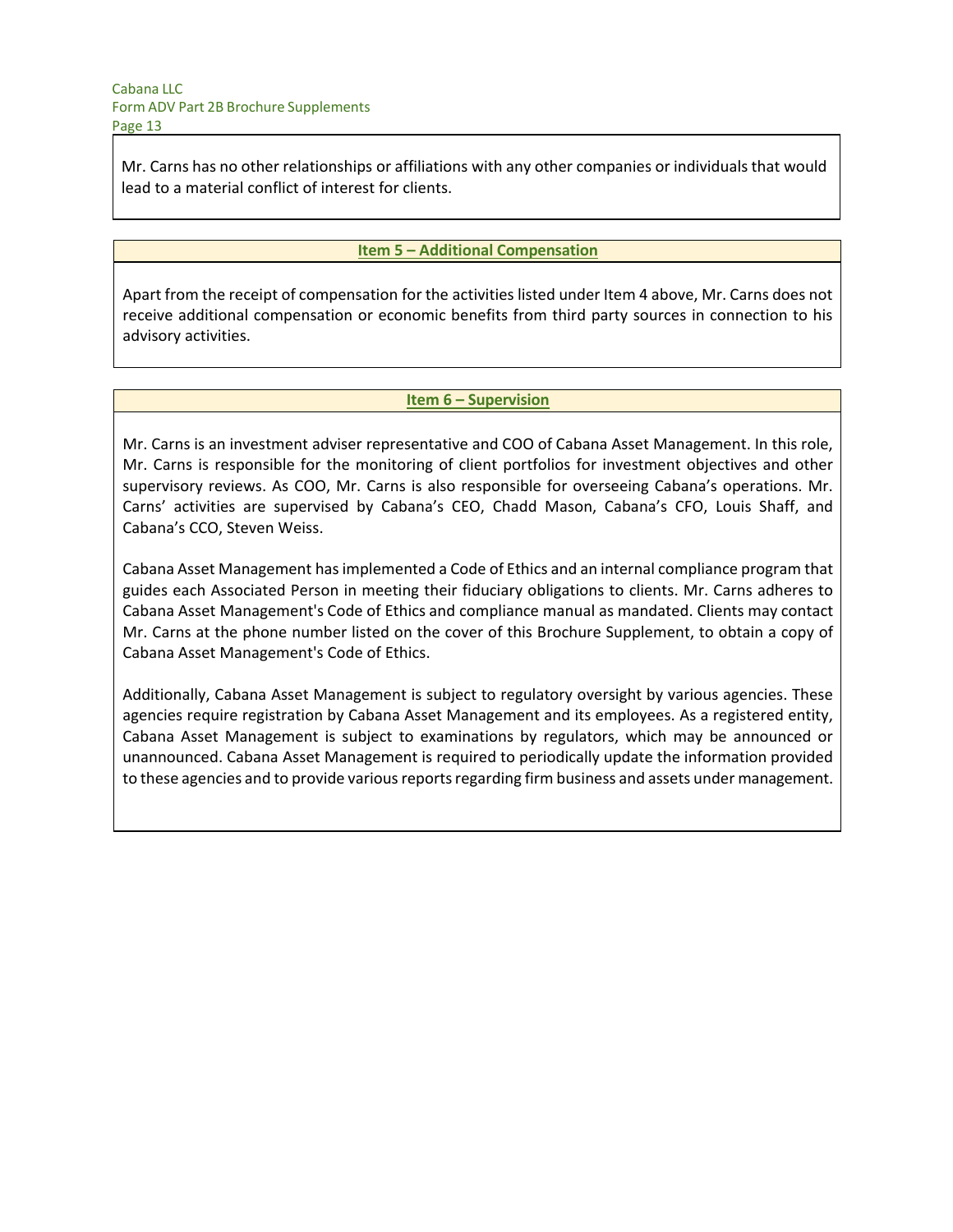# **Heather Dawn Clifton Vice President of Operations Investment Adviser Representative**

## **Cabana LLC d/b/a Cabana Asset Management**

## Office Address 220 S. School Ave. Fayetteville, AR 72701 Phone: 479.442.6464 Fax: 479.442.6465 **[heather@thecabanagroup.com](mailto:heather@thecabanagroup.com)**

Supervised From: 220 S. School Ave. Fayetteville, AR 72701 Phone: 479.442.6464 Fax: 479.442.6465

**<https://thecabanagroup.com/>**

**March 30, 2022**

## **Form ADV Part 2B Brochure Supplement**

This Brochure Supplement provides information about Heather Dawn Clifton that supplements the Cabana Asset Management Brochure. You should have received a copy of that Brochure. Please contact us at (479) 442-6464 if you did not receive Cabana Asset Management's Brochure or if you have any questions about the contents of this supplement.

Additional information about Heather Dawn Clifton is available on the SEC's website at **[www.adviserinfo.sec.gov](http://www.adviserinfo.sec.gov/)**. Mrs. Clifton's CRD number is 4957660.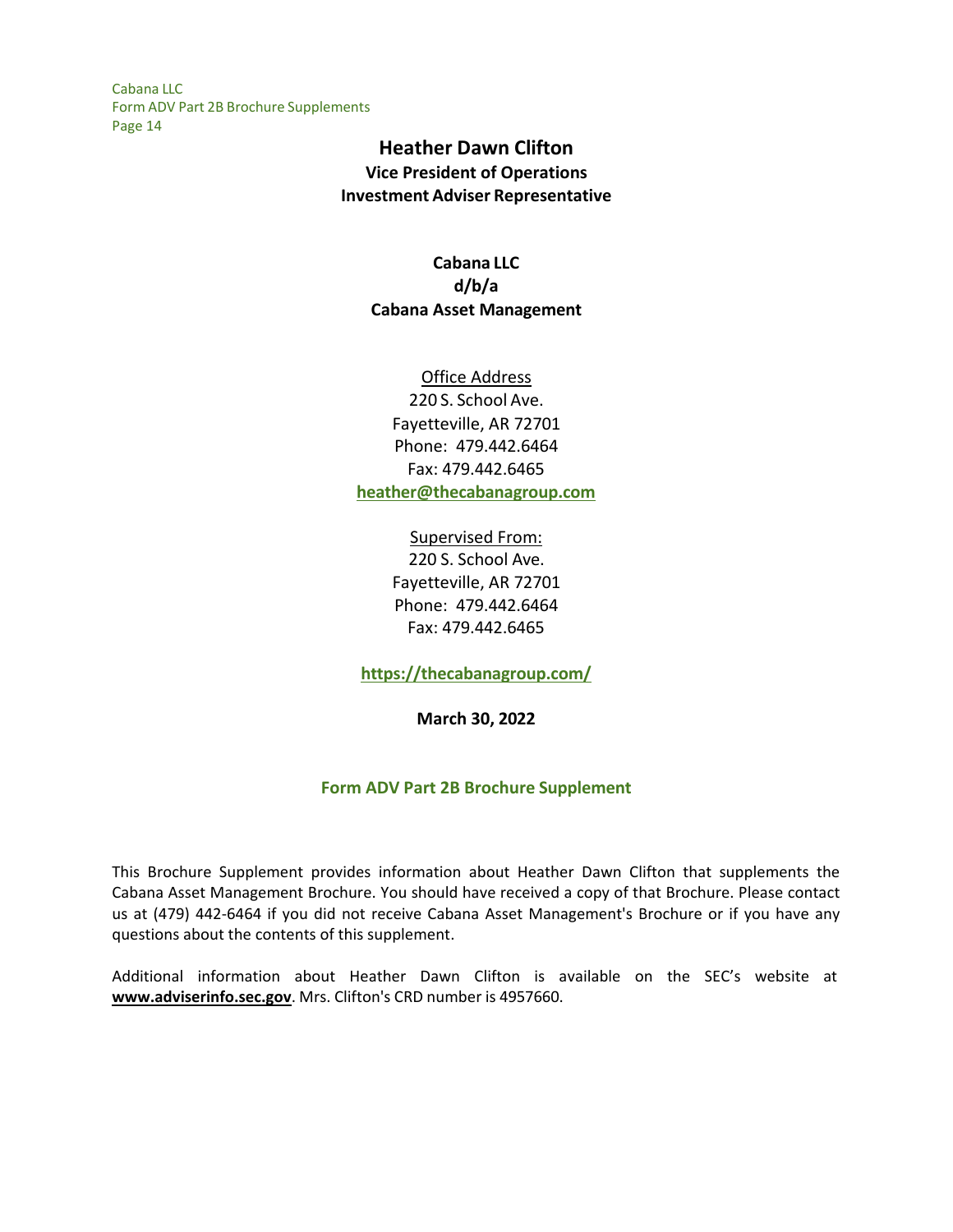# Cabana LLC

Form ADV Part 2B Brochure Supplements

Page 15

#### **Item 2 – Educational Background and Business Experience**

### **Heather Dawn Clifton**

**Year of Birth:** 1980

## *Formal Education after High School:*

• Westark Community College, Attended 08/1998 to 12/1999.

## *Business Background:*

- Cabana Asset Management, Vice President of Operations, Investment Adviser Representative, 11/2018 to Present.
- Arvest Bank and Arvest Wealth Management, Private Banking Assistant, 07/2017 to 12/2017.
- Arvest Wealth Management, Client Advisor Assistant, 02/2017 to 07/2017.
- Edward Jones, Branch Office Administrator, 07/2016 to 01/2017.

## **Item 3 – Disciplinary Information**

Registered investment advisers are required to disclose all material facts regarding any legal or disciplinary events that would be material to your evaluation of Mrs. Clifton and Cabana Asset Management. Mrs. Clifton has not been involved in any reportable disciplinary events.

## **Item 4 – Other Business Activities**

Mrs. Clifton has no other relationships or affiliations with any other companies or individuals that would lead to a material conflict of interest for clients.

## **Item 5 – Additional Compensation**

Mrs. Clifton does not receive additional compensation or economic benefits from third party sources in connection to his advisory activities.

## **Item 6 – Supervision**

Mrs. Clifton is an investment adviser representative of Cabana Asset Management. In this role, Mrs. Clifton is responsible for the monitoring of client portfolios for investment objectives and other supervisory reviews. Mrs. Clifton is also part of Cabana's operations team and is primarily responsible for account onboarding and ongoing account management (administrative). Mrs. Clifton's advisory activities are supervised by Cabana's CCO, Mr. Steven Weiss.

Cabana Asset Management has implemented a Code of Ethics and an internal compliance program that guides each Associated Person in meeting their fiduciary obligations to clients. Mrs. Clifton adheres to Cabana Asset Management's Code of Ethics and compliance manual as mandated. Clients may contact the phone number listed on the cover of this Brochure Supplement, to obtain a copy of Cabana Asset Management's Code of Ethics.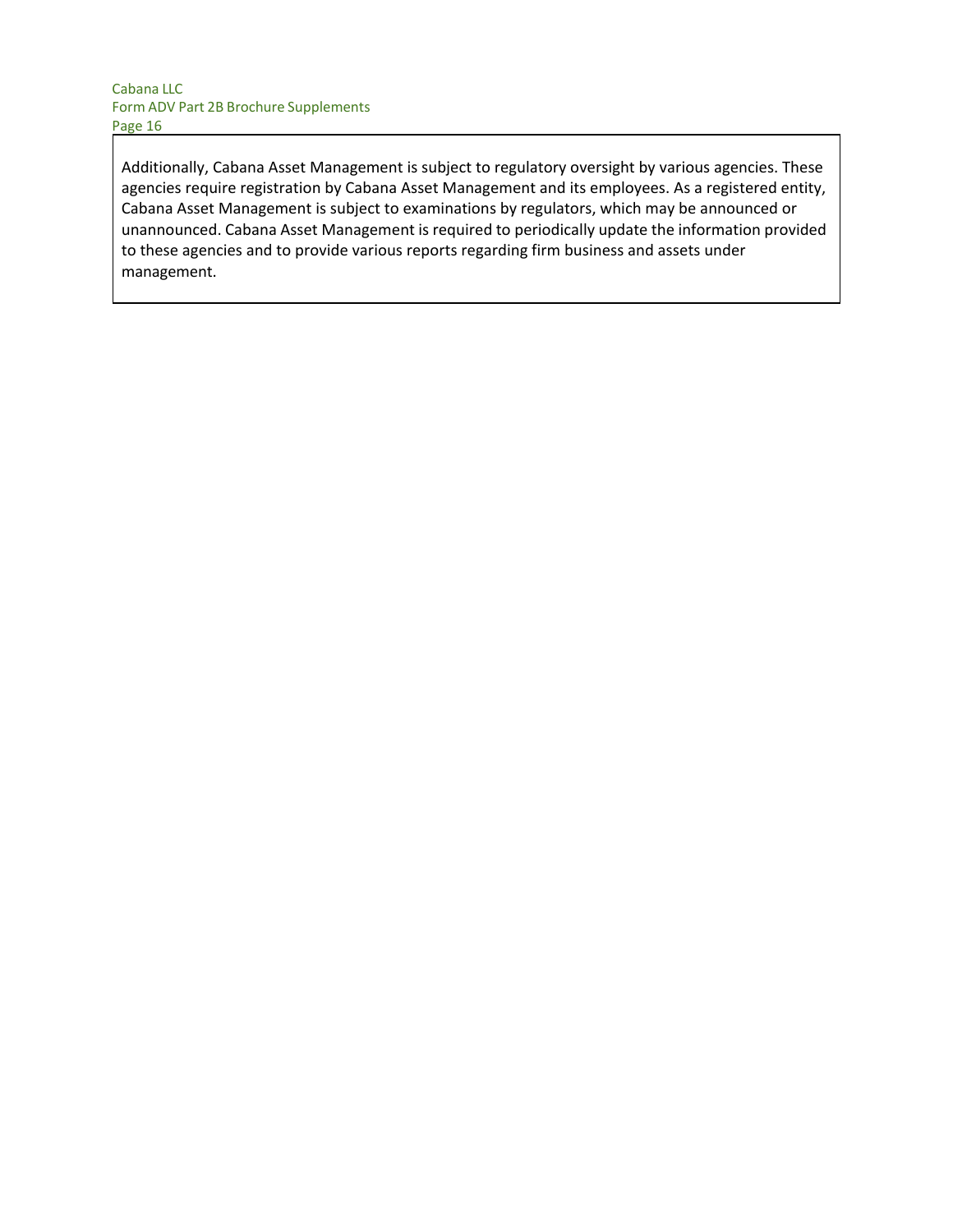# **J. Neal Prevost, J.D. Member/Investment Advisor Representative**

## **Cabana LLC d/b/a Cabana Asset Management**

Office Address: 5560 Tennyson Parkway, Suite 260 Plano, TX 75024 Phone: (972) 383-5300 Email: **[neal@prevostandshaff.com](mailto:neal@prevostandshaff.com)**

> Supervised From: 220 S. School Ave. Fayetteville, AR 72701 Phone: 479.442.6464 Fax: 479.442.6465

**<https://thecabanagroup.com/>**

**March 30, 2022**

## **Form ADV Part 2B Brochure**

This Brochure Supplement provides information about J. Neal Prevost that supplements Cabana Asset Management Brochure. You should have received a copy of that Brochure. Please contact us at (479) 442- 6464 if you did not receive Cabana Asset Management's Brochure or if you have any questions about the contents of this supplement.

Additional information about J. Neal Prevost is available on the SEC's website at **[www.adviserinfo.sec.gov](http://www.adviserinfo.sec.gov/)**.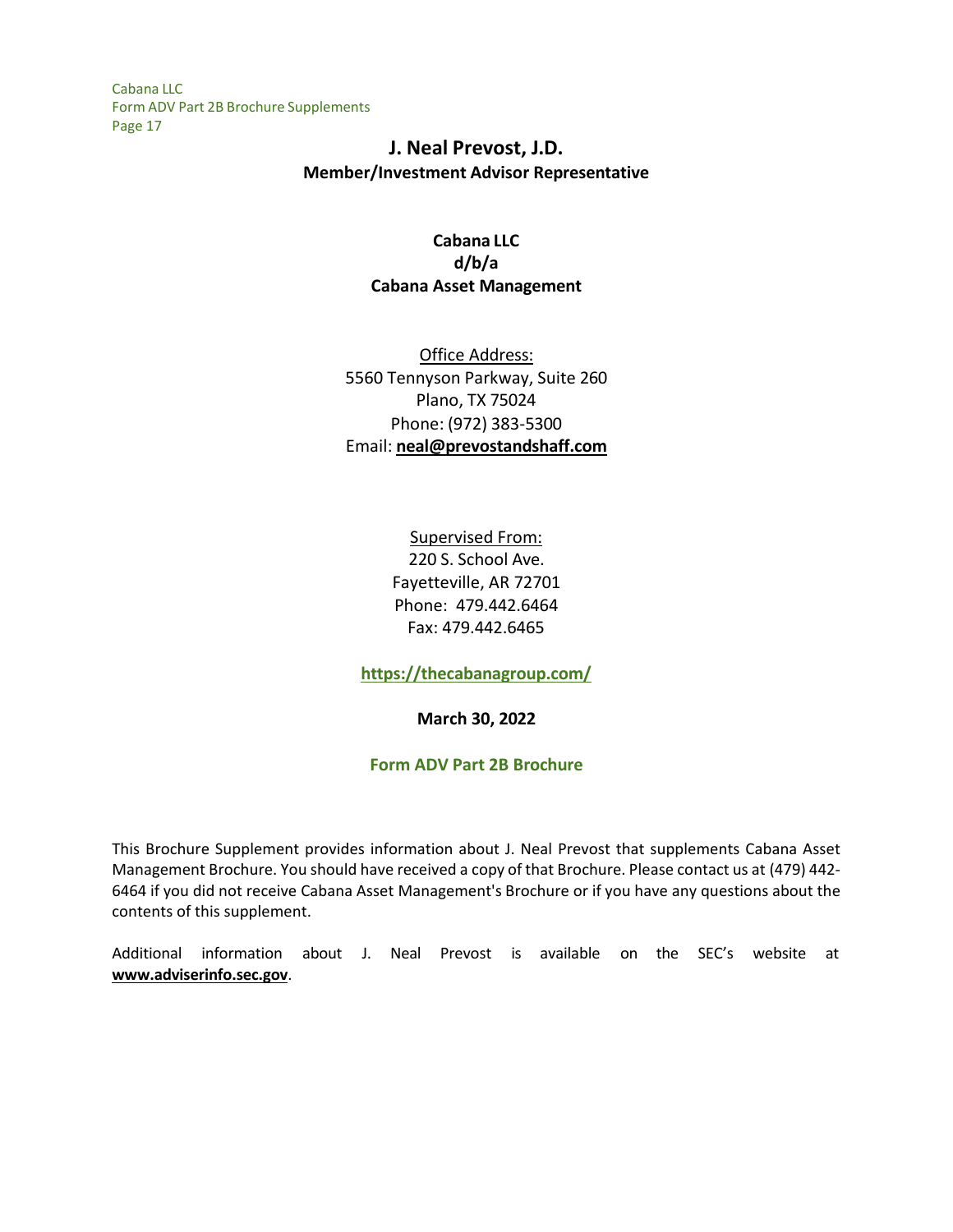Page 18

#### **Item 2 – Educational Background and Business Experience**

#### **Principal Executive Officers and Management Persons**

**J. Neal Prevost, J.D.** 

**Year of Birth:** 1960

*Formal Education after High School:*

- B.B.A. Entrepreneurship, Baylor University, 1982
- Juris Doctor, Louisiana State University, 1993

#### *Business Background:*

*Investment Experience*

- 2012 Present, The Cabana Group, LLC Member
- 2012 Present, Cabana Asset Management, Investment Adviser Representative
- 1987 1990, Primerica Financial Services, Regional Vice President

*Legal Experience*

- 2020 Present, Certified Divorce Financial Analyst
- 2016 Present, Prevost, Shaff, Mason, & Carns, LLP, Attorney/Principal

#### **Professional Designations and Qualifications: Juris Doctor (JD)**

Juris Doctor, or JD, denotes the form of law degree issued by most of the nation's law schools, and forms one of the educational prerequisites to the practice of law. Most law schools require a fouryear baccalaureate degree for admission, and law school is generally a three-year (six-semester) course or graduate level study.

#### **Item 3 – Disciplinary Information**

Registered investment advisers are required to disclose all material facts regarding any legal or disciplinary events that would be material to your evaluation of Mr. Prevost and Cabana Asset Management. Mr. Prevost has not been involved in any reportable disciplinary events.

#### **Item 4 – Other Business Activities**

J. Neal Prevost, member and investment adviser representative of Cabana Asset Management, is also a licensed attorney and Partner of Prevost, Shaff, Mason, & Carns, LLP. This fact is disclosed to clients during the initial client consultation. A memorandum of understanding is executed at the time services are retained which provides, "The parties recognize that the investment advisor is also a licensed attorney and while advice of a legal nature may be sought and provided, it is incidental to the relationship set out here. Moreover, the relationship set out herein is in no way a solicitation to provide legal services nor does it constitute a requirement that the client use the Advisor for legal services now or in the future. If any such legal services or advice provided is billed to the client, it shall be clearly identified as legal in nature, subject to the attorney/client relationship and shall be separately accounted."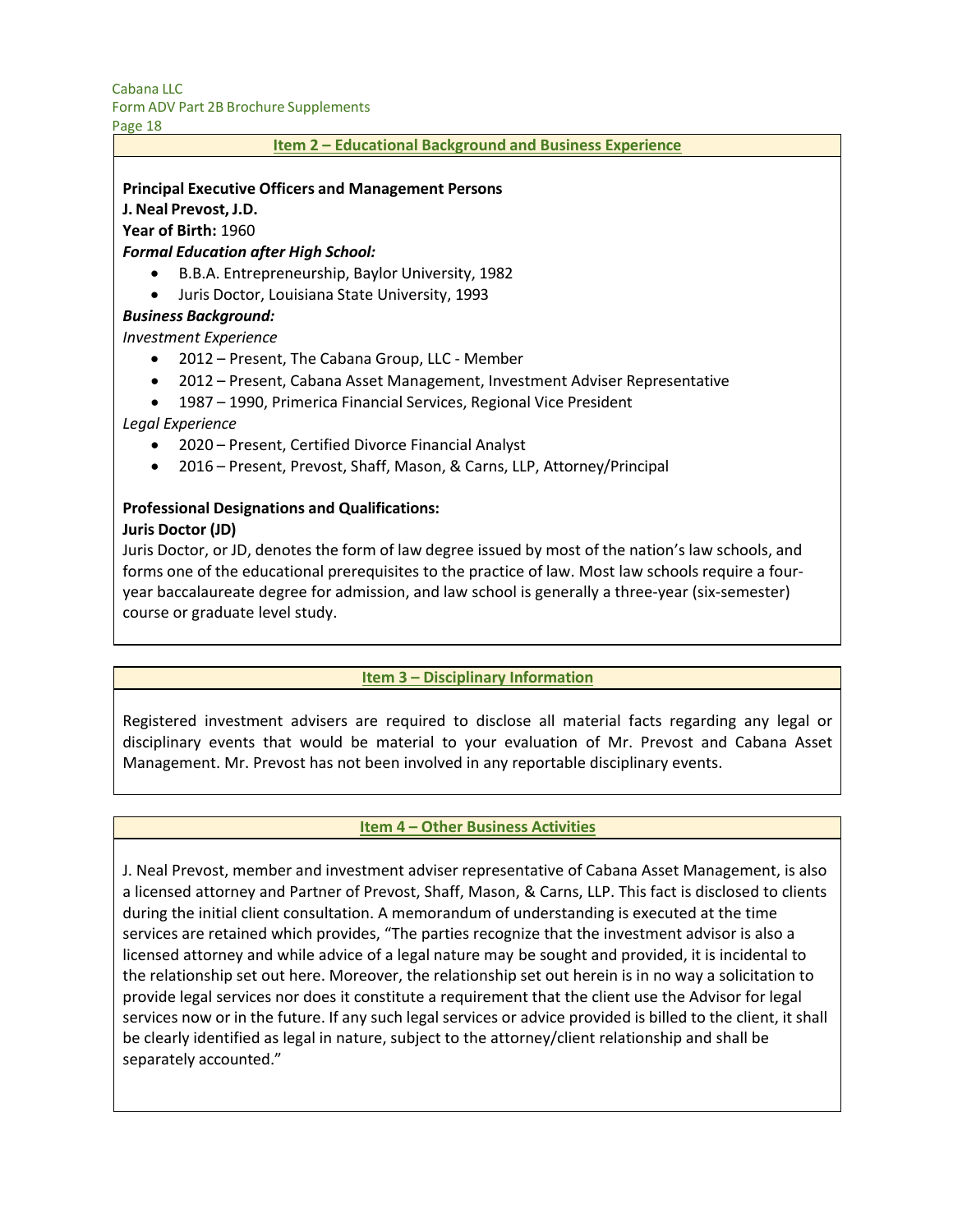Mr. Prevost is also a member of, PPLAN, LLC, which is a family owned holding company. Mr. Prevost involvement in this entity is passive and limited in scope.

Mr. Prevost has no other relationships or affiliations with any other companies or individuals that would lead to a material conflict of interest for clients.

#### **Item 5 – Additional Compensation**

Apart from the receipt of compensation for the activities listed under Item 4 above, Mr. Prevost does not receive additional compensation or economic benefits from third party sources in connection to his advisory activities.

#### **Item 6 – Supervision**

Mr. Prevost is an investment adviser representative of Cabana Asset Management. In this role, Mr. Prevost is responsible for the monitoring of client portfolios for investment objectives and other supervisory reviews.

Cabana Asset Management has implemented a Code of Ethics and an internal compliance program that guides each Associated Person in meeting their fiduciary obligations to clients. Mr. Prevost adheres himself to Cabana Asset Management's code of ethics and compliance manual as mandated. Mr. Prevost's advisory activities are supervised by Steven Weiss, the Chief Compliance Officer of Cabana Asset Management. Clients may contact the phone number listed on the cover of this Brochure Supplement, to obtain a copy of Cabana Asset Management' code of ethics.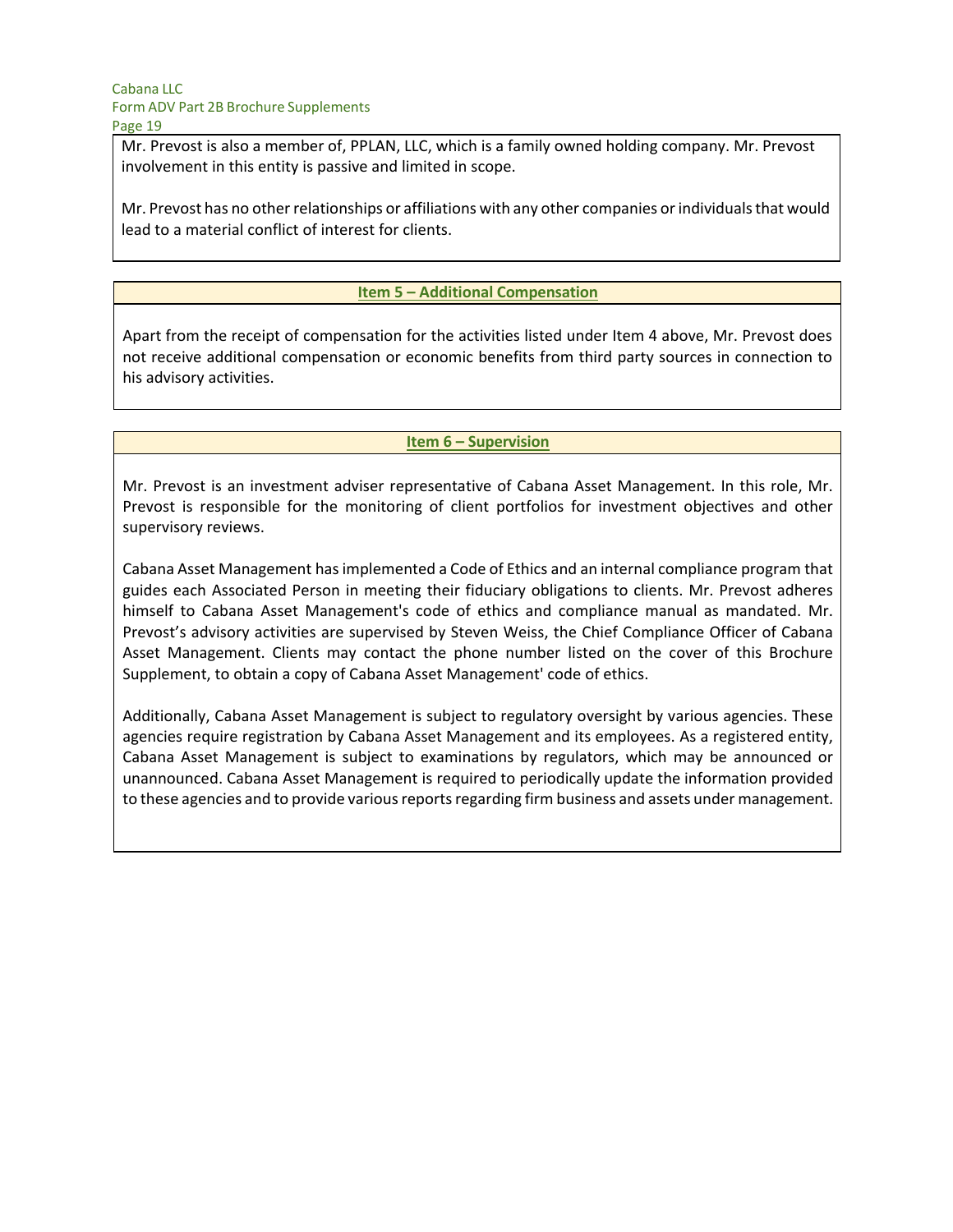# **Christopher M. Magann Director of Operations and Trading Investment Adviser Representative**

**Cabana LLC d/b/a Cabana Asset Management**

Office Address 13501 Chenal Parkway, Suite 100 Little Rock, AR 72211 Phone/Fax: 501.764.3663

## Supervised From:

220 S. School Ave. Fayetteville, AR 72701 Phone: 479.442.6464 Fax: 479.442.6465

**[cmagann@thecabanagroup.com](mailto:cmagann@thecabanagroup.com)**

## **[www.thecabanagroup.com](http://www.thecabanagroup.com/)**

## **March 30, 2022**

#### **Form ADV Part 2B Brochure Supplement**

This Brochure Supplement provides information about Christopher M. Magann that supplements the Cabana Asset Management Brochure. You should have received a copy of that Brochure. Please contact us at (479) 442-6464 if you did not receive Cabana Asset Management's Brochure or if you have any questions about the contents of this supplement.

Additional information about Christopher M. Magann is available on the SEC's website at **[www.adviserinfo.sec.gov](http://www.adviserinfo.sec.gov/)**. Mr. Magann's CRD number is 4232991.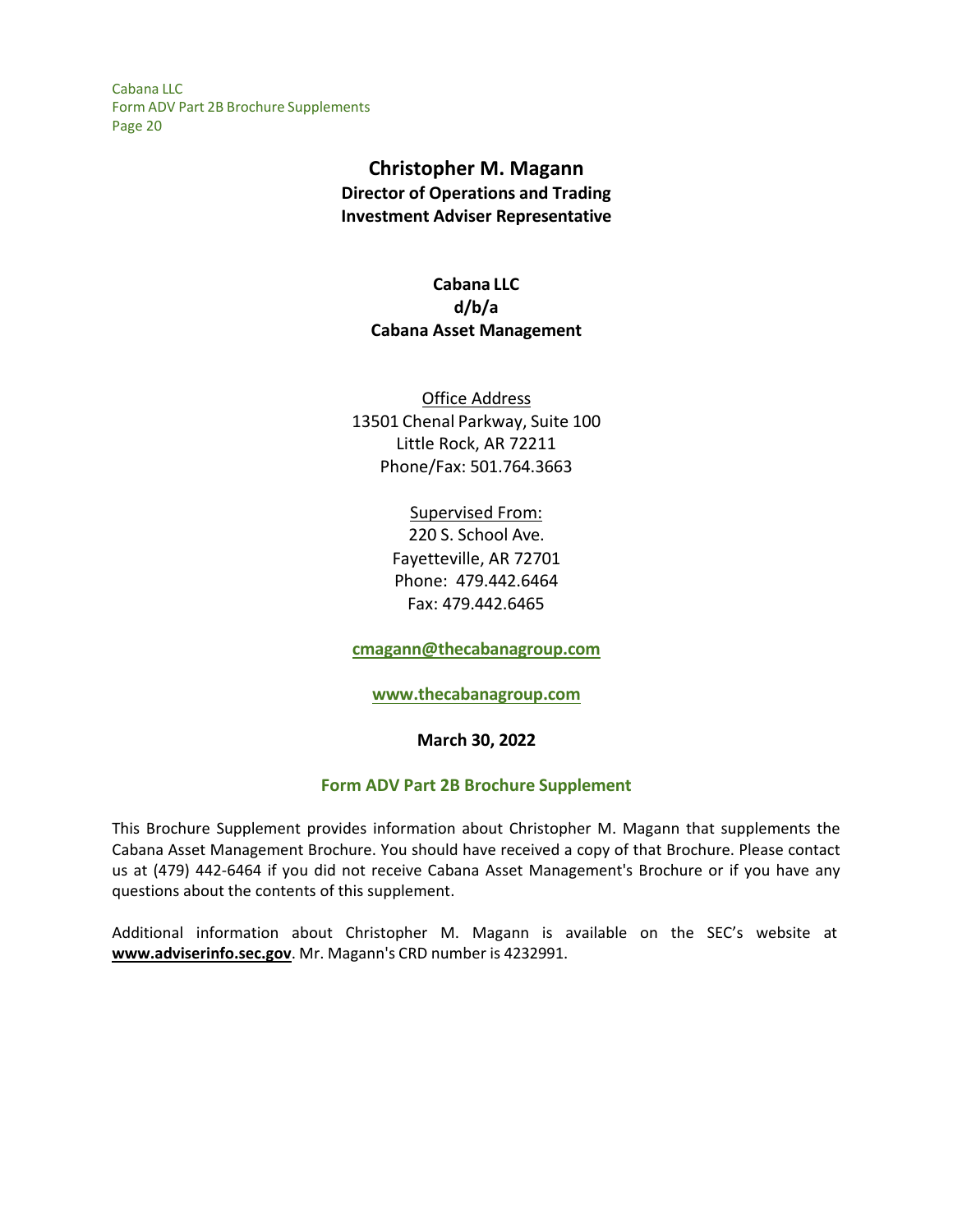Page 21

#### **Item 2 – Educational Background and Business Experience**

### **Christopher M. Magann**

### **Year of Birth:** 1976

## *Post-Secondary Education:*

- East Carolina University, 1994-1997
- Millsaps College, 1998-2000, B.A. Business Administration
- Series 7, 24, 63, 66

### *Recent Business Experience:*

- Cabana Asset Management, Investment Adviser Representative, December 2018 to Present
- Magann Capital, President, Chief Compliance Officer, June 2010 to December 2018
- Sowell Management Services, Investment Committee/Trader, October 2015 to 8/2017

#### **Item 3 – Disciplinary Information**

Registered investment advisers are required to disclose all material facts regarding any legal or disciplinary events that would be material to your evaluation of Mr. Magann and Cabana Asset Management.

Mr. Magann has no history of any legal or disciplinary events that deems to be material to a client's consideration of Mr. Magann to act as their investment adviser representative. FINRA's BrokerCheck® may have additional information regarding the disciplinary history of Mr. Magann that is not included in this brochure supplement. [\(http://brokercheck.finra.org/Support/TermsAndConditions.aspx\)](http://brokercheck.finra.org/Support/TermsAndConditions.aspx)

#### **Item 4 – Other Business Activities**

Mr. Magann is a licensed insurance agent and can effect transactions in insurance products and earn compensation for these activities. It is anticipated that a small portion, less than (10%) of his time, will be spent providing these insurance products. The firm expects that clients to whom it offers advisory services may also be clients for whom Mr. Magann acts as an insurance agent. Clients are instructed that the fees paid to the firm for advisory services are separate and distinct from the commissions earned by its Investment Adviser Representatives for placing the client in insurance products. Clients to whom the firm offers advisory services are informed that they are under no obligation to purchase insurance services from Mr. Magann and may use the insurance brokerage firm and agent of their choice.

Mr. Magann has no other relationships or affiliations with any other companies or individuals that would lead to a material conflict of interest for clients.

#### **Item 5 – Additional Compensation**

Mr. Magann does not receive additional compensation or economic benefits from third party sources in connection to his advisory activities.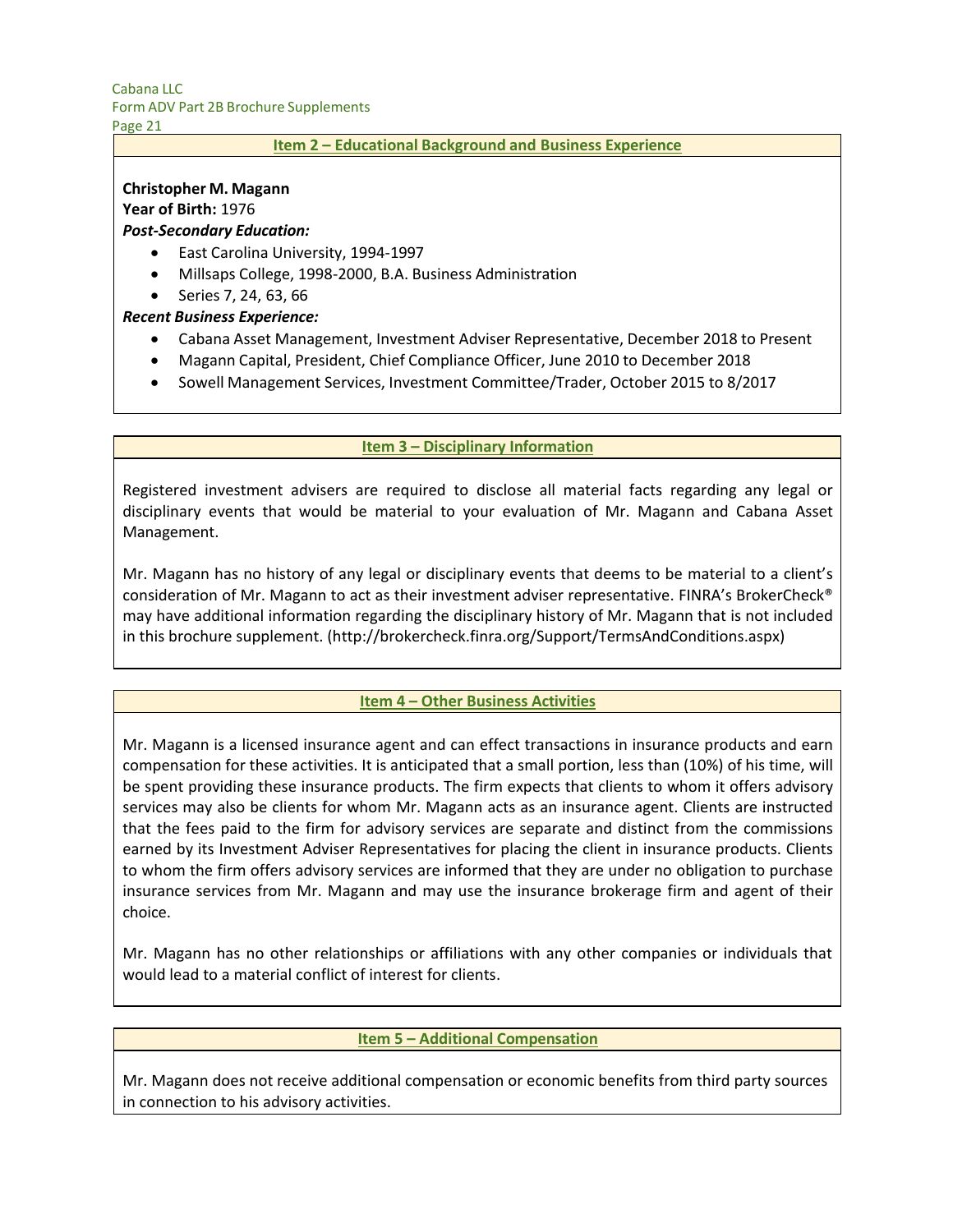#### **Item 6 – Supervision**

Mr. Magann is an investment adviser representative of Cabana Asset Management. In this role, Mr. Magann is responsible for the monitoring of client portfolios for investment objectives and other supervisory reviews. Mr. Magann is also part of Cabana's operations team and is primarily responsible for trading, account onboarding, and ongoing account management (administrative). Mr. Magann's advisory activities are supervised by Chris Carns, the Chief Operating Officer or Cabana Asset Management, and Steven Weiss, the Chief Compliance Officer of Cabana Asset Management.

Cabana Asset Management has implemented a Code of Ethics and an internal compliance program that guides each Associated Person in meeting their fiduciary obligations to clients. Mr. Magann adheres to Cabana Asset Management's Code of Ethics and compliance manual as mandated. Clients may contact the phone number listed on the cover of this Brochure Supplement, to obtain a copy of Cabana Asset Management's Code of Ethics.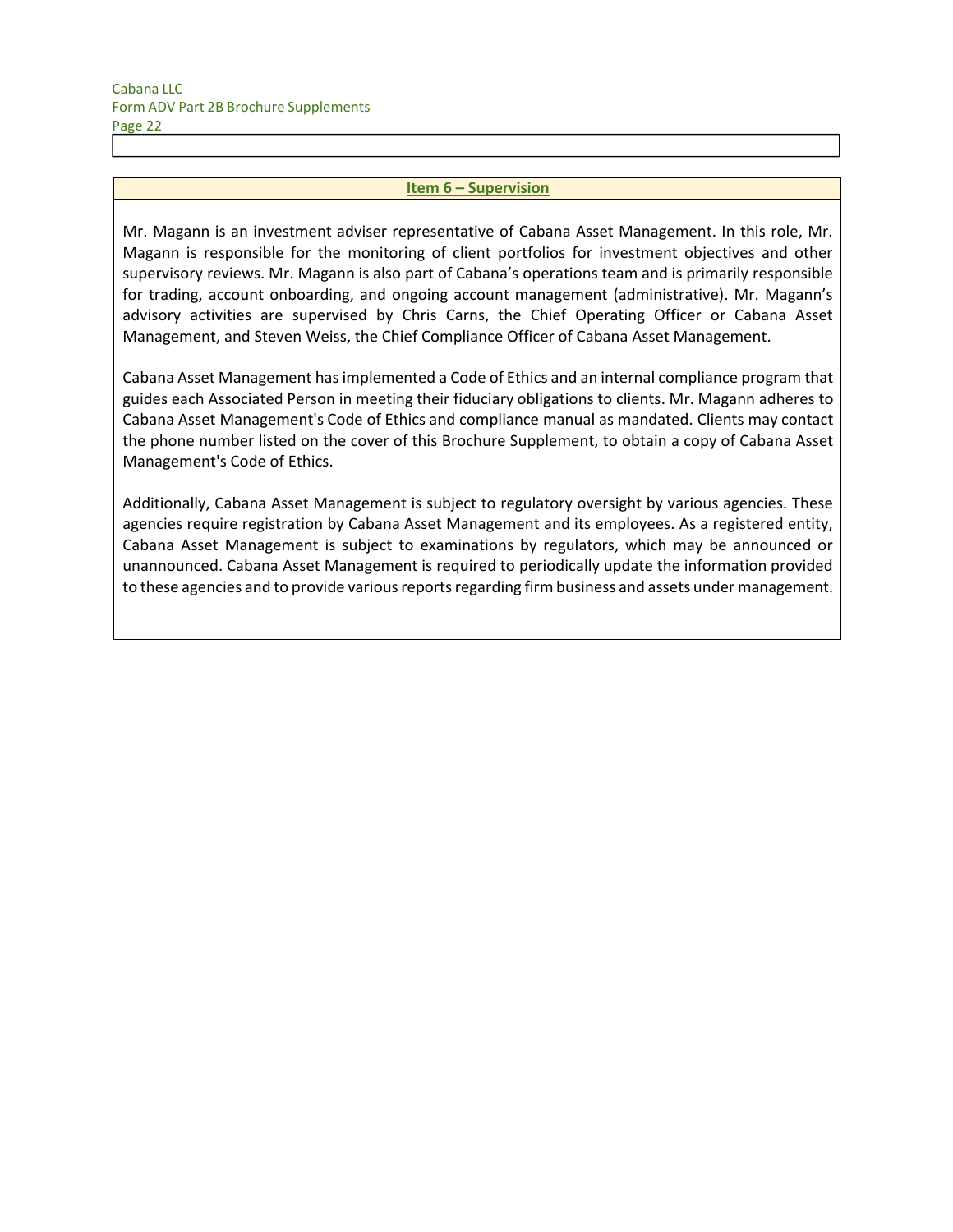## **Michael Brandon Stalcup Investment Adviser Representative**

## **Cabana LLC d/b/a Cabana Asset Management**

Office Address 13501 Chenal Parkway Suite 100 Little Rock, AR 72211 Phone/Fax: 501.764.3663

Supervised From: 220 S. School Ave. Fayetteville, AR 72701 Phone: 479.442.6464 Fax: 479.442.6465

**[brandon@thecabanagroup.com](mailto:brandon@thecabanagroup.com)**

[www.thecabanagroup.com](http://www.thecabanagroup.com/)

**March 30, 2022**

## **Form ADV Part 2B Brochure Supplement**

This Brochure Supplement provides information about Michael Brandon Stalcup that supplements the Cabana Asset Management Brochure. You should have received a copy of that Brochure. Please contact us at (479) 442-6464 if you did not receive Cabana Asset Management's Brochure or if you have any questions about the contents of this supplement.

Additional information about Michael Brandon Stalcup is available on the SEC's website at [www.adviserinfo.sec.gov. M](http://www.adviserinfo.sec.gov/)r. Stalcup's CRD number is 4024498.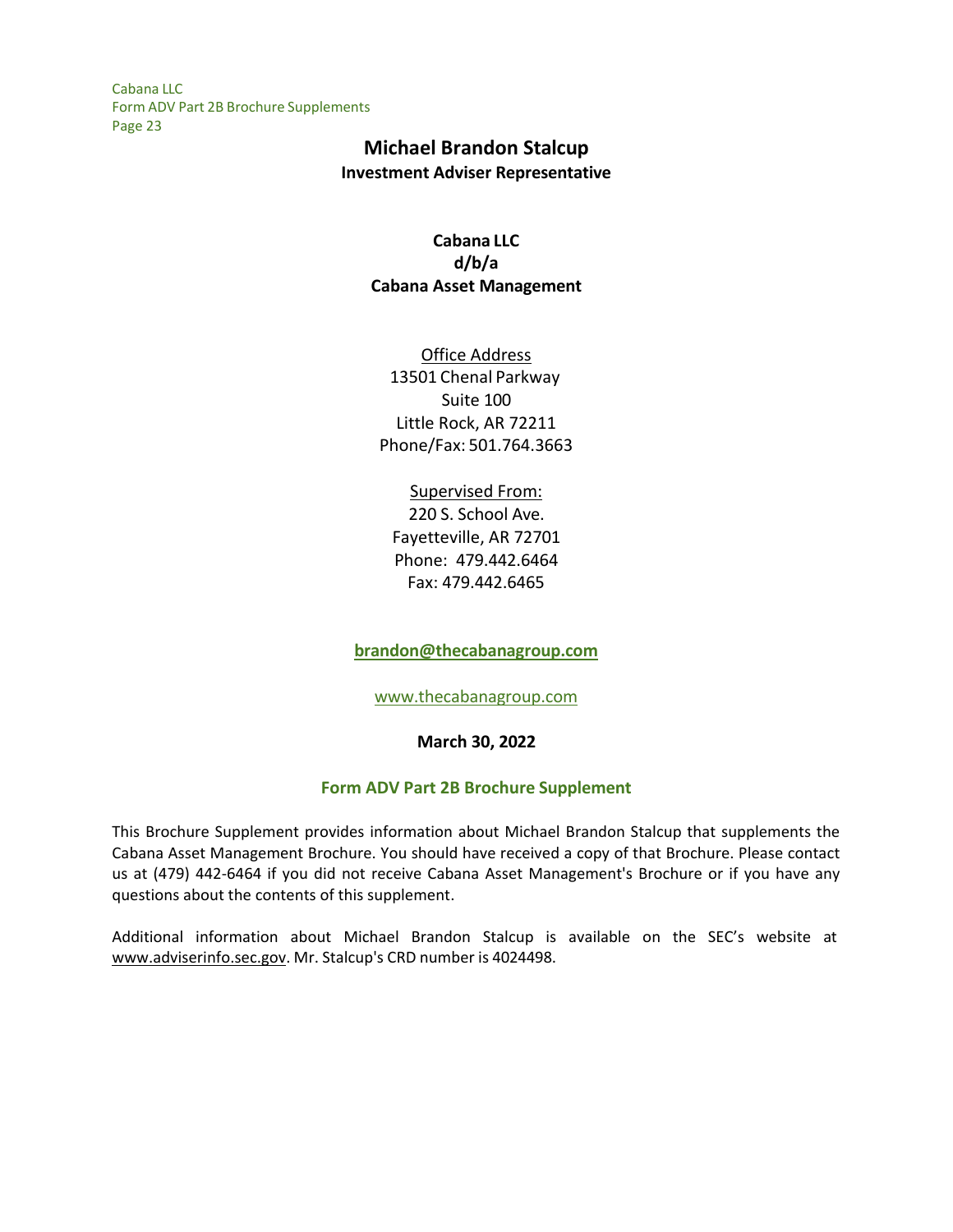Page 24

#### **Item 2 – Educational Background and Business Experience**

### **Michael Brandon Stalcup**

**Year of Birth:** 1975

### *Post-Secondary Education:*

- University of Arkansas, Marketing Management, Did not graduate
- Series 7 (inactive) & 66

## *Recent Business Experience:*

- Cabana Asset Management, Investment Adviser Representative, December 2018 to Present
- Veritas Independent Partners, Registered Representative April 2018 to July 2019
- Magann Capital, Investment Adviser Representative, April 2017 to December 2018

#### **Item 3 – Disciplinary Information**

Registered investment advisers are required to disclose all material facts regarding any legal or disciplinary events that would be material to your evaluation of Mr. Stalcup and Cabana Asset Management.

Mr. Stalcup has no history of any legal or disciplinary events that deems to be material to a client's consideration of Mr. Stalcup to act as their investment adviser representative. FINRA's BrokerCheck® may have additional information regarding the disciplinary history of Mr. Stalcup that is not included in this brochure supplement. [\(http://brokercheck.finra.org/Support/TermsAndConditions.aspx\)](http://brokercheck.finra.org/Support/TermsAndConditions.aspx)

#### **Item 4 – Other Business Activities**

Mr. Stalcup holds insurance licenses to sell insurance products. In such capacity, he offers fixed life insurance products and health insurance and receives normal and customary commissions as a result of any purchases made by clients. The client is under no obligation to purchase insurance products through Mr. Stalcup on a commissionable basis. In addition, Mr. Stalcup receives other compensation such as insurance trails. The potential for receipt of commissions and other compensation gives him incentive to recommend insurance products based on the compensation received, rather than on the client's needs. The firm expects that clients to whom it offers advisory services may also be clients for whom Mr. Stalcup acts as an insurance agent. Clients are instructed that the fees paid to the firm for advisory services are separate and distinct from the commissions earned by its Investment Adviser Representatives for placing the client in insurance products. Clients to whom the firm offers advisory services are informed that they are under no obligation to purchase insurance services from Mr. Stalcup and may use the insurance brokerage firm and agent of their choice.

#### **Item 5 – Additional Compensation**

Mr. Stalcup does not receive additional compensation or economic benefits from third party sources in connection to his investment advisory activities.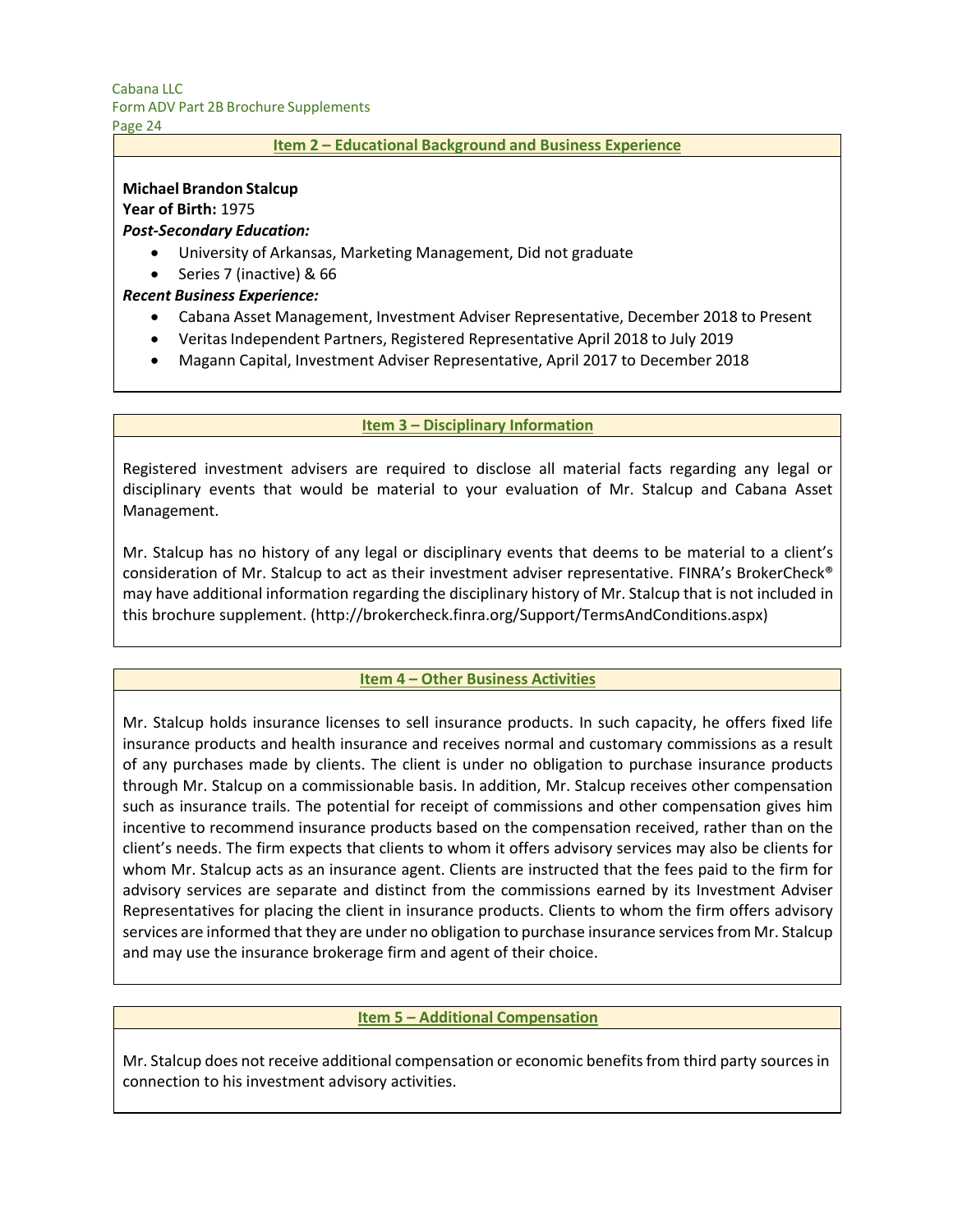#### **Item 6 – Supervision**

Mr. Stalcup is an investment adviser representative of Cabana Asset Management. In this role, Mr. Stalcup is responsible for the monitoring of client portfolios for investment objectives and other supervisory reviews. Mr. Stalcup is also part of Cabana's operations team and is primarily responsible for account onboarding and ongoing account management (administrative). Mr. Stalcup's advisory activities are supervised by Chris Carns, the Chief Operating Officer of Cabana Asset Management and by Steven Weiss, the Chief Compliance Officer of Cabana Asset Management.

Cabana Asset Management has implemented a Code of Ethics and an internal compliance program that guides each Associated Person in meeting their fiduciary obligations to clients. Mr. Stalcup adheres to Cabana Asset Management's Code of Ethics and compliance manual as mandated. Clients may contact the phone number listed on the cover of this Brochure Supplement, to obtain a copy of Cabana Asset Management's Code of Ethics.

Additionally, Cabana Asset Management is subject to regulatory oversight by various agencies. These agencies require registration by Cabana Asset Management and its employees. As a registered entity, Cabana Asset Management is subject to examinations by regulators, which may be announced or unannounced. Cabana Asset Management is required to periodically update the information provided to these agencies and to provide various reports regarding firm business and assets under management.

Mr. Stalcup has no other relationships or affiliations with any other companies or individuals that would lead to a material conflict of interest for clients.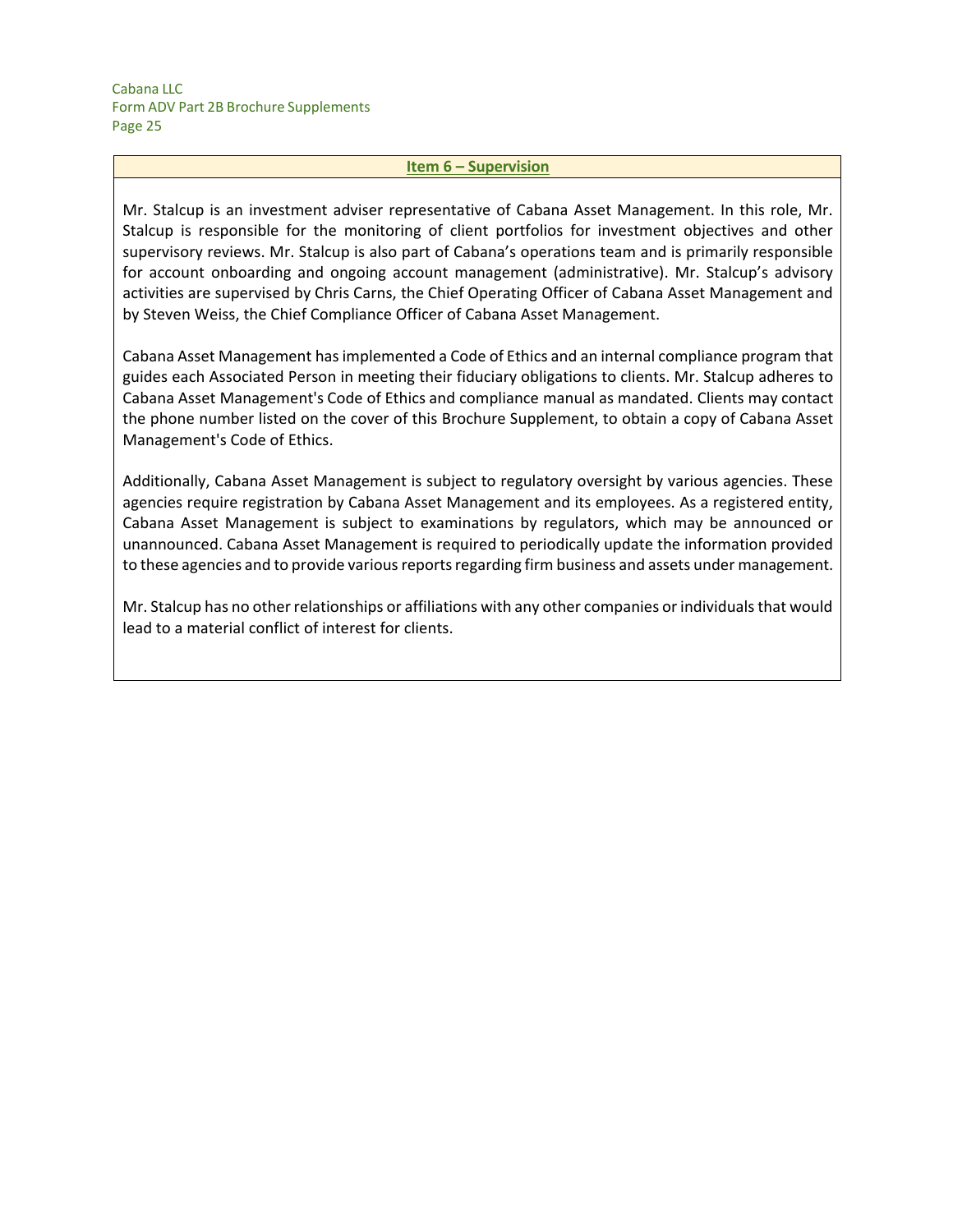# **Michelle L. Alsobrook Vice President of Operations Investment Adviser Representative**

## **Cabana LLC d/b/a Cabana Asset Management**

## Office Address 220 S. School Ave. Fayetteville, AR 72701 Phone: 479.442.6464 Fax: 479.442.6465 **[michelle@thecabanagroup.com](mailto:michelle@thecabanagroup.com)**

Supervised From: 220 S. School Ave. Fayetteville, AR 72701 Phone: 479.442.6464 Fax: 479.442.6465

**<https://thecabanagroup.com/>**

**March 30, 2022**

## **Form ADV Part 2B Brochure Supplement**

This Brochure Supplement provides information about Michelle L. Alsobrook that supplements Cabana Asset Management Brochure. You should have received a copy of that Brochure. Please contact us at (479) 442-6464 if you did not receive Cabana Asset Management's Brochure or if you have any questions about the contents of this supplement.

Additional information about Michelle L. Alsobrook is available on the SEC's website at **[www.adviserinfo.sec.gov](http://www.adviserinfo.sec.gov/)**. Mrs. Alsobrook's CRD number is 4844599.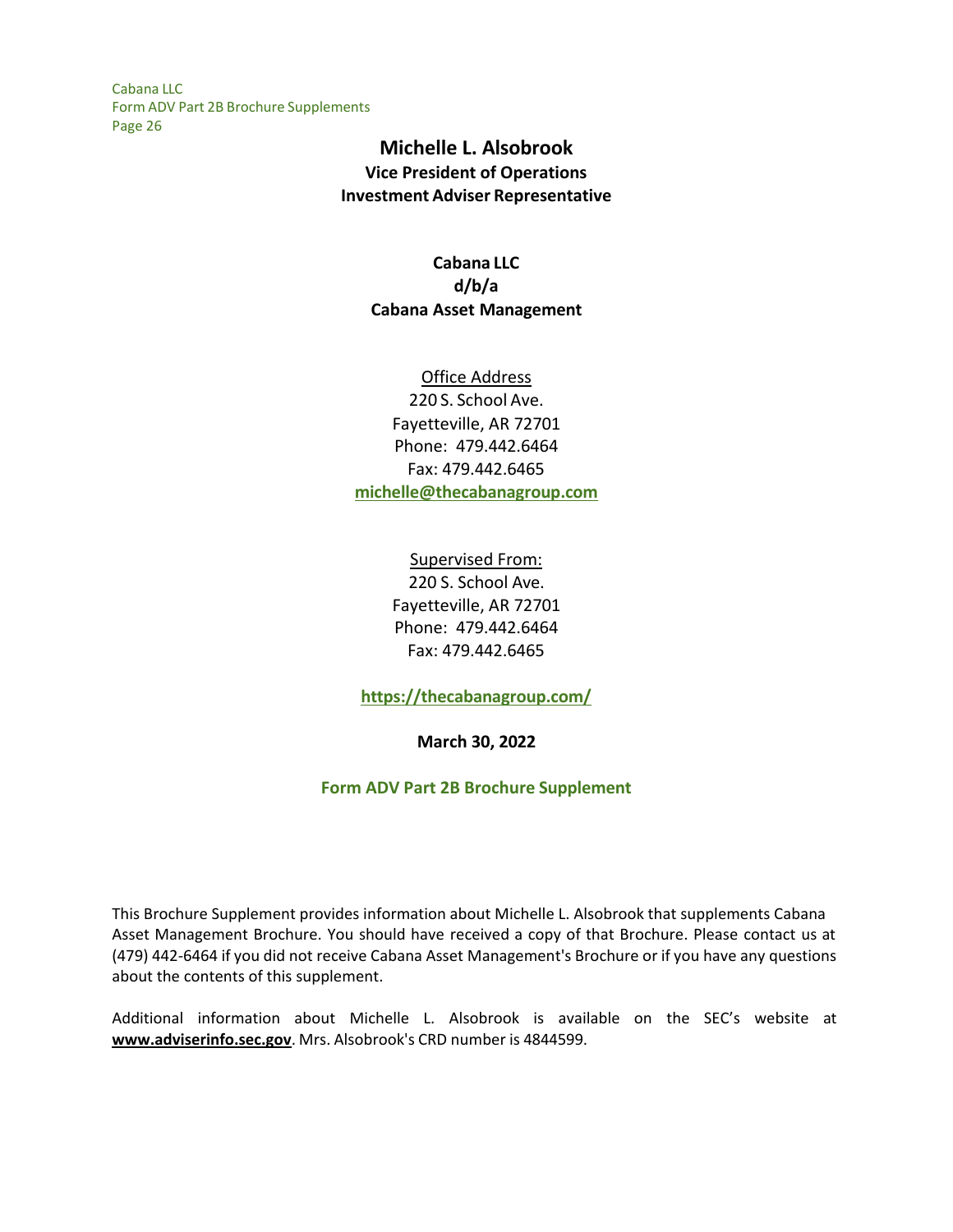Page 27

#### **Item 2 – Educational Background and Business Experience**

### **Michelle L. Alsobrook**

**Year of Birth:** 1969

## *Formal Education after High School:*

• Saginaw Valley State University, Bachelor of Arts, Physical Education, 1991

## *Business Background:*

• Cabana Asset Management, Vice President of Operations /Investment Adviser Representative, 06/2016 to Present.

### **Item 3 – Disciplinary Information**

Registered investment advisers are required to disclose all material facts regarding any legal or disciplinary events that would be material to your evaluation of Mrs. Alsobrook and Cabana Asset Management. Mrs. Alsobrook has not been involved in any reportable disciplinary events.

## **Item 4 – Other Business Activities**

Mrs. Alsobrook is a licensed insurance agent and can effect transactions in insurance products and earn compensation for these activities, but does not currently do so.

Ms. Alsobrook has no other relationships or affiliations with any other companies or individuals that would lead to a material conflict of interest for clients.

## **Item 5 – Additional Compensation**

Mrs. Alsobrook does not receive additional compensation or economic benefits from third party sources in connection to her advisory activities.

#### **Item 6 – Supervision**

Mrs. Alsobrook is an investment adviser representative of Cabana Asset Management. In this role, Mrs. Alsobrook is responsible for the monitoring of client portfolios for investment objectives and other supervisory reviews. . Mrs. Alsobrook's activities are supervised by Steven Weiss, the Chief Compliance Officer of Cabana Asset Management.

Cabana Asset Management has implemented a Code of Ethics and an internal compliance program that guides each Associated Person in meeting their fiduciary obligations to clients. Mrs. Alsobrook adheres to Cabana Asset Management's Code of Ethics and compliance manual as mandated. Clients may contact Mrs. Alsobrook at the phone number listed on the cover of this Brochure Supplement, to obtain a copy of Cabana Asset Management's Code of Ethics.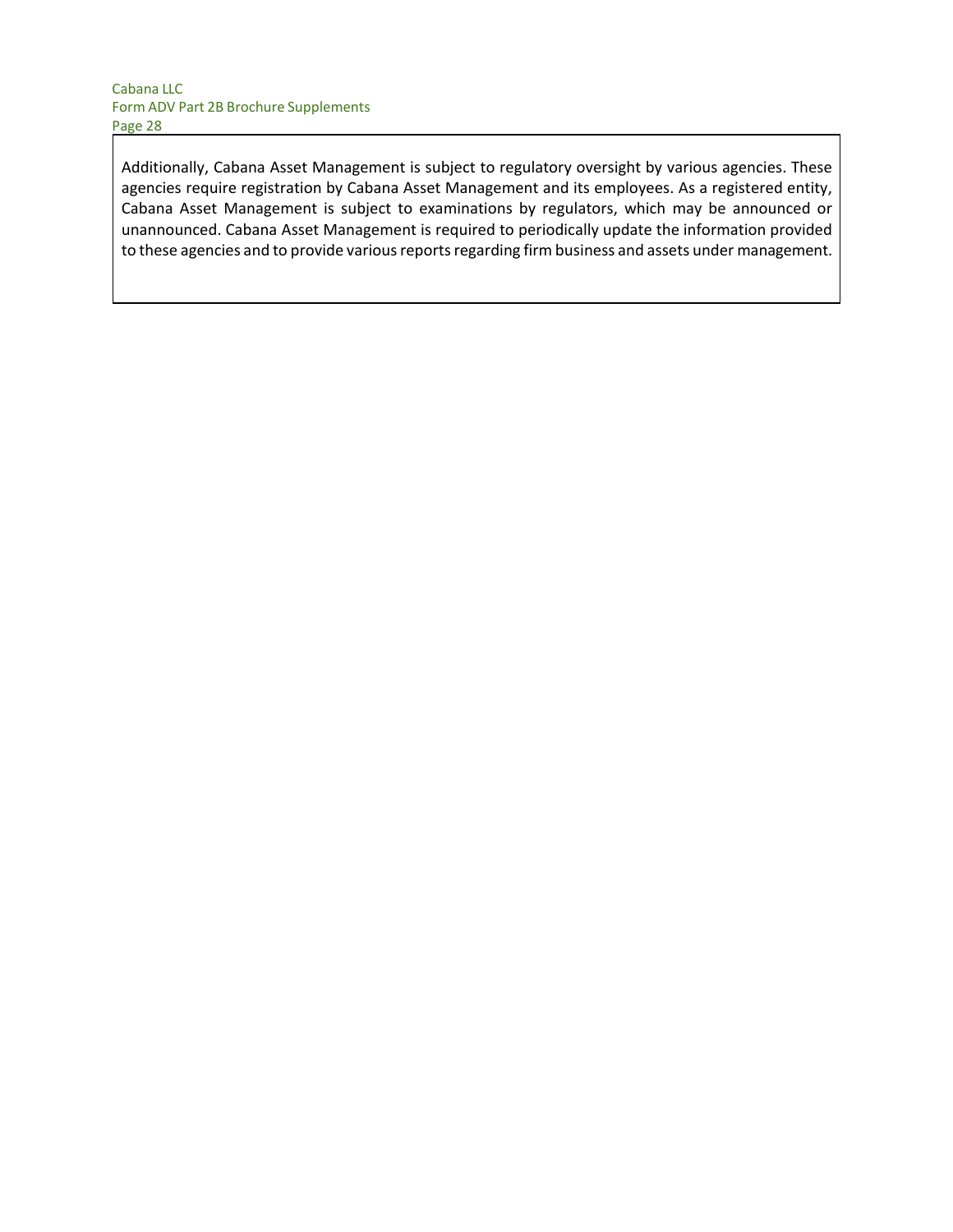# **Timothy Ridge, CPA Investment Adviser Representative**

## **Cabana LLC d/b/a Cabana Asset Management**

Office Address 13501 Chenal Parkway Suite 100 Little Rock, AR 72211 Phone: 501.224.7100 Fax: 501.224.7101

## Supervised From: 220 S. School Ave. Fayetteville, AR 72701 Phone: 479.442.6464 Fax: 479.442.6465

Tel: 601-278-5747

## **[tim@thecabanagroup.com](mailto:tim@thecabanagroup.com)**

#### **[www.thecabanagroup.com](http://www.thecabanagroup.com/)**

#### **March 30, 2022**

## **Form ADV Part 2B Brochure Supplement**

This Brochure Supplement provides information about Timothy Ridge that supplements the Cabana Asset Management Brochure. You should have received a copy of that Brochure. Please contact us at (479) 442- 6464 if you did not receive Cabana Asset Management's Brochure or if you have any questions about the contents of this supplement.

Additional information about Timothy Ridge is available on the SEC's website at **[www.adviserinfo.sec.gov](http://www.adviserinfo.sec.gov/)**. Mr. Ridge's CRD number is 4544208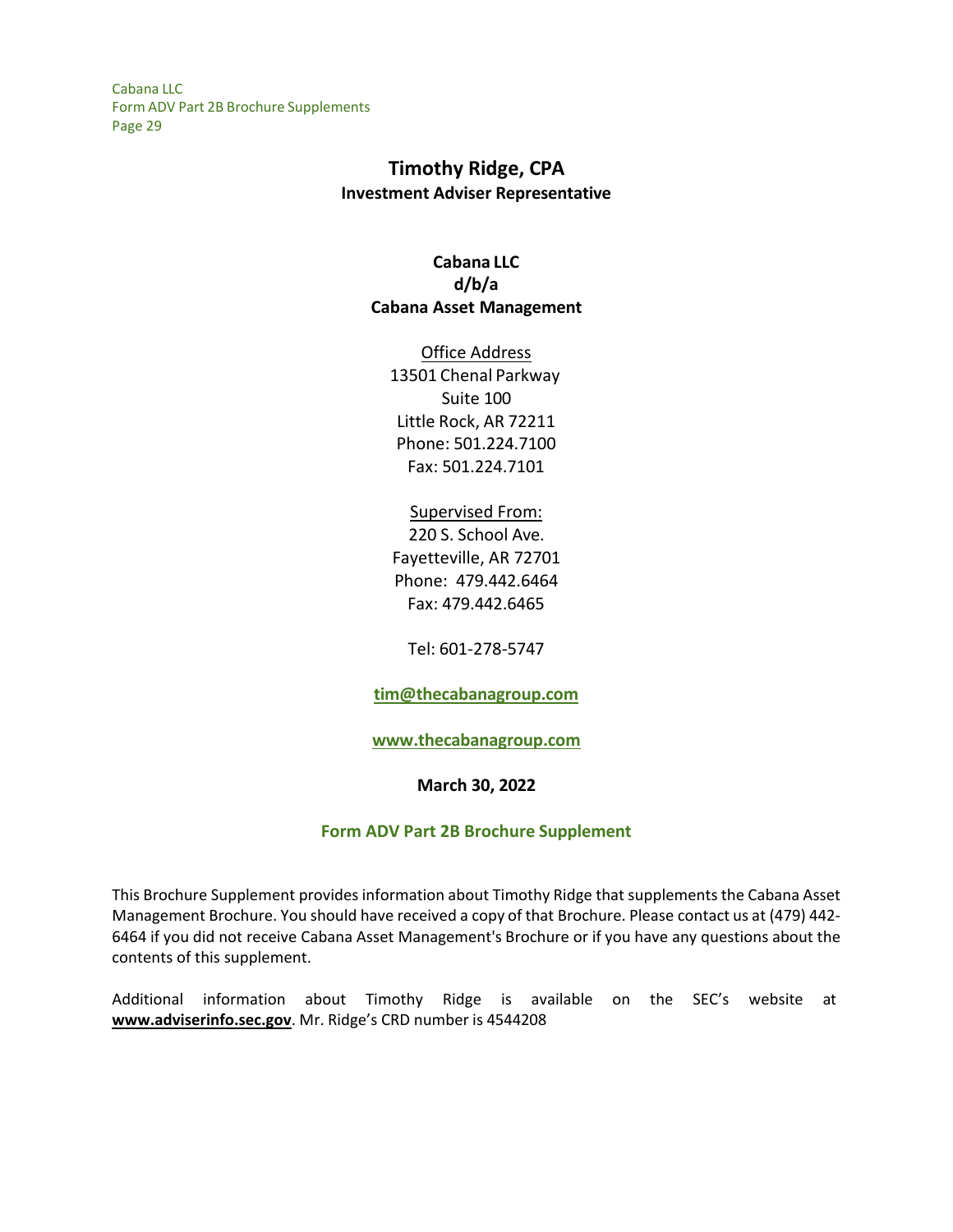Page 30

#### **Item 2 – Educational Background and Business Experience**

# **Timothy Ridge, CPA**

**Year of Birth:** 1967

## *Formal Education after High School:*

• 1997 Magna Cum Laude' graduate from the University of Central Arkansas (UCA) with a 3.88 in Business Administration with an emphasis in Accounting; Graduated from UCA's Honors College preparing and presenting an Oxford Tutorial and Senior Thesis with Critical Thinking and Writing Skills, Economics and Interdisciplinary Arts as mentored by Dr. Norb Schedler (graduate of Princeton University and who taught at Concordia Senior College, and Purdue University before founding the Honors College at UCA in 1982.

### *Business Background:*

- Cabana Asset Management, Investment Adviser Representative, 12/2018 to Present.
- President & Founder of Scruggs Ridge & Company CPAs in 2003 as to work closely with small business owners and individual clients with retirement and investment planning along with tax planning and preparation.
- Additional Personal Classes and Training How to Study for Application Essentials of Practice Management - Improving Business Through Communication - Overcoming the Stresses in Work and Life - 2017 CPA Summit - Real Management Tools for Your Practice - Winning in the Game of Life, Part 1, 2 and 3 - The Art of Effective Leadership with Team Building - Statistical Management
- Professional Certifications and License Certified Public Accountant Registered Investment Advisor (Series 66) - State of Arkansas Insurance License (Life, Health & Variable).
- Professional Associations American Institute of Certified Public Accountants, Arkansas Society of Certified Public Accountants, Alabama Society of Certified Public Accountants, AICPA Peer Review Committee, Arkansas Society of Accountants

*Professional Designations and Qualifications:* **Certified Public Accountant (CPA):** CPAs are licensed and regulated by their state boards of accountancy. While state laws and regulations vary, the education, experience and testing requirements for licensure as a CPA generally include minimum college education (typically 150 credit hours with at least a baccalaureate degree and a concentration in accounting), minimum experience levels (most states require at least one year of experience providing services that involve the use of accounting, attest, compilation, management advisory, financial advisory, tax or consulting skills, all of which must be achieved under the supervision of or verification by a CPA), and successful passage of the Uniform CPA Examination. In order to maintain a CPA license, states generally require the completion of 40 hours of continuing professional education (CPE) each year (or 80 hours over a two-year period or 120 hours over a three-year period). Additionally, all American Institute of Certified Public Accountants (AICPA) members are required to follow a rigorous *Code of Professional Conduct* which requires that they act with integrity, objectivity, due care, competence, fully disclose any conflicts of interest (and obtain client consent if a conflict exists), maintain client confidentiality, disclose to the client any commission or referral fees, and serve the public interest when providing financial services.

In addition to the *Code of Professional Conduct*, AICPA members who provide personal financial planning services are required to follow the *Statement on Standards in Personal Financial Planning*  Services (the Statement). Most state boards of accountancy define financial planning as the practice of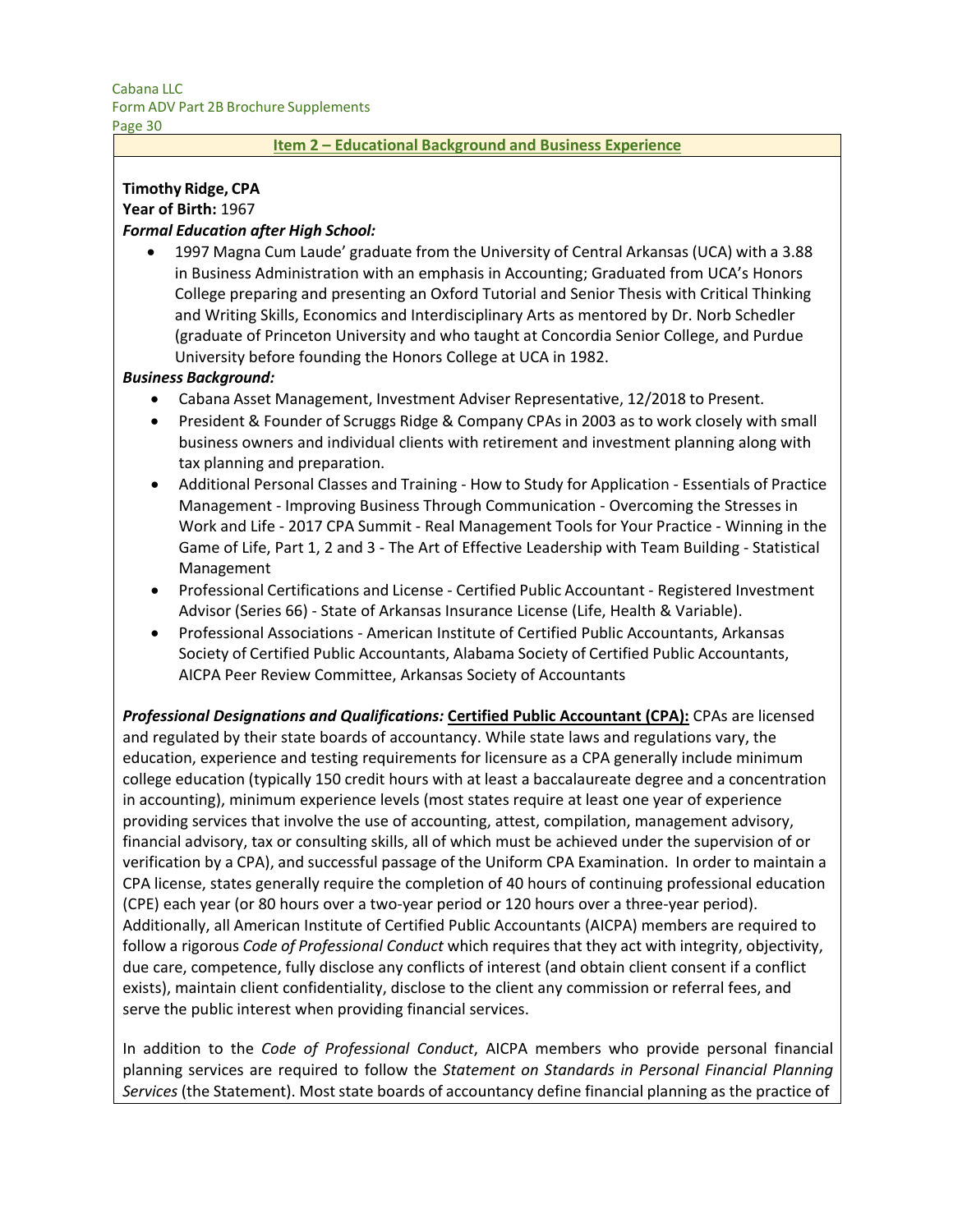public accounting and therefore have jurisdiction over CPAs practicing in this discipline; state boards would likely look to the Statement as the authoritative guidance in this practice area regardless of specific or blanket adoption of AICPA standards.

### **Item 3 – Disciplinary Information**

Registered investment advisers are required to disclose all material facts regarding any legal or disciplinary events that would be material to your evaluation of Mr. Ridge and Cabana Asset Management. Mr. Ridge has not been involved in any disciplinary events reportable under this item.

#### **Item 4 – Other Business Activities**

Mr. Ridge, the co-owner of Scruggs, Ridge & Co., an Arkansas based accounting practice. Mr. Ridge devotes the majority of his professional time and derives the majority of hisincome from his accounting practice. The fees paid to Cabana for advisory services are separate and distinct from fees paid to Mr. Ridge for accounting services. Clients of Cabana are not obligated to utilize the accounting services offered by Mr. Ridge. Mr. Ridge is also licensed insurance agent and can effect transactions in insurance products and earn compensation for these activities.

Mr. Ridge owns a 50% share of a Class A office complex with a partner that is a client of his CPA firm. He owns 100% state in a Class B office complex that rents to non-business and investment related tenants only. He is the Executive Director of Timothy Ridge Education Foundation of which the work is voluntary and no funds are paid for any of his services. Owns 100% stake in a Waco, Texas Townhouse that uses a non-related management company to rent to Baylor Students. He is the Managing Member of a Single Member, LLC that is owned 100% by his rollover IRA through which various interests in three Commercial Properties in the Greater Little Rock area are owned and held.

Mr. Ridge has no other relationships or affiliations with any other companies or individuals that would lead to a material conflict of interest for clients.

#### **Item 5 – Additional Compensation**

Mr. Ridge does not receive additional compensation or economic benefits from third party sources in connection to his advisory activities.

#### **Item 6 – Supervision**

Mr. Ridge is an investment adviser representative of Cabana Asset Management. In this role, Mr. Ridge is responsible for the monitoring of client portfolios for investment objectives and other supervisory reviews. Mr. Ridge's advisory activities are supervised by Christopher Magann, the Director of Trading and Operations, Chris Carns, COO, and Steven Weiss, CCO of Cabana Asset Management.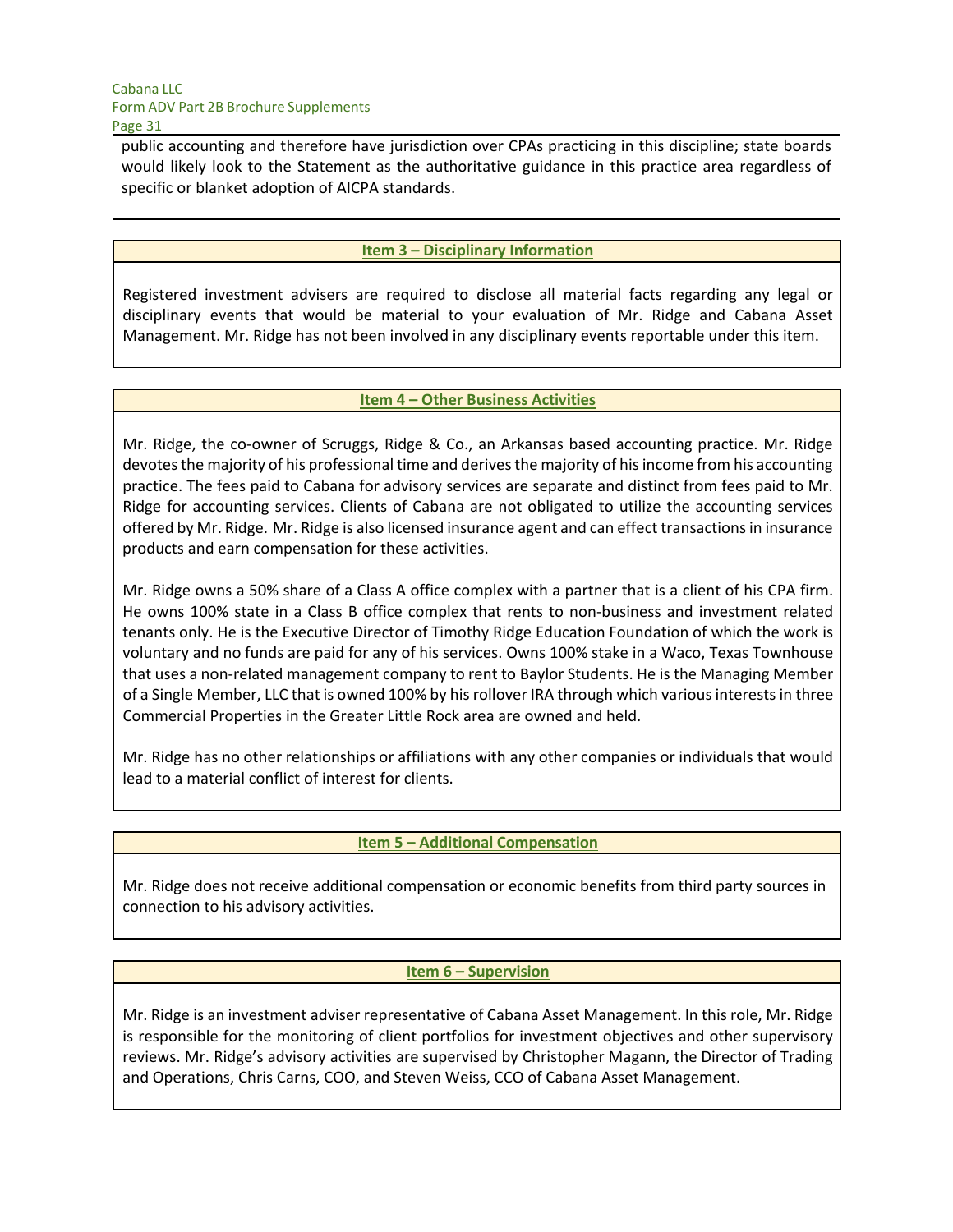Cabana Asset Management hasimplemented a Code of Ethics and an internal compliance program that guides each Associated Person in meeting their fiduciary obligations to clients. Mr. Ridge adheres to Cabana Asset Management's Code of Ethics and compliance manual as mandated. Clients may contact Mr. Weiss, the Chief Compliance Officer, at the phone number listed on the cover of this Brochure Supplement, to obtain a copy of Cabana Asset Management's Code of Ethics.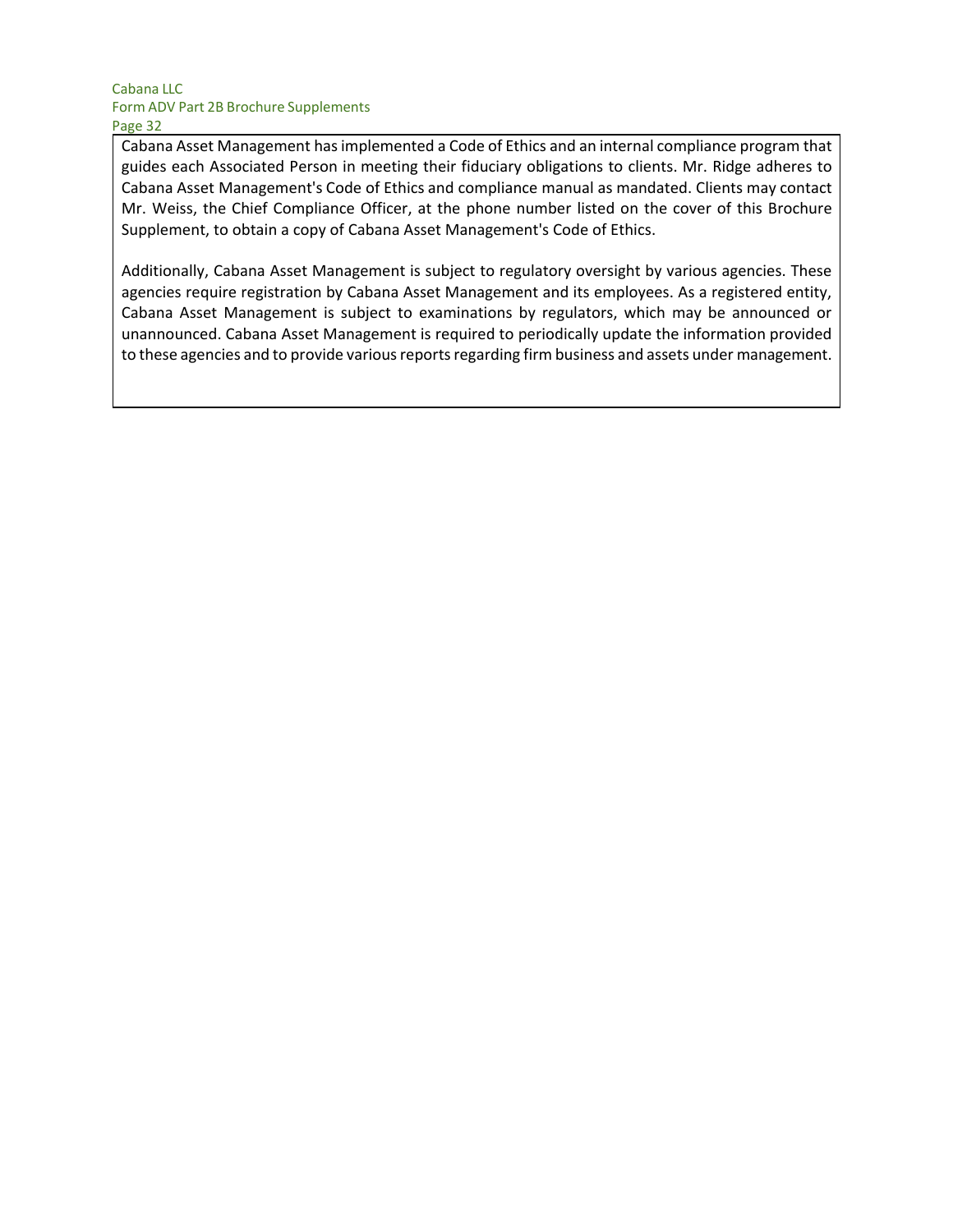## **Patrick Scobie, J.D. Investment Adviser Representative**

## **Cabana LLC d/b/a Cabana Asset Management**

Office Address: 1660 S. Albion Street, Ste 918 Denver, CO 80222 Phone: 303.848.3637

## Supervised From: 220 S. School Ave. Fayetteville, AR 72701 Phone: 479.442.6464 Fax: 479.442.6465

**[patrick@thecabanagroup.com](mailto:patrick@thecabanagroup.com)**

**<https://thecabanagroup.com/>**

**March 30, 2022**

#### **Form ADV Part 2B Brochure**

This Brochure Supplement provides information about Patrick Scobie that supplements Cabana Asset Management Brochure. You should have received a copy of that Brochure. Please contact us at (479) 442- 6464 if you did not receive Cabana Asset Management's Brochure or if you have any questions about the contents of this supplement.

Additional information about Patrick Scobie is available on the SEC's website at **[www.adviserinfo.sec.gov](http://www.adviserinfo.sec.gov/)**. Mr. Scobie's CRD number is 6218745.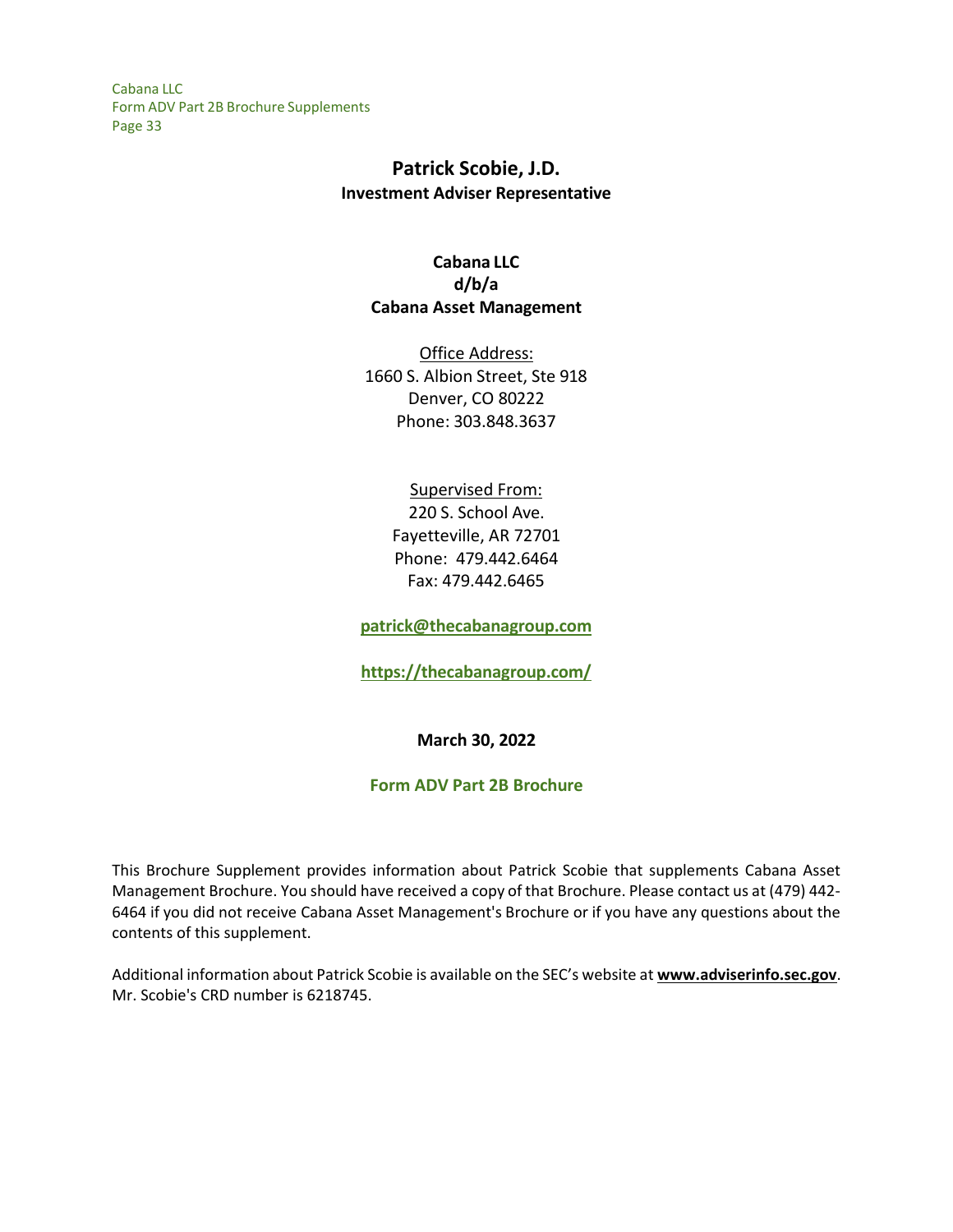# Cabana LLC

Form ADV Part 2B Brochure Supplements

Page 34

#### **Item 2 – Educational Background and Business Experience**

## **Patrick Scobie, J.D.**

**Year of Birth:** 1966

## *Formal Education after High School:*

- University of Denver, Master of Laws in Taxation
- University of Denver, Juris Doctorate
- Boston University, Bachelor of Arts, Economics

## *Business Background:*

- Cabana Asset Management, Investment Adviser Representative, 06/2013 to Present.
- Patrick S. Scobie, Attorney, 10/2019 Present
- Scobie & Morlang, LLC, Attorney, 07/1995 to 10/2019.
- Mason Companies, Inc., Member Board of Directors, 07/2006 to Present, Chairman 07/2009 to Present.

### **Professional Designations and Qualifications:**

#### **Juris Doctor (JD)**

Juris Doctor, or JD, denotes the form of law degree issued by most of the nation's law schools, and forms one of the educational prerequisites to the practice of law. Most law schools require a fouryear

Baccalaureate degree for admission and law school is generally a three-year (six-semester) course of graduate-level study.

## **Item 3 – Disciplinary Information**

Registered investment advisers are required to disclose all material facts regarding any legal or disciplinary events that would be material to your evaluation of Mr. Scobie and Cabana Asset Management. Mr. Scobie has not been involved in any reportable disciplinary events.

#### **Item 4 – Other Business Activities**

Patrick Scobie is also a licensed attorney and owner of Scobie & Morlang, LLC. This fact is disclosed to clients during the initial client consultation. A Memorandum of Understanding is executed at the time services are retained which provides, "The parties recognize that the investment advisor is also a licensed attorney and while advice of a legal nature may be sought and provided, it is incidental to the relationship set out here. Moreover, the relationship set out herein is in no way a solicitation to provide legal services nor does it constitute a requirement that the client use the Advisor for legal serves now or in the future. If any such legal services or advice provided is billed to the client, it shall be clearly identified as legal in nature, subject to the attorney/client relationship and shall be separately accounted." Mr. Scobie is also a licensed insurance agent and can effect transactions in insurance products and earn compensation for these activities.

Patrick Scobie is also a member of the board of directors, of Mason Companies, Inc., a family business founded in 1904.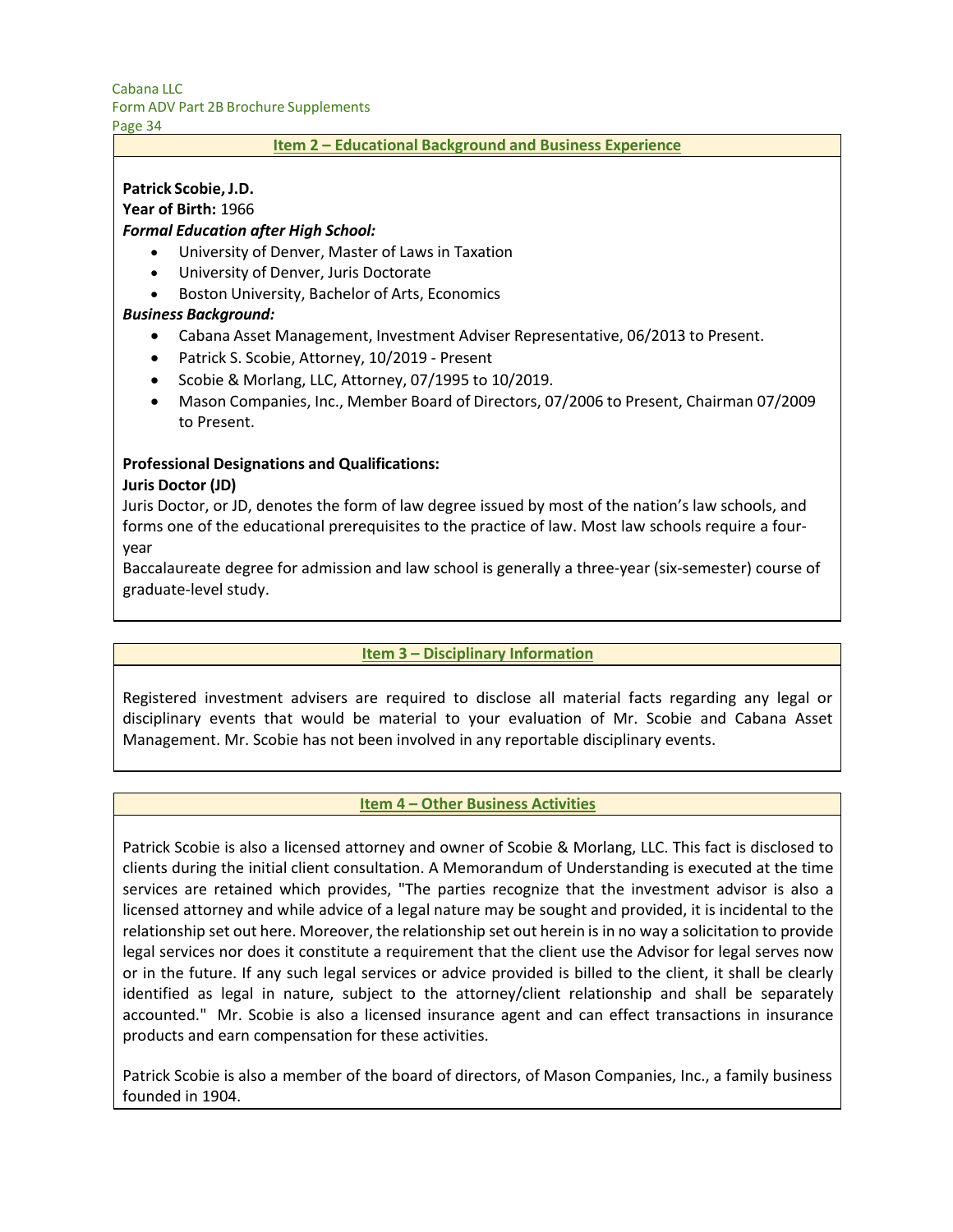Mr. Scobie has no other relationships or affiliations with any other companies or individualsthat would lead to a material conflict of interest for clients.

### **Item 5 – Additional Compensation**

Mr. Scobie does not receive additional compensation or economic benefits from third party sources in connection to his advisory activities.

#### **Item 6 – Supervision**

Mr. Scobie is an investment adviser representative of Cabana Asset Management. In this role, Mr. Scobie is responsible for the monitoring of client portfolios for investment objectives and other supervisory reviews. Mr. Scobie's advisory activities are supervised by Steven Weiss, the Chief Compliance Officer of Cabana Asset Management.

Cabana Asset Management has implemented a Code of Ethics and an internal compliance program that guides each Associated Person in meeting their fiduciary obligations to clients. Mr. Scobie adheres to Cabana Asset Management's Code of Ethics and compliance manual as mandated. Clients may contact Mr. Scobie at the phone number listed on the cover of this Brochure Supplement, to obtain a copy of Cabana Asset Management's Code of Ethics.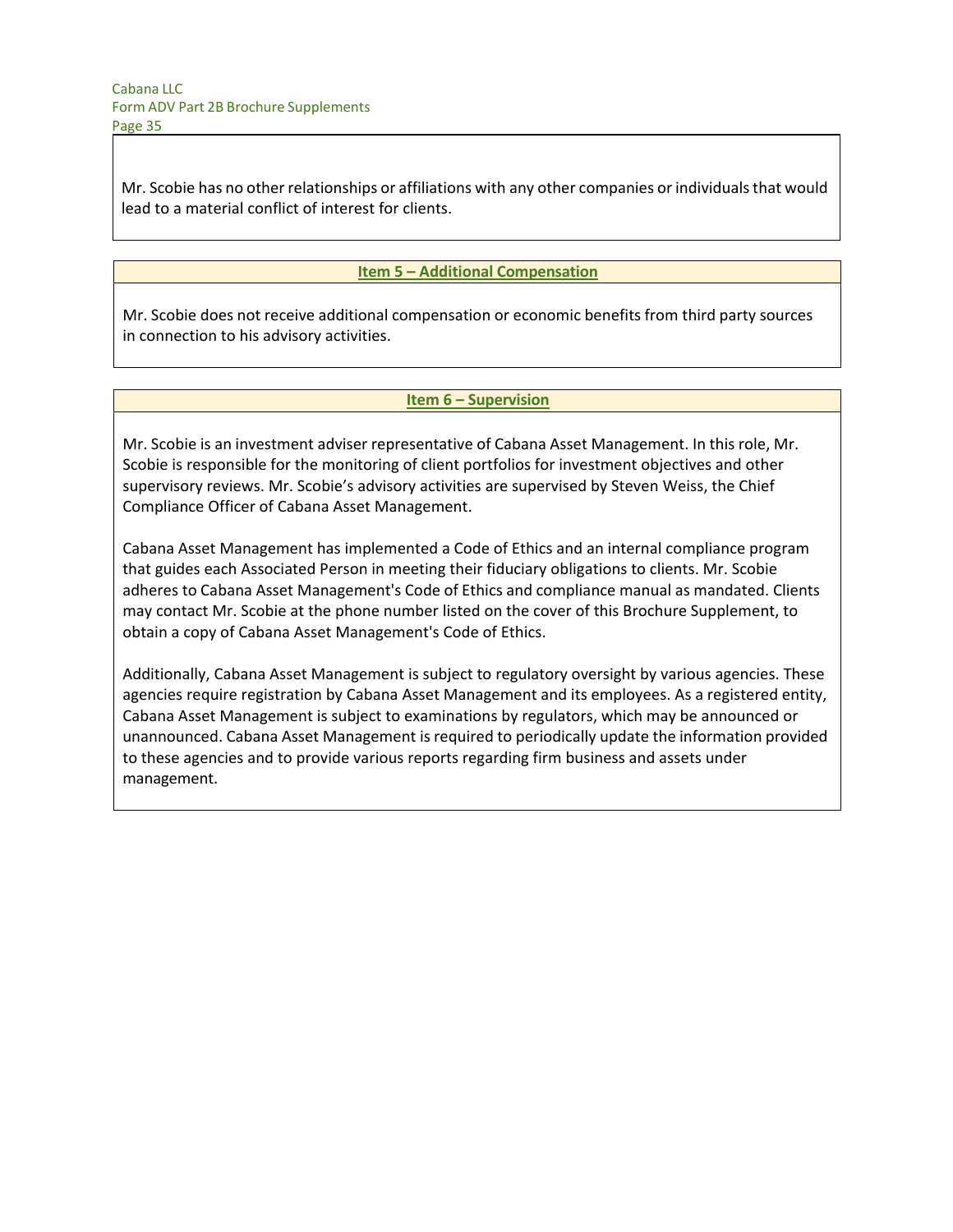# **Ian Scobie Investment Adviser Representative**

## **Cabana LLC d/b/a Cabana Asset Management**

Office Address: 1660 S. Albion Street, Ste 918 Denver, CO 80222 Phone: 303.848.3637

> Supervised From: 220 S. School Avenue Fayetteville, AR 72701 (479) 442-6464

**[Ian@thecabanagroup.com](mailto:Ian@thecabanagroup.com) [www.thecabanagroup.com](http://www.thecabanagroup.com/)**

**March 30, 2022**

## **Form ADV Part 2B Brochure**

This Brochure Supplement provides information about Ian Scobie that supplements Cabana Asset Management Brochure. You should have received a copy of that Brochure. Please contact us at (479) 442- 6464 if you did not receive Cabana Asset Management's Brochure or if you have any questions about the contents of this supplement.

Additional information about Ian Scobie is available on the SEC's website at **[www.adviserinfo.sec.gov](http://www.adviserinfo.sec.gov/)**. Mr. Scobie's CRD number is 7117729.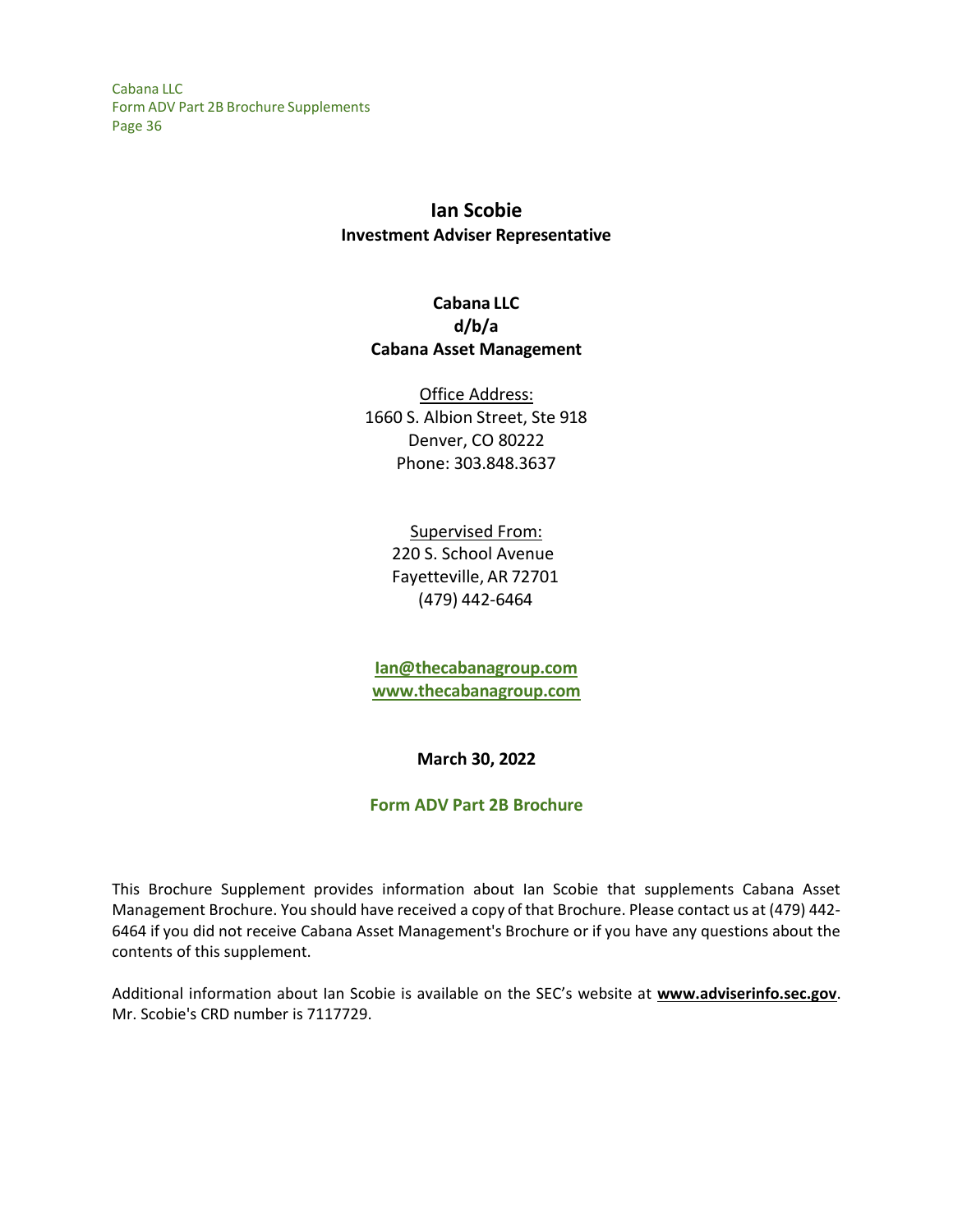Cabana LLC

Form ADV Part 2B Brochure Supplements

Page 37

### **Item 2 – Educational Background and Business Experience**

#### **Ian Scobie**

**Year of Birth:** 1995

### *Formal Education after High School:*

• Colorado College, Bachelor of Arts, Economics

### *Business Background:*

- Cabana Asset Management, LLC, Investment Adviser Representative, 12/19 to Present.
- Patrick S Scobie PC, Office Manager, 12/19 to Present.

## **Item 3 – Disciplinary Information**

Registered investment advisers are required to disclose all material facts regarding any legal or disciplinary events that would be material to your evaluation of Mr. Scobie and Cabana Asset Management. Mr. Scobie has not been involved in any reportable disciplinary events.

## **Item 4 – Other Business Activities**

Ian Scobie is the office manager for the law office of Patrick S. Scobie. This does not include any legal consultation or representation. Mr. Ridge is also a licensed insurance agent and can effect transactions in insurance products and earn compensation for these activities.

Mr. Scobie has no other relationships or affiliations with any other companies or individuals that would lead to a material conflict of interest for clients.

## **Item 5 – Additional Compensation**

Mr. Scobie does not receive additional compensation or economic benefits from third party sources in connection to his advisory activities.

## **Item 6 – Supervision**

Mr. Scobie is an investment adviser representative of Cabana Asset Management. In this role, Mr. Scobie is responsible for the monitoring of client portfolios for investment objectives and other supervisory reviews. Mr. Scobie's advisory activities are supervised by Steven Weiss, the Chief Compliance Officer of Cabana Asset Management.

Cabana Asset Management has implemented a Code of Ethics and an internal compliance program that guides each Associated Person in meeting their fiduciary obligations to clients. Mr. Scobie adheres to Cabana Asset Management's Code of Ethics and compliance manual as mandated. Clients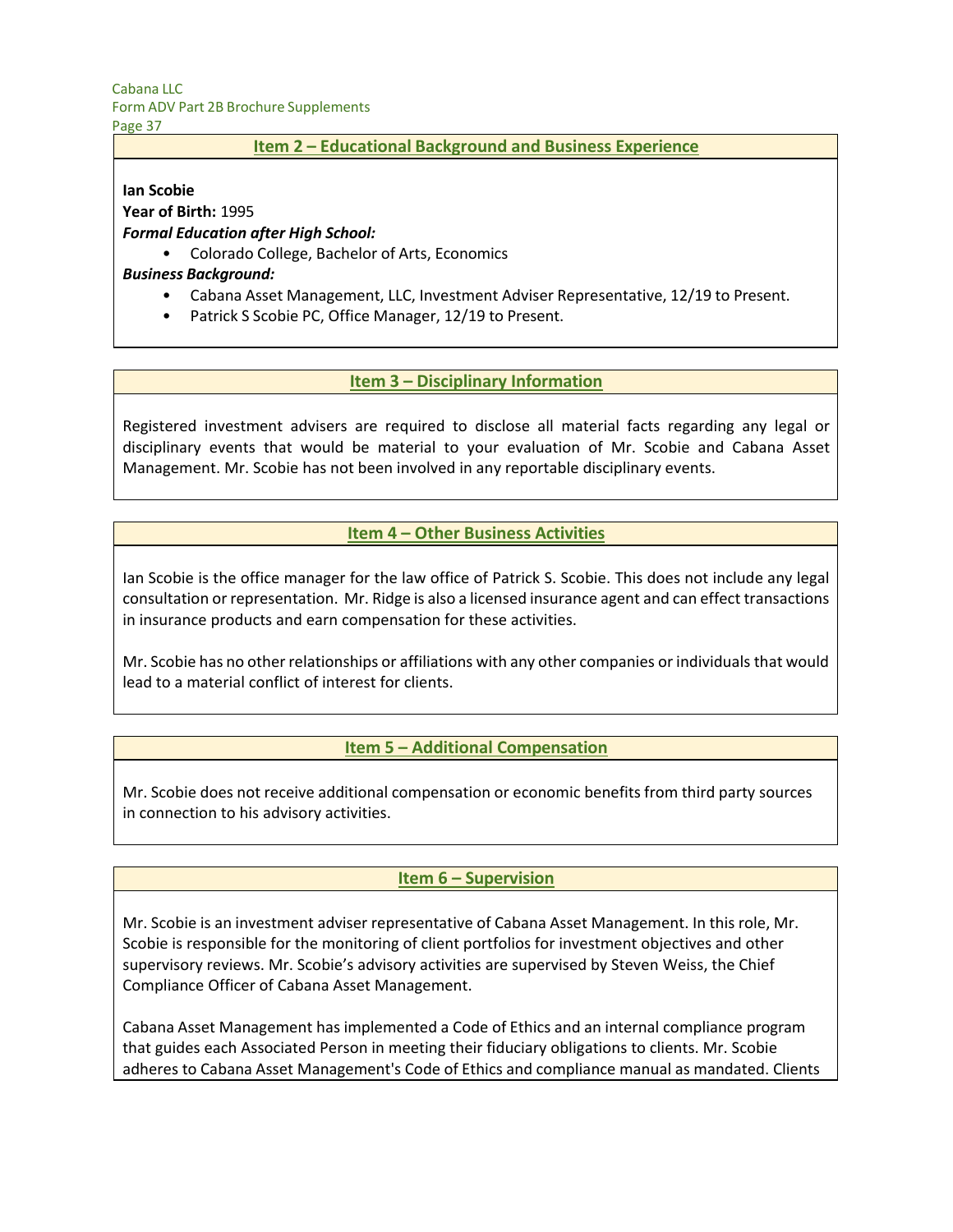may contact Mr. Scobie at the phone number listed on the cover of this Brochure Supplement, to obtain a copy of Cabana Asset Management's Code of Ethics.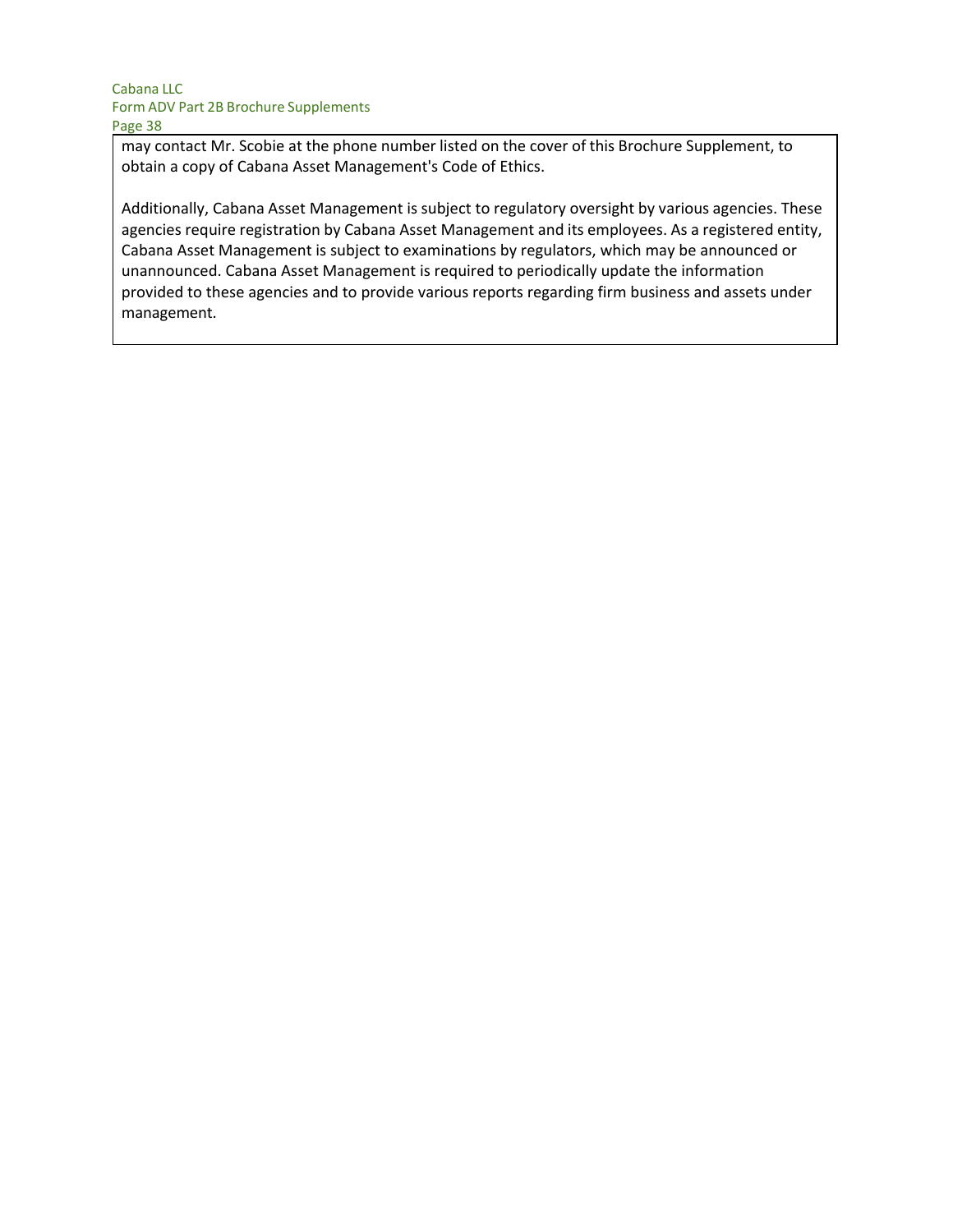# **Robert J. Mitchell, J.D. Investment Advisor Representative**

## **Cabana LLC d/b/a Cabana Asset Management**

Office Address: 220 S. School Ave. Fayetteville, AR 72701 Phone: 479.442.6464 Fax: 479.442.6465 **[jeff@thecabanagroup.com](mailto:jeff@thecabanagroup.com)**

Supervised From: 220 S. School Ave. Fayetteville, AR 72701 Phone: 479.442.6464 Fax: 479.442.6465

**<https://thecabanagroup.com/>**

**March 30, 2022**

#### **Form ADV Part 2B Brochure**

This Brochure Supplement provides information about Robert J. Mitchell that supplements Cabana Asset Management Brochure. You should have received a copy of that Brochure. Please contact us at (479) 442- 6464 if you did not receive Cabana Asset Management's Brochure or if you have any questions about the contents of this supplement.

Additional information about Mr. Mitchell is available on the SEC's website at **[www.adviserinfo.sec.gov](http://www.adviserinfo.sec.gov/)**. Mr. Mitchell's CRD number is 57403159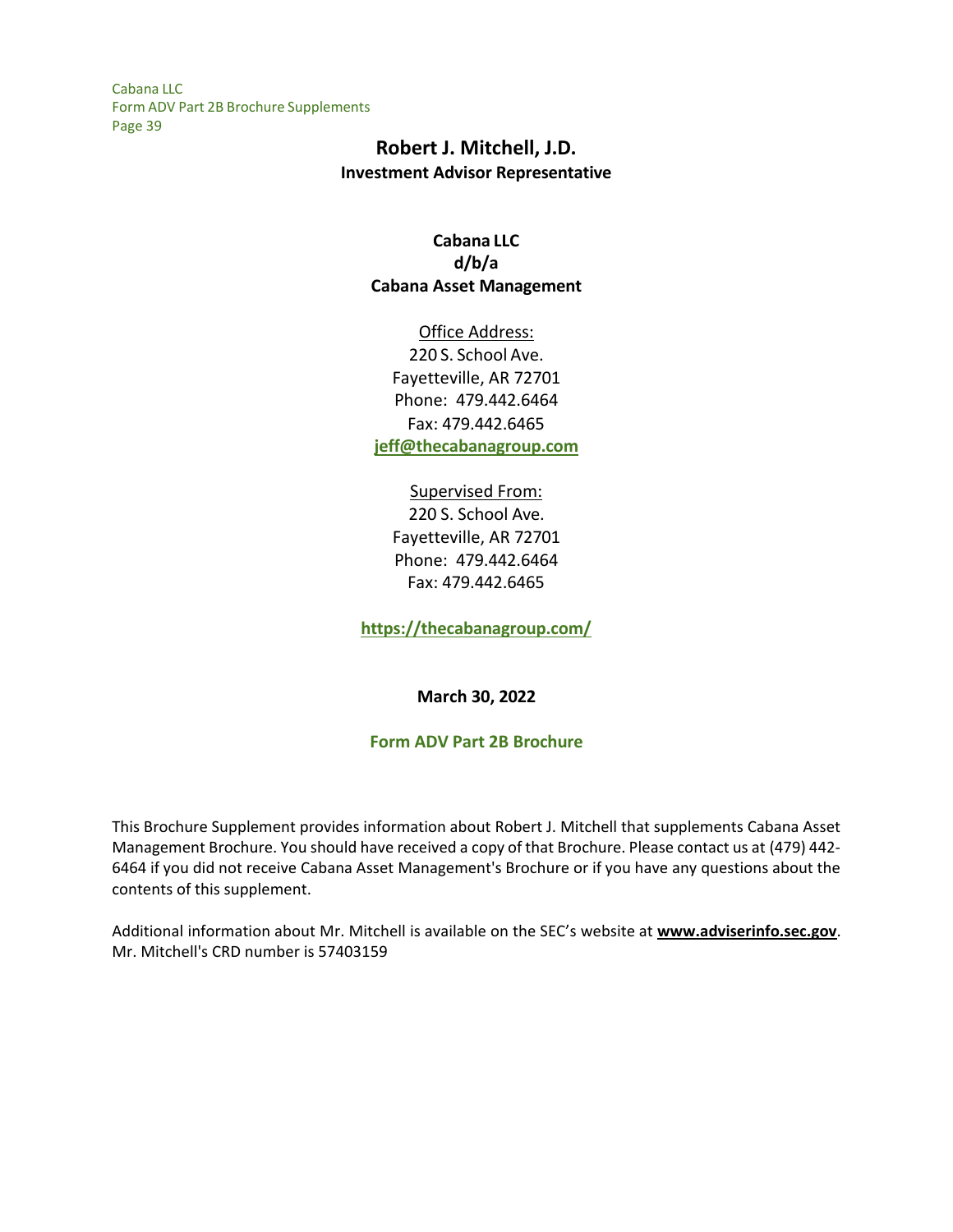Page 40

#### **Item 2 – Educational Background and Business Experience**

### **Robert J. Mitchell, J.D.**

**Year of Birth:** 1968

## *Formal Education after High School:*

- B.S. English/Journalism, University of Arkansas, Fayetteville, 1990
- Juris Doctor, University of Arkansas School of Law, 1995

### *Business Background:*

Cabana Asset Management, LLC, Investment Adviser Representative, 05/2013 to Present. *Legal Experience*

- 2009 2019, Taylor Law Partners, LLP, Attorney
- 2019 Present, J.B. Hunt Transport Inc., Sr. Director, Corporate Counsel

## **Professional Designations and Qualifications:**

### **Juris Doctor (JD)**

Juris Doctor, or JD, denotes the form of law degree issued by most of the nation's law schools, and forms one of the educational prerequisites to the practice of law. Most law schools require a four-year baccalaureate degree for admission, and law school is generally a three-year (six-semester) course or graduate level study.

### **Item 3 – Disciplinary Information**

Registered investment advisers are required to disclose all material facts regarding any legal or disciplinary events that would be material to your evaluation of Mr. Mitchell and Cabana Asset Management. Mr. Mitchell has not been involved in any reportable disciplinary events.

#### **Item 4 – Other Business Activities**

Robert J. Mitchell, investment adviser representative of Cabana Asset Management, is also a licensed attorney. This fact is disclosed to clients during the initial client consultation. A memorandum of understanding is executed at the time services are retained which provides, "The parties recognize that the investment advisor is also a licensed attorney and while advice of a legal nature may be sought and provided, it is incidental to the relationship set out here. Moreover, the relationship set out herein is in no way a solicitation to provide legal services nor does it constitute a requirement that the client use the Advisor for legal services now or in the future. If any such legal services or advice provided is billed to the client, it shall be clearly identified as legal in nature, subject to the attorney/client relationship and shall be separately accounted." Notwithstanding the foregoing, Mr. Mitchell is not currently in private practice and currently serves as Sr. Director, Corporate Counsel to J.B. Hunt Transport Inc., a public company in a non-investment advisory related role.

Mr. Mitchell has no other relationships or affiliations with any other companies or individuals that would lead to a material conflict of interest for clients.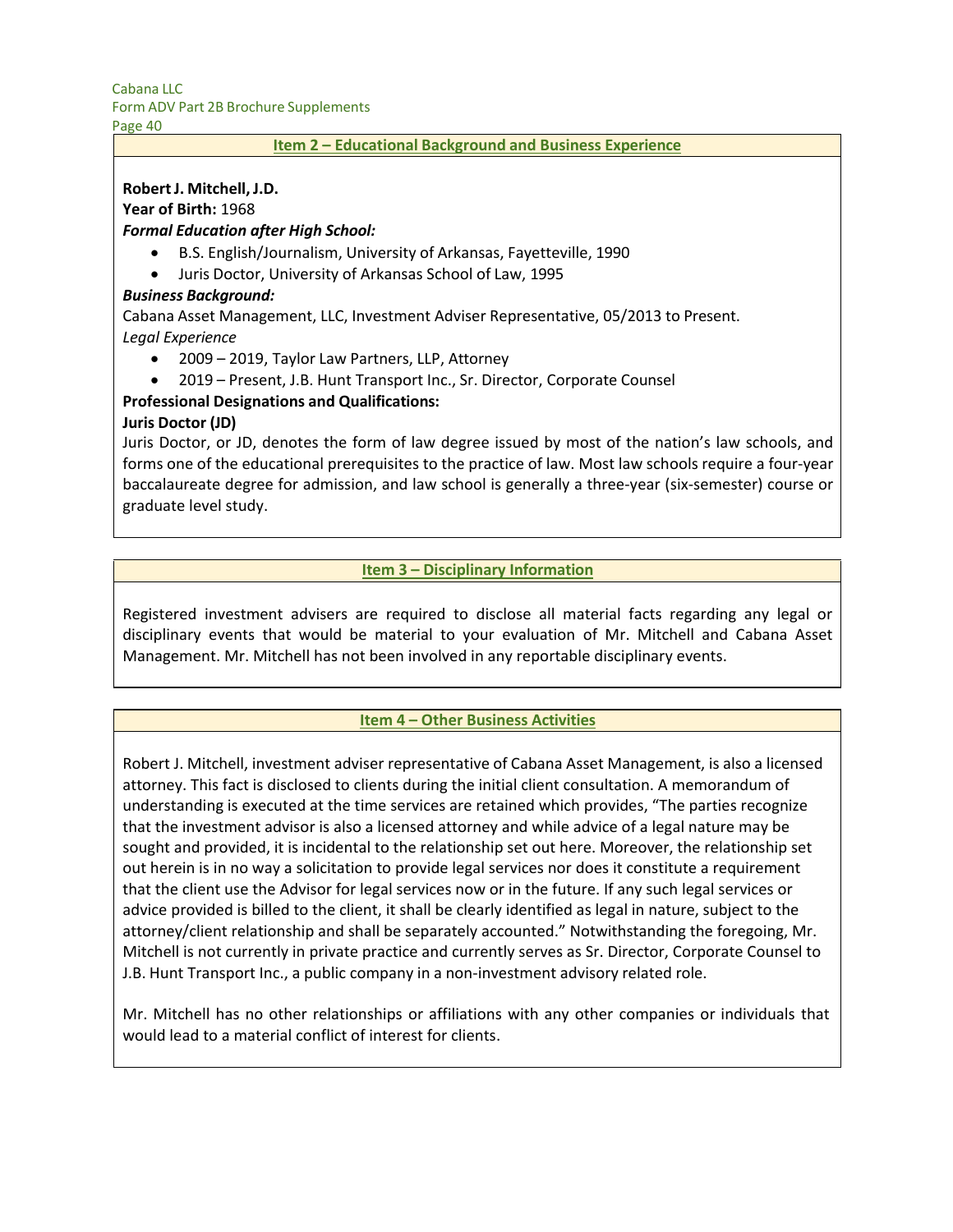## **Item 5 – Additional Compensation**

Mr. Mitchell does not receive additional compensation or economic benefits from third party sources in connection to his advisory activities.

#### **Item 6 – Supervision**

Mr. Mitchell is an investment adviser representative of Cabana Asset Management. In this role, Mr. Mitchell is responsible for the monitoring of client portfolios for investment objectives and other supervisory reviews.

Cabana Asset Management has implemented a Code of Ethics and an internal compliance program that guides each Associated Person in meeting their fiduciary obligations to clients. Mr. Mitchell adheres himself to Cabana Asset Management's code of ethics and compliance manual as mandated. Mr. Mitchell's advisory activities are supervised by Steven Weiss, the Chief Compliance Officer of Cabana Asset Management. Clients may contact the phone number listed on the cover of this Brochure Supplement, to obtain a copy of Cabana Asset Management' code of ethics.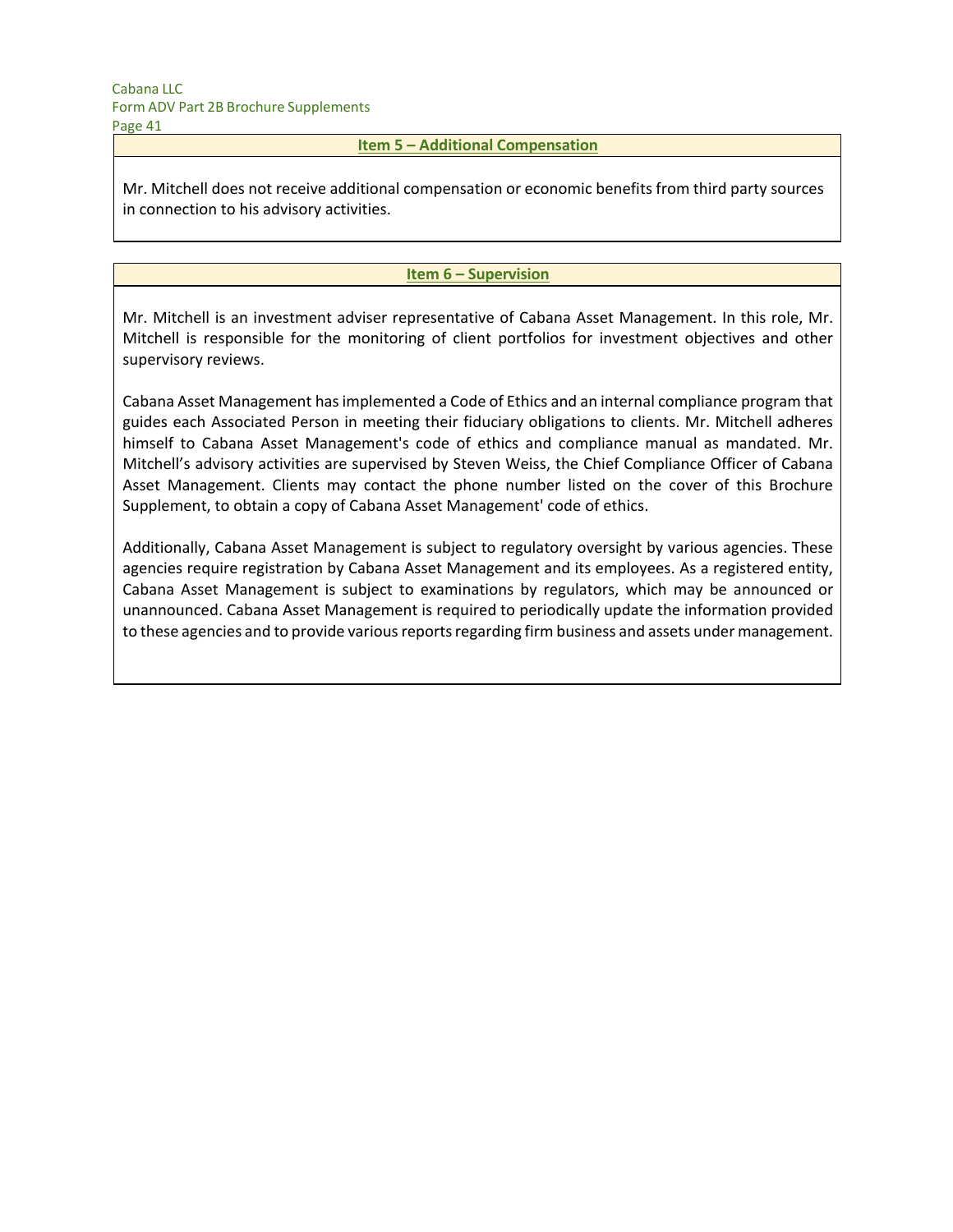## **Joe Marc Hesse, J.D. Investment Adviser Representative**

# **Cabana, LLC d/b/a Cabana Asset Management**

Located at: 5560 Tennyson Parkway, Suite 260 Plano, TX 75024 (972) 383-5300 **[marc@thecabanagroup.com](mailto:marc@thecabanagroup.com)**

> Supervised From: 220 S. School Ave. Fayetteville, AR 72701 Phone: 479.442.6464 Fax: 479.442.6465

**<https://thecabanagroup.com/>**

**March 30, 2022**

## **Form ADV Part 2B Brochure Supplement**

This Brochure Supplement provides information about Joe Marc Hesse that supplements the Cabana Asset Management Brochure. You should have received a copy of that Brochure. Please contact us at (479) 442-6464 if you did not receive Cabana Asset Management's Brochure or if you have any questions about the contents of this supplement. Additional information about Joe Marc Hesse is available on the SEC's website at **[www.adviserinfo.sec.gov](http://www.adviserinfo.sec.gov/)**. Mr. Hesse's CRD number is 6874356.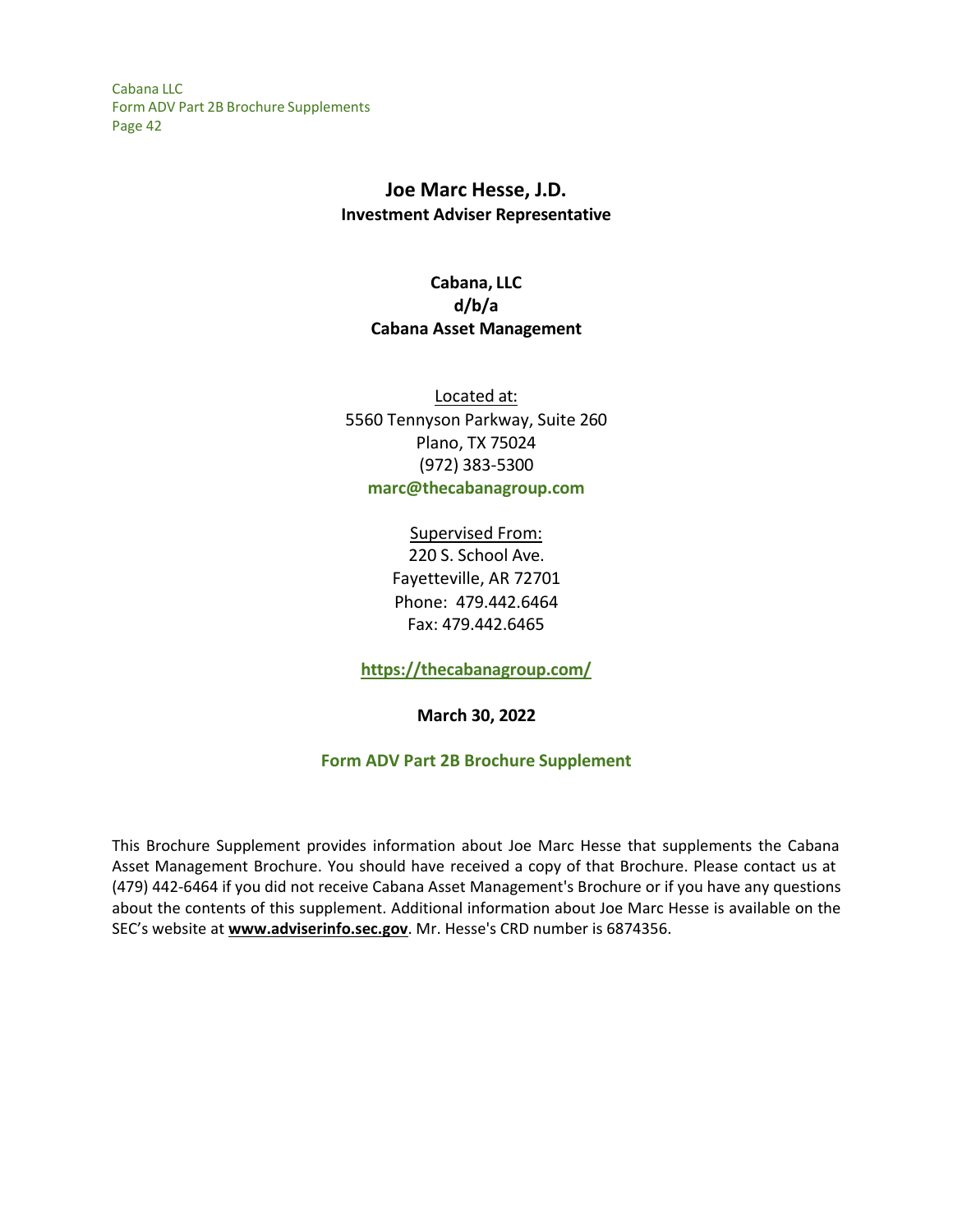Page 43

#### **Item 2 – Educational Background and Business Experience**

## **Joe Marc Hesse, J.D.**

**Year of Birth:** 1959

### *Formal Education after High School:*

- Bachelor of Business Administration; Accounting, Henderson State University, 1980
- Juris Doctor, University of Arkansas at Little Rock, 1982

### *Business Background:*

- Cabana Asset Management, Investment Adviser Representative, 11/2017 to Present.
- Hesse & Hesse PC, Attorney, 01/2001 to Present.

### **Professional Designations and Qualifications:**

Juris Doctor, or JD, denotes the form of law degree issued by most of the nation's law schools, and forms one of the educational prerequisites to the practice of law. Most law schools require a four-year baccalaureate degree for admission, and law school is generally a three-year (six-semester) course or graduate level study.

State Bar of Texas, Member, 1985

### **Item 3 – Disciplinary Information**

Registered investment advisers are required to disclose all material facts regarding any legal or disciplinary events that would be material to your evaluation of Mr. Hesse and Cabana Asset Management. Mr. Hesse has not been involved in any reportable disciplinary events.

#### **Item 4 – Other Business Activities**

Mr. Hesse is also a licensed attorney with Hesse & Hesse PC. This fact is disclosed to clients during the initial client consultation. A Memorandum of Understanding is executed at the time services are retained which provides, "The parties recognize that the investment advisor is also a licensed attorney and while advice of a legal nature may be sought and provided, it is incidental to the relationship set out here. Moreover, the relationship set out herein is in no way a solicitation to provide legal services nor does it constitute a requirement that the client use the Advisor for legal serves now or in the future. If any such legal services or advice provided is billed to the client, it shall be clearly identified as legal in nature, subject to the attorney/client relationship and shall be separately accounted." Mr. Hesse is also a licensed insurance agent and can effect transactions in insurance products and earn compensation for these activities.

Mr. Hesse has no other relationships or affiliations with any other companies or individuals that would lead to a material conflict of interest for clients.

#### **Item 5 – Additional Compensation**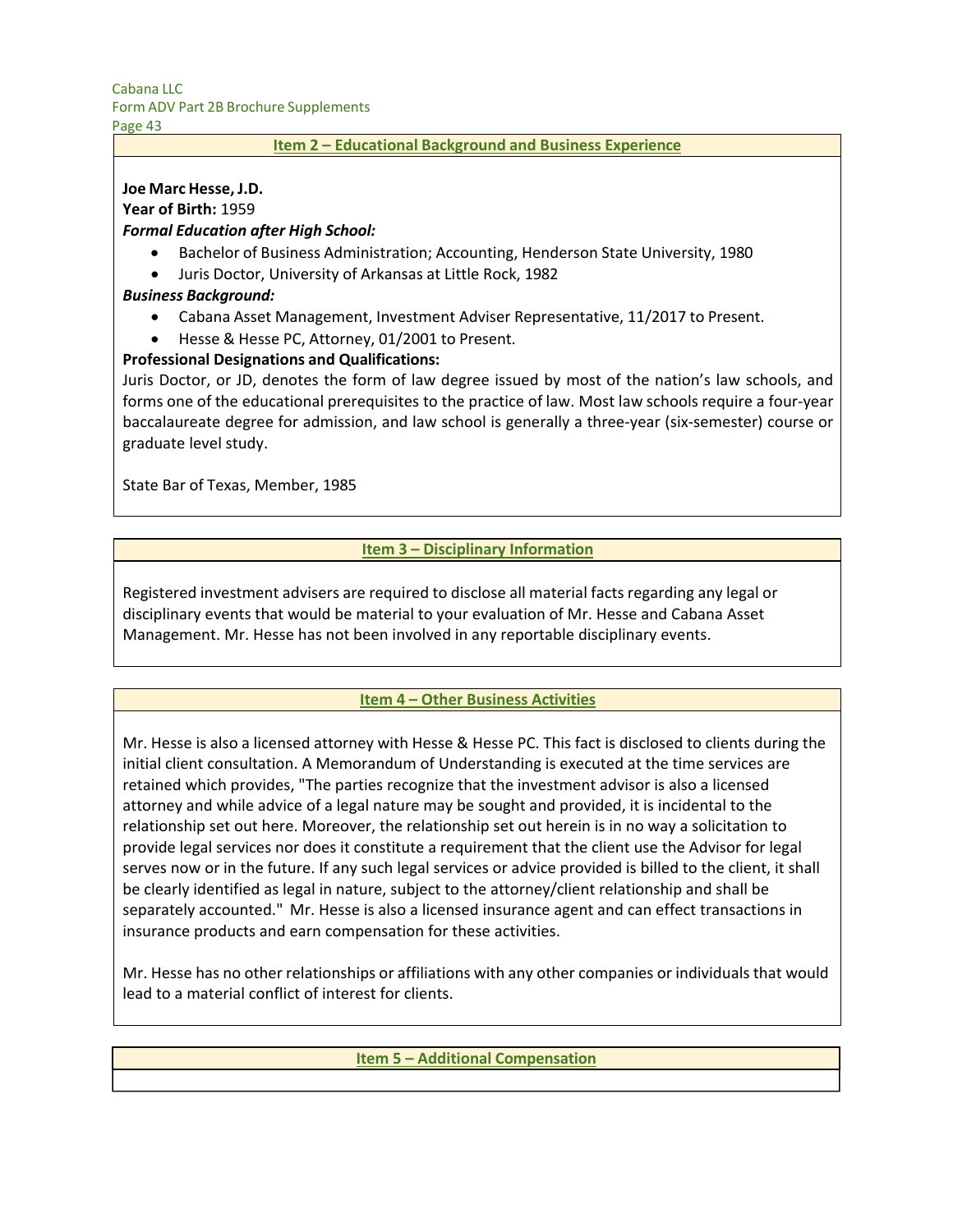Mr. Hesse does not receive additional compensation or economic benefits from third party sources in connection to his advisory activities.

#### **Item 6 – Supervision**

Mr. Hesse is an investment adviser representative of Cabana Asset Management. In this role, Mr. Hesse is responsible for the monitoring of client portfolios for investment objectives and other supervisory reviews. Mr. Hesse's advisory activities are supervised by Steven Weiss, the Chief Compliance Officer of Cabana Asset Management.

Cabana Asset Management has implemented a Code of Ethics and an internal compliance program that guides each Associated Person in meeting their fiduciary obligations to clients. Mr. Hesse adheres to Cabana Asset Management's Code of Ethics and compliance manual as mandated. Clients may contact Mr. Hesse at the phone number listed on the cover of this Brochure Supplement, to obtain a copy of Cabana Asset Management's Code of Ethics.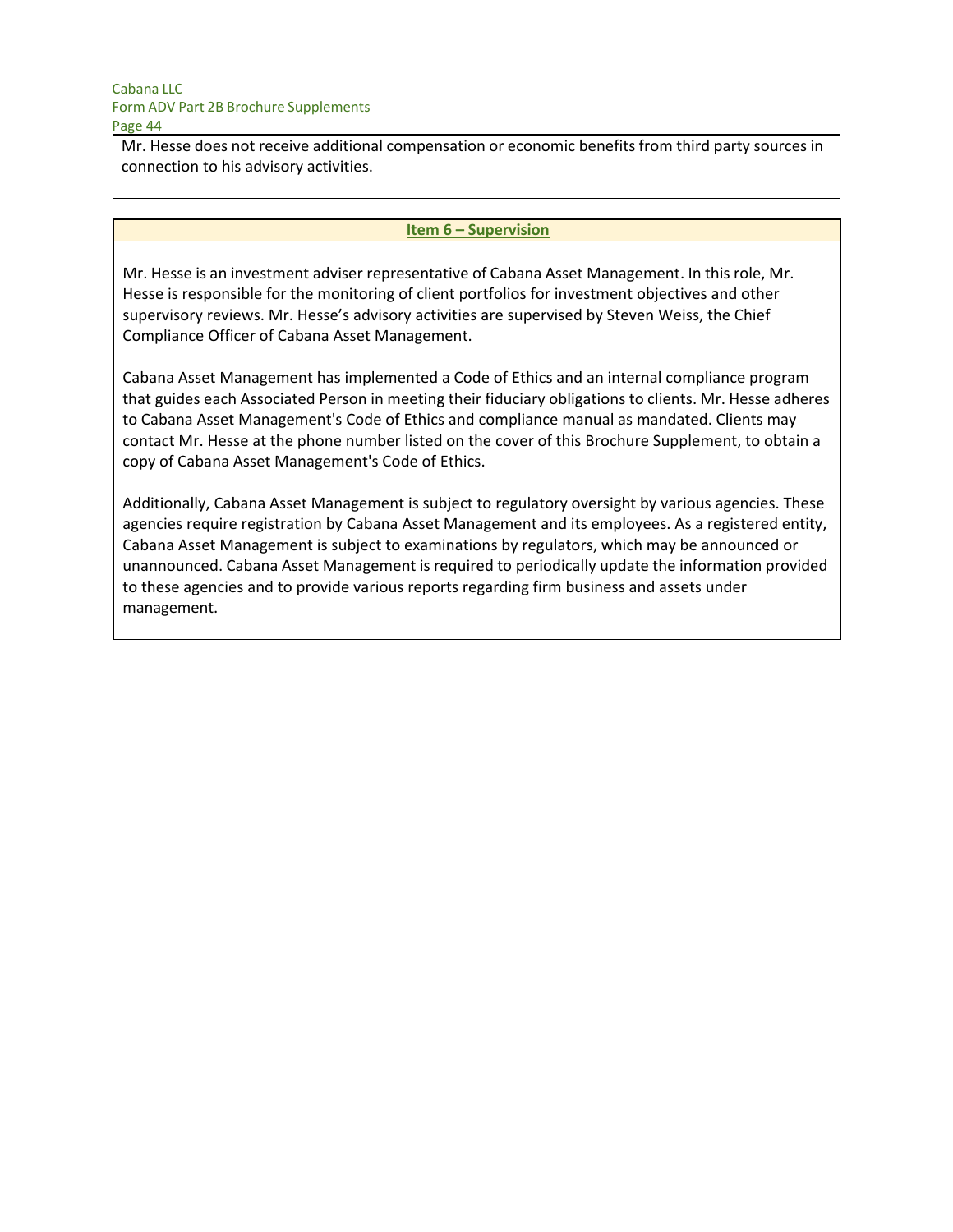# **David Allen Mazzanti, J.D. Investment Adviser Representative**

## **Cabana, LLC d/b/a Cabana Asset Management**

Office Address: 220 S. School Ave. Fayetteville, AR 72701 Tel: (479) 442-6464 **[allen@thecabanagroup.com](mailto:allen@thecabanagroup.com)**

## Supervised From: 220 S. School Ave.

Fayetteville, AR 72701 Phone: 479.442.6464 Fax: 479.442.6465

**<https://thecabanagroup.com/>**

## **March 30, 2022**

## **Form ADV Part 2B Brochure Supplement**

This Brochure Supplement provides information about David Allen Mazzanti that supplements Cabana Asset Management Brochure. You should have received a copy of that Brochure. Please contact us at (479) 442-6464 if you did not receive Cabana Asset Management's Brochure or if you have any questions about the contents of this supplement.

Additional information about David Allen Mazzanti is available on the SEC's website at **[www.adviserinfo.sec.gov](http://www.adviserinfo.sec.gov/)**. Mr. Mazzanti's CRD number is 6647888.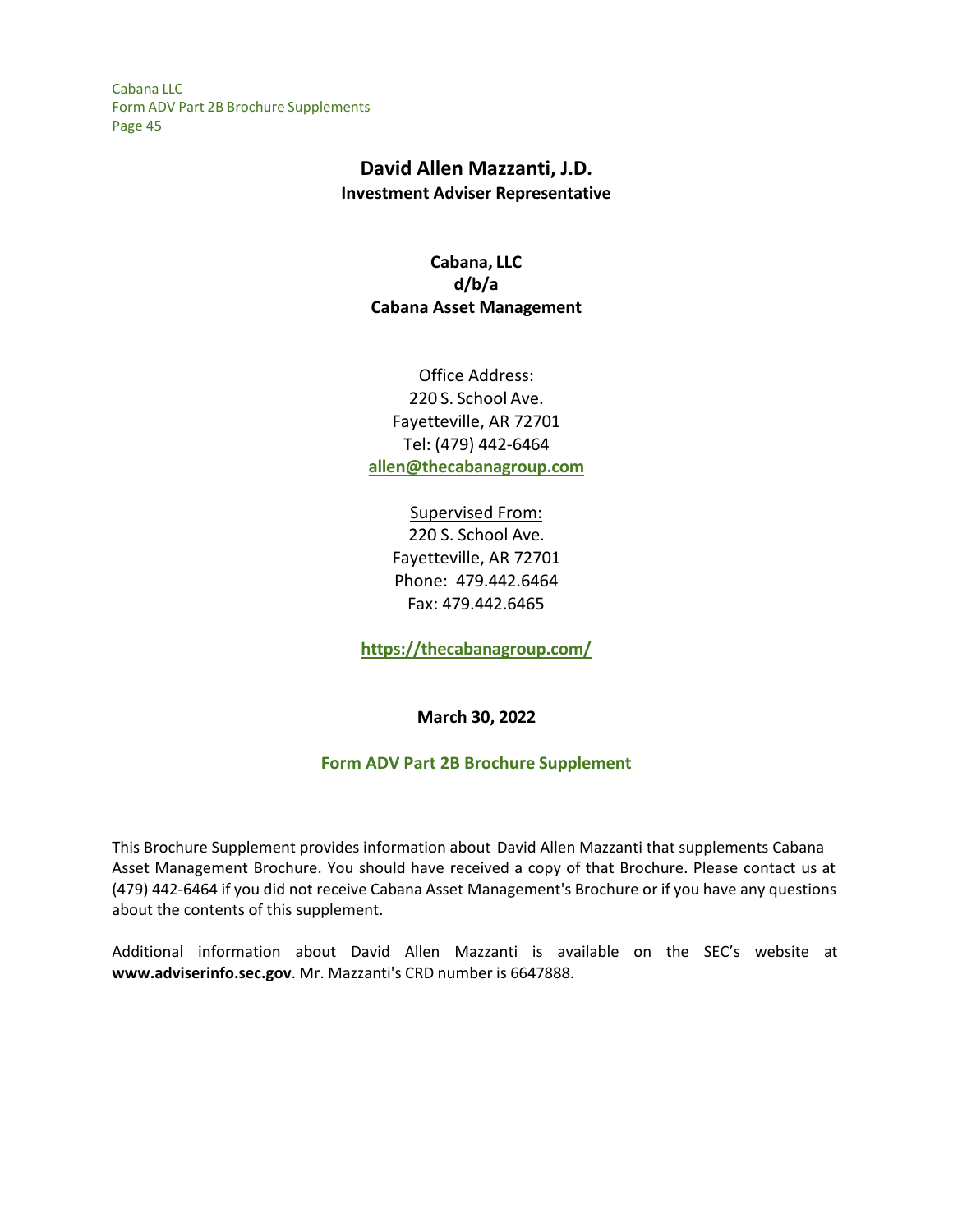Page 46

#### **Item 2 – Educational Background and Business Experience**

#### **David Allen Mazzanti, J.D.**

**Year of Birth:** 1978

#### *Formal Education after High School:*

- Arkansas State University, Degree in International Business, 2001
- University of Arkansas at Fayetteville, Masters of Business Administration (MBA), 2002
- University of Arkansas at Fayetteville, Juris Doctorate, Licensed in 2005
- FINRA Series 65, Uniform Investment Adviser Law Examination, 2014

#### *Business Background:*

- Cabana Asset Management, Investment Adviser Representative, 05/2016 to Present.
- The Mazzanti Firm, Managing Partner/Attorney, 03/2015 to Present.
- Learning Ladder Preschool Academy, LLC, Managing Member, 06/2010 to Present.

#### **Professional Designations and Qualifications:**

### **Juris Doctor (JD)**

Juris Doctor, or JD, denotes the form of law degree issued by most of the nation's law schools, and forms one of the educational prerequisites to the practice of law. Most law schools require a four-year Baccalaureate degree for admission and law school is generally a three-year (six-semester) course of graduate-level study. Additionally upon successful graduation from law school, moststates also require the applicant to pass a state and multi-national bar examination prior to being licensed.

#### **Item 3 – Disciplinary Information**

Registered investment advisers are required to disclose all material facts regarding any legal or disciplinary events that would be material to your evaluation of Mr. Mazzanti and Cabana Asset Management. Mr. Mazzanti has not been involved in any reportable disciplinary events.

#### **Item 4 – Other Business Activities**

Mr. Mazzanti is also a licensed attorney and owner of The Mazzanti Firm. This fact is disclosed to clients during the initial client consultation. A Memorandum of Understanding is executed at the time services are retained which provides, "The parties recognize that the investment advisor is also a licensed attorney and while advice of a legal nature may be sought and provided, it is incidental to the relationship set out here. Moreover, the relationship set out herein is in no way a solicitation to provide legal services nor does it constitute a requirement that the client use the Advisor for legal serves now or in the future. If any such legal services or advice provided is billed to the client, it shall be clearly identified as legal in nature, subject to the attorney/client relationship and shall be separately accounted."

Mr. Mazzanti is also a Managing Member of Learning Ladder Preschool Academy, LLC a Christian preschool based in Fayetteville, Arkansas.

Mr. Mazzanti devotes the majority of his time to his outside business activities.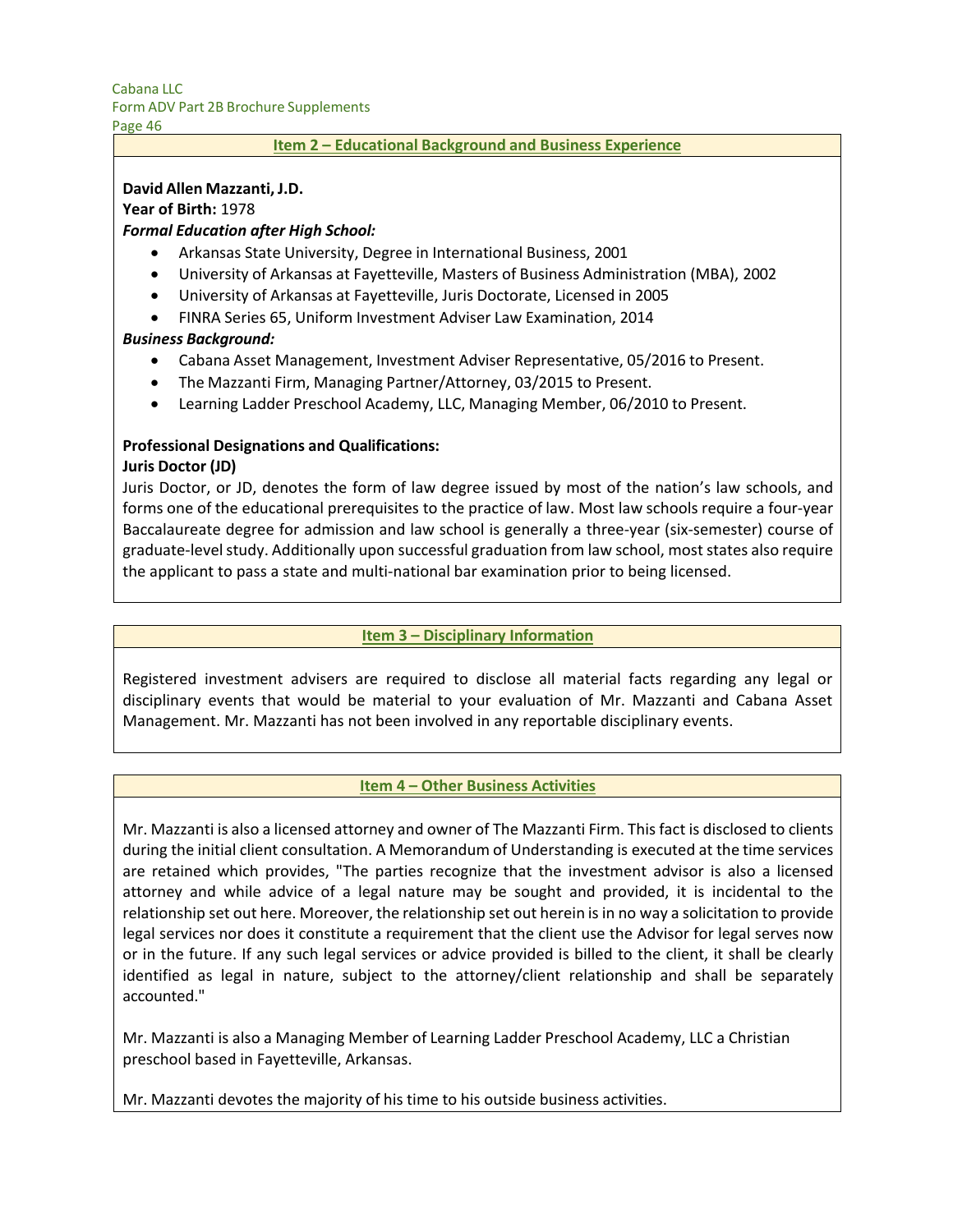Mr. Mazzanti has no other relationships or affiliations with any other companies or individuals that would lead to a material conflict of interest for clients.

#### **Item 5 – Additional Compensation**

Mr. Mazzanti does not receive additional compensation or economic benefits from third party sources in connection to his advisory activities.

#### **Item 6 – Supervision**

Mr. Mazzanti is an investment adviser representative of Cabana Asset Management. In this role, Mr. Mazzanti is responsible for the monitoring of client portfolios for investment objectives and other supervisory reviews. Mr. Mazzanti's advisory activities are supervised by Steven Weiss, the Chief Compliance Officer of Cabana Asset Management.

Cabana Asset Management has implemented a Code of Ethics and an internal compliance program that guides each Associated Person in meeting their fiduciary obligations to clients. Mr. Mazzanti adheres to Cabana Asset Management's Code of Ethics and compliance manual as mandated. Clients may contact Mr. Mazzanti at the phone number listed on the cover of this Brochure Supplement, to obtain a copy of Cabana Asset Management's Code of Ethics.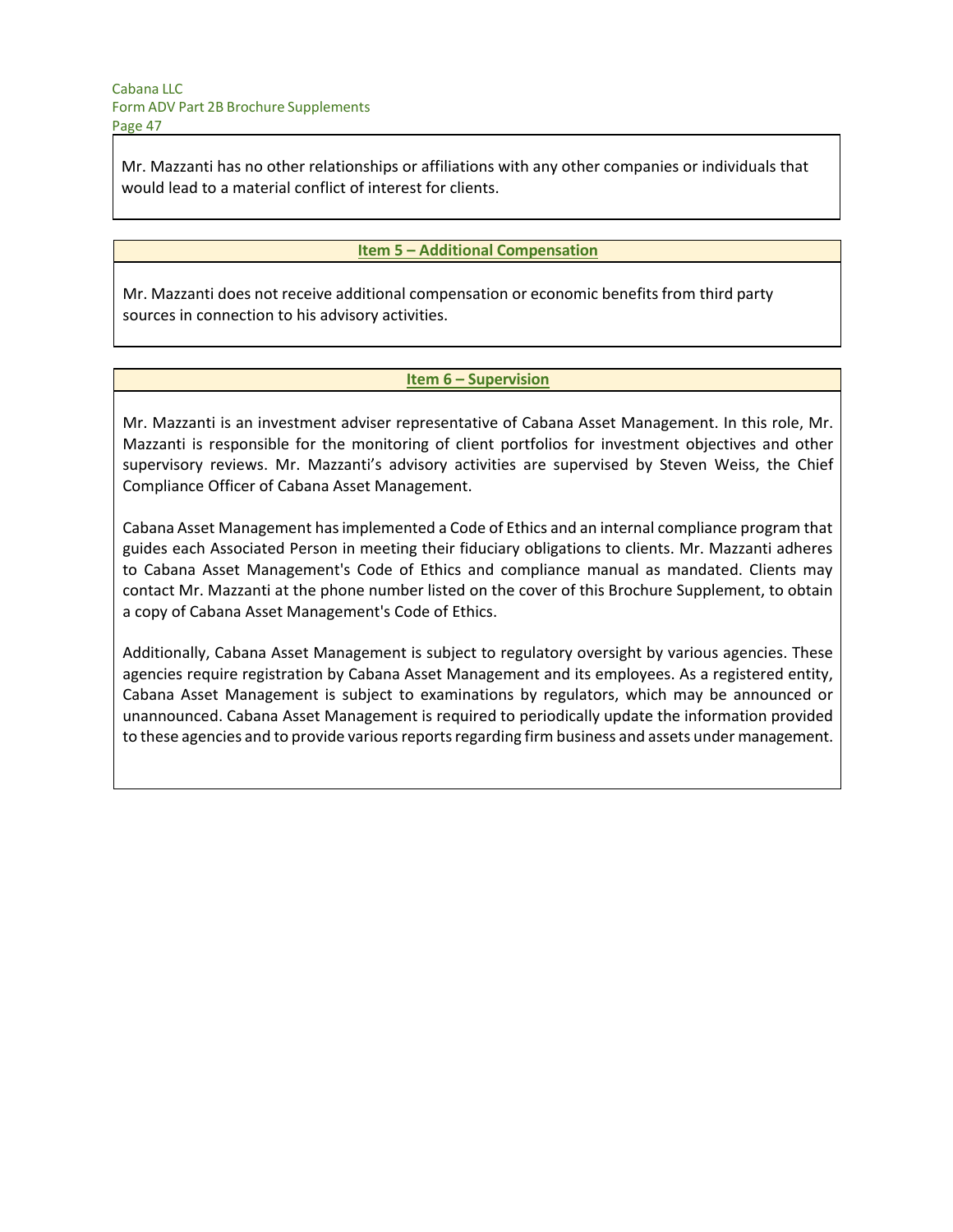# **Taylor M. Woodard Investment Adviser Representative**

# **Cabana LLC d/b/a Cabana Asset Management**

Office Address 220 S. School Ave. Fayetteville, AR 72701 Phone: 479.442.6464 Fax: 479.442.6465

**[taylor@thecabanagroup.com](mailto:taylor@thecabanagroup.com)**

Supervised From: 220 S. School Ave. Fayetteville, AR 72701 Phone: 479.442.6464 Fax: 479.442.6465

**<https://thecabanagroup.com/>**

**March 30, 2022**

**Form ADV Part 2B Brochure Supplement**

This Brochure Supplement provides information about Taylor Woodard that supplements Cabana Asset Management Brochure. You should have received a copy of that Brochure. Please contact us at (479) 442- 6464 if you did not receive Cabana Asset Management's Brochure or if you have any questions about the contents of this supplement.

Additional information about Taylor Woodard is available on the SEC's website at **[www.adviserinfo.sec.gov](http://www.adviserinfo.sec.gov/)**. Mr. Woodard's CRD number is 6129463.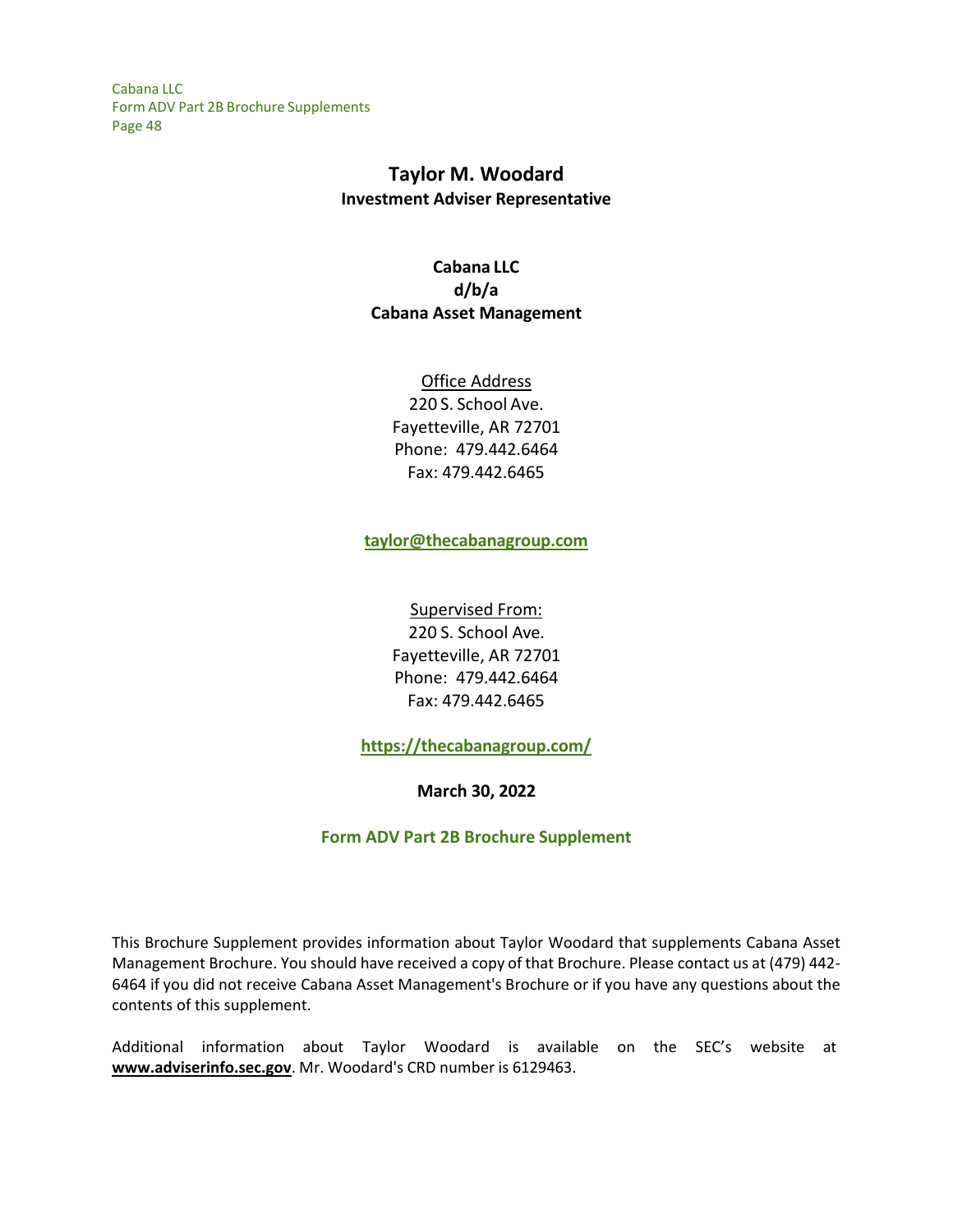Page 49

#### **Item 2 – Educational Background and Business Experience**

## **Taylor M. Woodard**

**Year of Birth:** 1991

### *Formal Education after High School:*

- Valencia Community College, Entrepreneurship, 2012-2013
- University of Central Florida, Entrepreneurship, 2009-2012

### *Business Background:*

- Cabana Asset Management, Investment Adviser Representative, 07/2020 to Present.
- Active Assistant, LLC, Client Relations Director, 02/2019 to Present
- US Health Advisors, Insurance Agent, 10/2017 to Present
- Preferred Real Estate Brokers, 1099 Sales Agent, 10/2016 to 09/2017
- The Palm Restaurant, Server, 04/2011 to 09/2017

### **Item 3 – Disciplinary Information**

Registered investment advisers are required to disclose all material facts regarding any legal or disciplinary events that would be material to your evaluation of Mr. Woodard and Cabana Asset Management. Mr. Woodard has not been involved in any reportable disciplinary events.

#### **Item 4 – Other Business Activities**

Mr. Woodard has no other relationships or affiliations with any other companies or individuals that would lead to a material conflict of interest for clients.

#### **Item 5 – Additional Compensation**

Apart from the receipt of additional compensation as a result of the outside business activities listed under Item 4 above, Mr. Woodard does not receive additional compensation or economic benefits from third party sources in connection to his advisory activities.

#### **Item 6 – Supervision**

Mr. Woodard is an investment adviser representative of Cabana Asset Management. In this role, Mr. Woodard is responsible for the monitoring of client portfolios for investment objectives and other supervisory reviews. Mr. Woodard is also part of the operations team and assists with administrative tasks for our Little Rock location. Mr. Woodard's activities are supervised by Steven Weiss, the Chief Compliance Officer of Cabana Asset Management.

Cabana Asset Management has implemented a Code of Ethics and an internal compliance program that guides each Associated Person in meeting their fiduciary obligations to clients. Mr. Woodard adheres to Cabana Asset Management's Code of Ethics and compliance manual as mandated. Clients may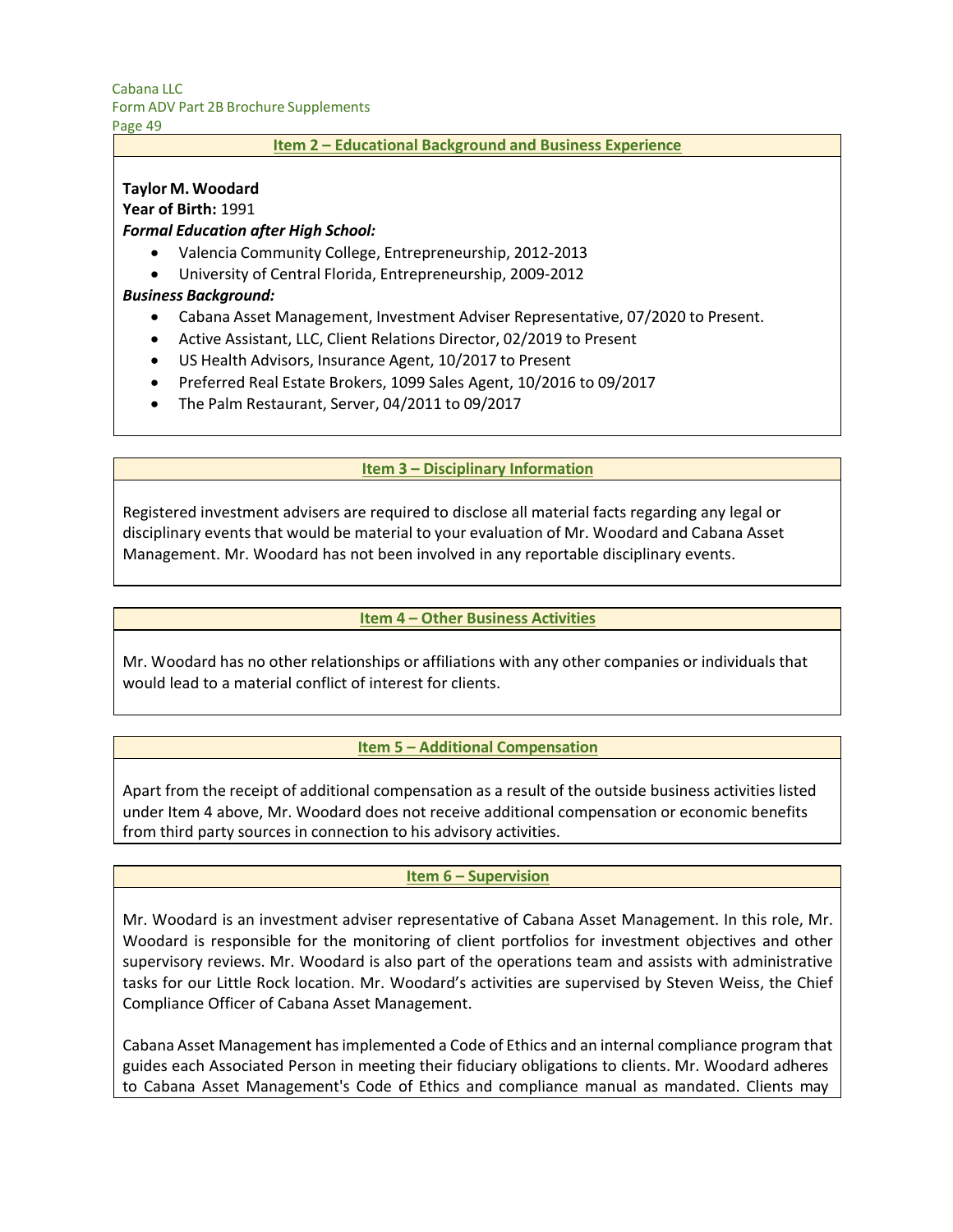contact Mr. Woodard at the phone number listed on the cover of this Brochure Supplement, to obtain a copy of Cabana Asset Management's Code of Ethics.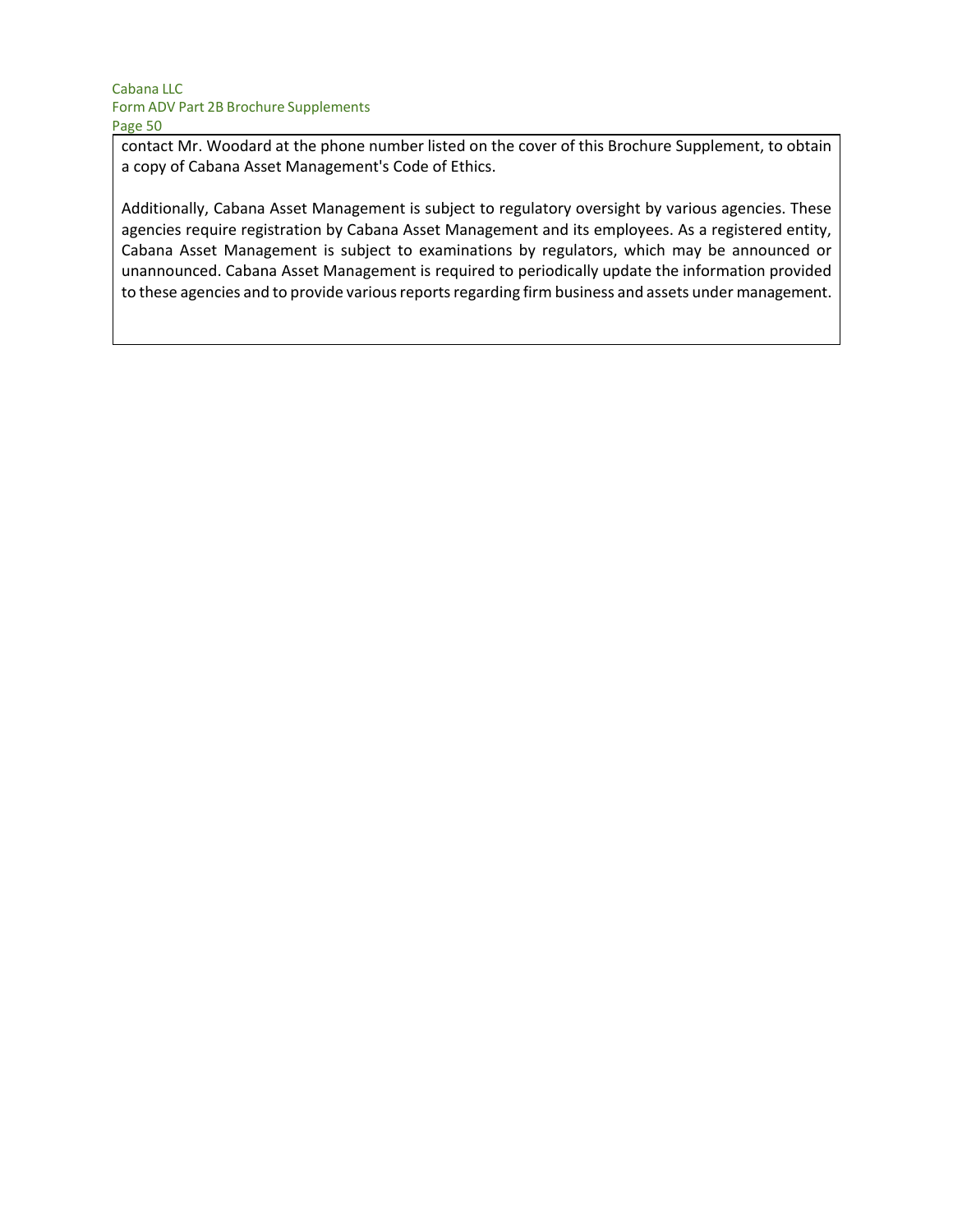# **Daniel G. Ippolito, J.D. Investment Adviser Representative**

## **Cabana LLC d/b/a Cabana Asset Management**

Located at: 5560 Tennyson Parkway, Suite 260 Plano, TX 75024 (972) 383-5300

## Supervised From:

220 S. School Ave. Fayetteville, AR 72701 Phone: (479) 442-6464 Fax: (479) 442-6465

**[daniel@thecabanagroup.com](mailto:daniel@thecabanagroup.com)**

**[www.thecabanagroup.com](http://www.thecabanagroup.com/)**

**March 30, 2022**

## **Form ADV Part 2B Brochure Supplement**

This Brochure Supplement provides information about Daniel G. Ippolito that supplements the Cabana Asset Management Brochure. You should have received a copy of that Brochure. Please contact us at (479) 442-6464 if you did not receive Cabana Asset Management's Brochure or if you have any questions about the contents of this supplement.

Additional information about Daniel G. Ippolito is available on the SEC's website at **[www.adviserinfo.sec.gov](http://www.adviserinfo.sec.gov/)**. Mr. Ippolito's CRD number is 5561065.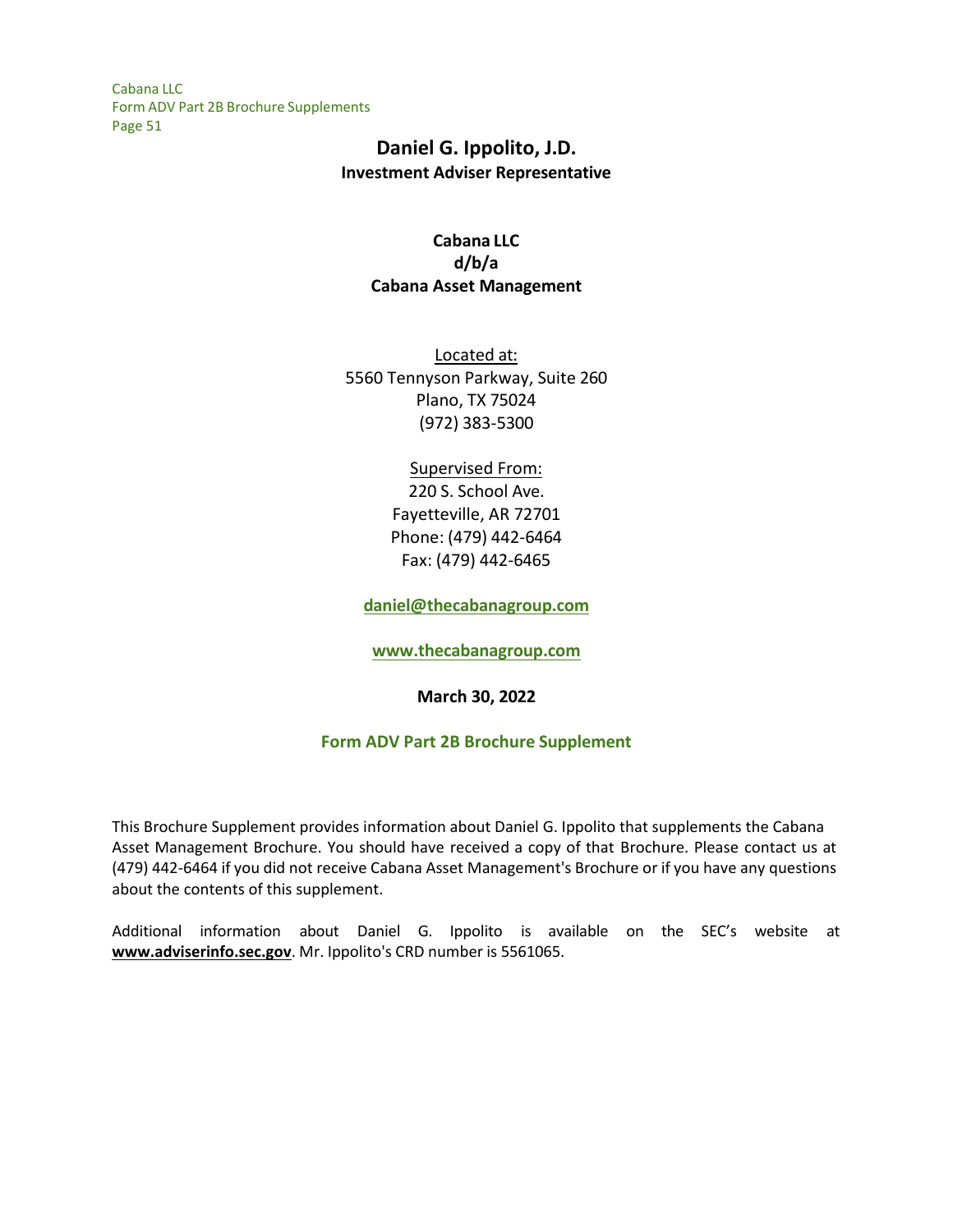Page 52

#### **Item 2 – Educational Background and Business Experience**

### **Daniel G. Ippolito, J.D.**

**Year of Birth:** 1980

### *Formal Education after High School:*

- University of Texas at Dallas, Bachelor in Business Administration, 2003
- University of Texas at Dallas, Master of Business Administration, 2005
- Texas Wesleyan University School of Law (now Texas A&M University School of Law), Juris Doctor, 2012

### *Professional Experience:*

- Systematic Holdings, LLC, Principal, 03/2021 to Present
- Cabana Black Fund, L.P., Agent/Owner, 01/20 to Present
- Cabana LLC, Investment Adviser Representative, 02/2017 to Present
- Cabana LLC, CCO, 09/2017 to 03/2021
- Cabana Financial, LLC, Producer, 3/2017 to Present
- The Cabana Group, LLC, CCO 02/2017 to Present
- Prevost, Shaff, Mason, & Carns, PLLC, Attorney, 09/2016 to Present
- Cabana Advisors, LLC, CCO, 01/2020 to 06/2020

#### **Professional Designations and Qualifications:**

Juris Doctor, or JD, denotes the form of law degree issued by most of the nation's law schools, and forms one of the educational prerequisites to the practice of law. Most law schools require a four-year baccalaureate degree for admission, and law school is generally a three-year (six-semester) course or graduate level study.

State Bar of Texas – Member since 2012.

#### **Item 3 – Disciplinary Information**

Registered investment advisers are required to disclose all material facts regarding any legal or disciplinary events that would be material to your evaluation of Mr. Ippolito and Cabana Asset Management. Mr. Ippolito has not been involved in any reportable disciplinary events.

#### **Item 4 – Other Business Activities**

Effective March 11, 2021, Mr. Ippolito serves as a principal for Systematic Holdings, LLC, a real estate development company.

Mr. Ippolito is also a licensed attorney with Prevost, Shaff, Mason, & Carns, PLLC. This fact is disclosed to clients during the initial client consultation. A Memorandum of Understanding is executed at the time services are retained which provides, "The parties recognize that the investment adviser is also a licensed attorney and while advice of a legal nature may be sought and provided, it is incidental to the relationship set out here. Moreover, the relationship set out herein is in no way a solicitation to provide legal services nor does it constitute a requirement that the client use the Advisor for legal serves now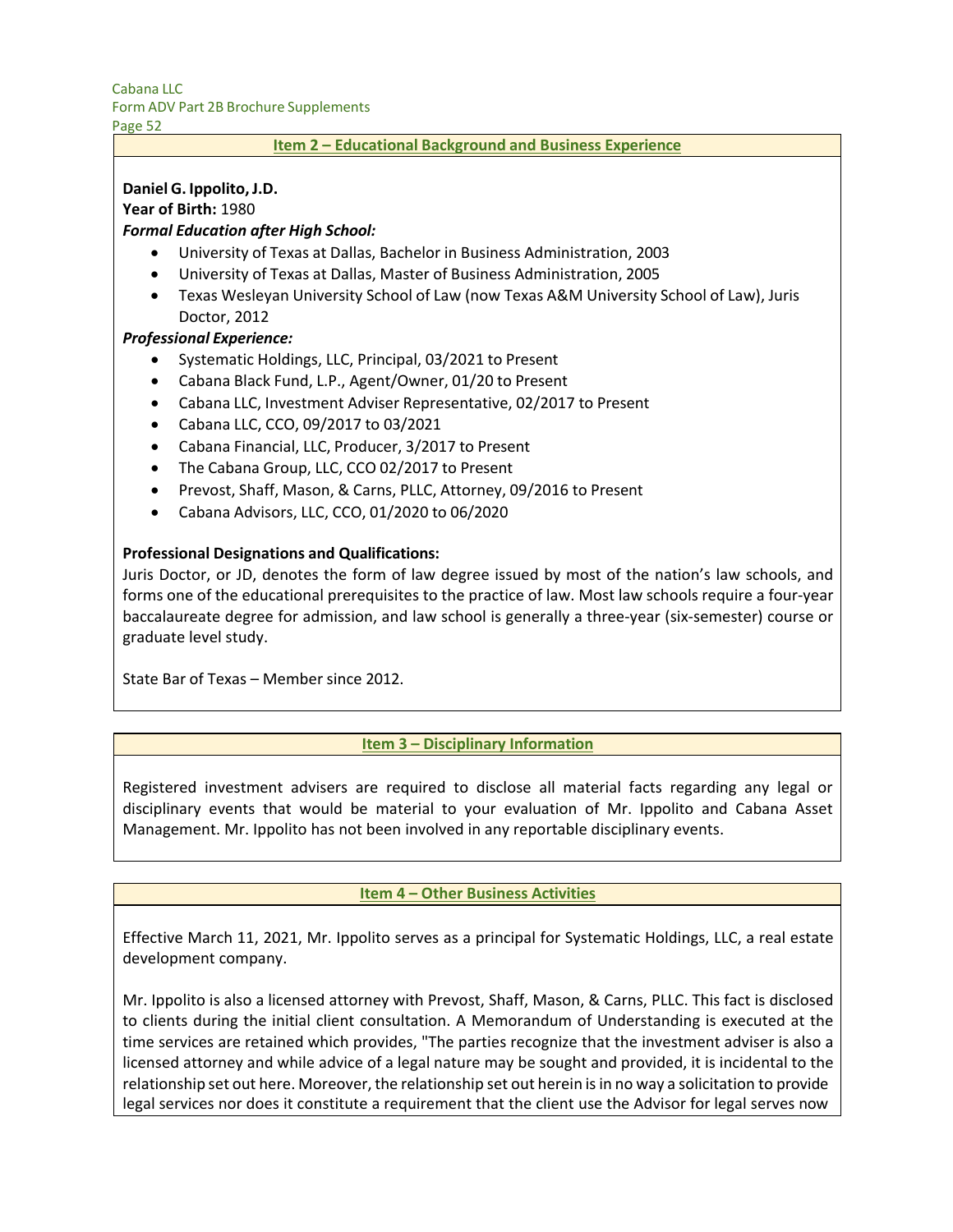or in the future. If any such legal services or advice provided is billed to the client, it shall be clearly identified as legal in nature, subject to the attorney/client relationship and shall be separately accounted."

Mr. Ippolito is a minority owner of Cabana Black, LLC, the general partner for Cabana Black Fund, L.P. and he receives compensation derived from Cabana Black Fund, L.P.

Mr. Ippolito is also a member of Valentis Ventures, LLC and Thomas Laine Enterprises, LLC, which are family owned holding companies. Mr. Ippolito's involvement in these entities is passive and limited in scope.

Mr. Ippolito has no relationships or affiliations with any other companies or individuals that would lead to a conflict of interest for the client.

#### **Item 5 – Additional Compensation**

Mr. Ippolito does not receive additional compensation or economic benefits from third party sources in connection to his advisory activities.

### **Item 6 – Supervision**

Mr. Ippolito is an investment adviser representative of Cabana Asset Management. In this role, Mr. Ippolito is responsible for the monitoring of client portfolios for investment objectives and other supervisory reviews. Mr. Ippolito is supervised by Steven Weiss, Cabana's CCO.

Cabana Asset Management, and Cabana Black Fund, L.P. have implemented a Code of Ethics and an internal compliance program that guides each Associated Person in meeting their fiduciary obligations to clients. Mr. Ippolito adheres to the respective Codes of Ethics and compliance manuals as mandated. Clients may contact Mr. Ippolito at the phone number listed on the cover of this Brochure Supplement, to obtain a copy the applicable Code of Ethics.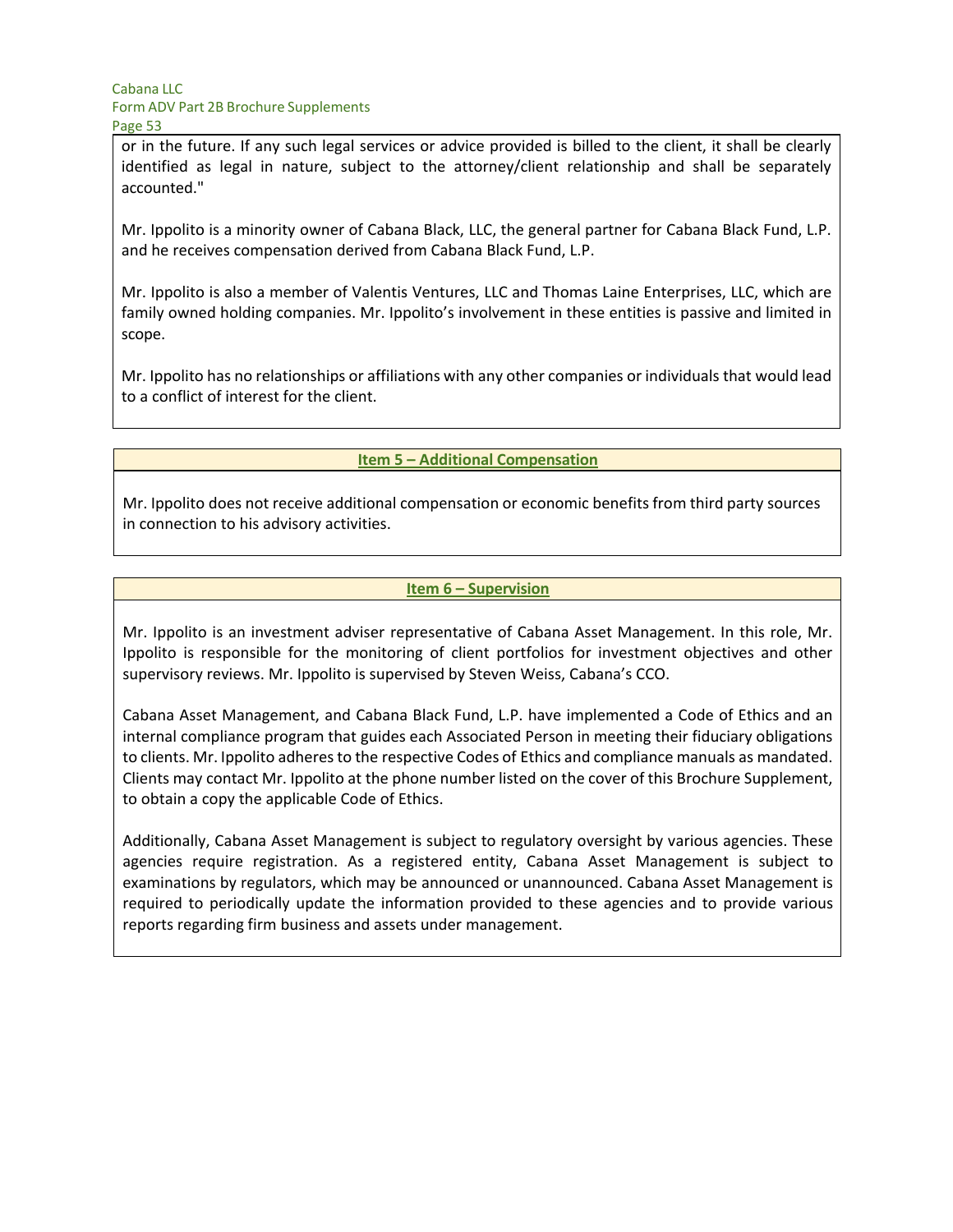# **John O'Connor Investment Adviser Representative**

## **Cabana, LLC d/b/a Cabana Asset Management**

Located at: 5560 Tennyson Parkway, Suite 260 Plano, TX 75024 (972) 383-5300 **[john@thecabanagroup.com](mailto:john@thecabanagroup.com)**

## Supervised From: 220 S. School Ave. Fayetteville, AR 72701 Phone: 479.442.6464 Fax: 479.442.6465

**<https://thecabanagroup.com/>**

**March 30, 2022**

## **Form ADV Part 2B Brochure Supplement**

This Brochure Supplement provides information about John O'Connor thatsupplementsthe Cabana Asset Management Brochure. You should have received a copy of that Brochure. Please contact us at (479) 442- 6464 if you did not receive Cabana Asset Management's Brochure or if you have any questions about the contents of thissupplement. Additional information about John O'Connor is available on the SEC's website at **[www.adviserinfo.sec.gov](http://www.adviserinfo.sec.gov/)**. Mr. O'Connor's CRD number is 7290587.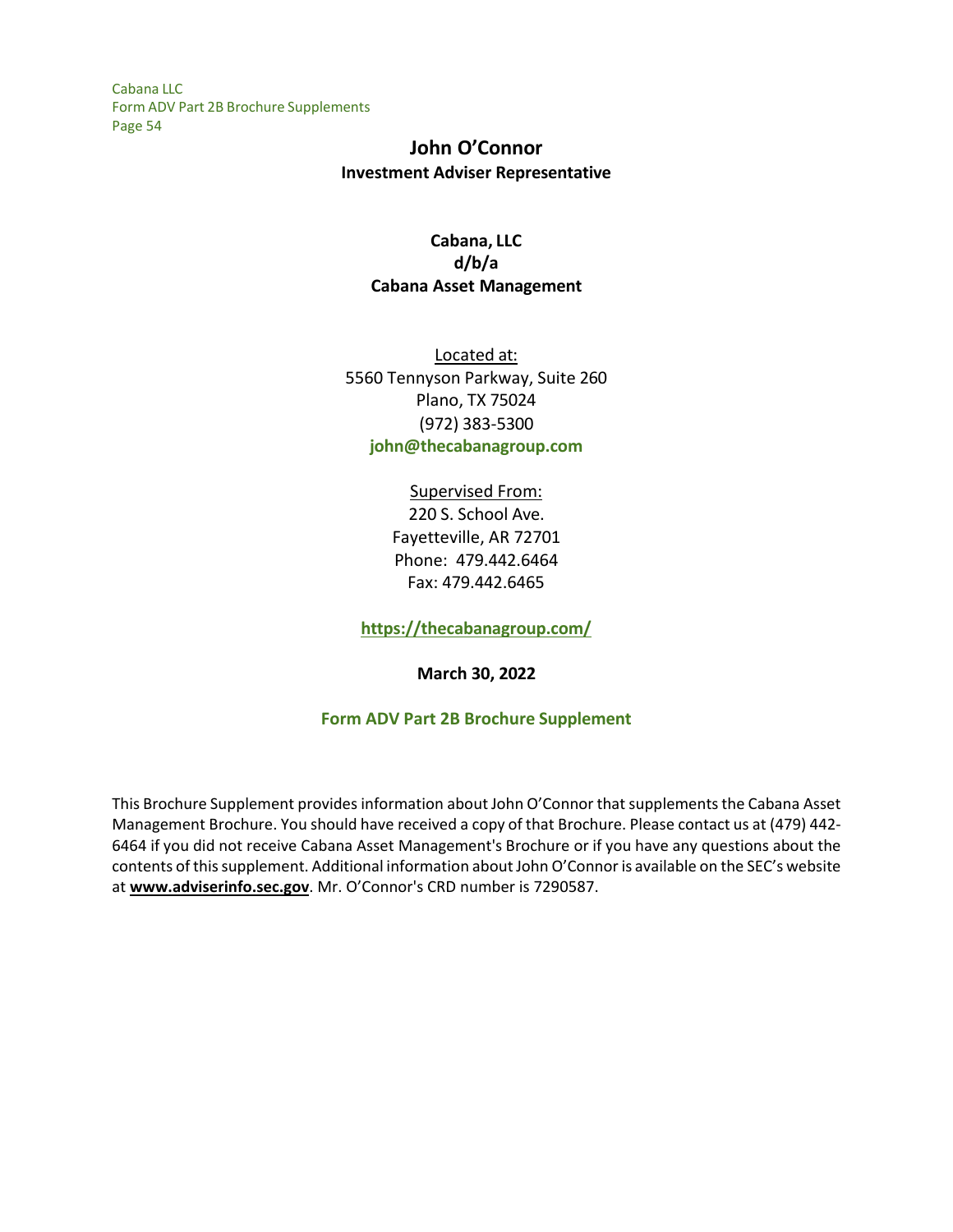Page 55

### **Item 2 – Educational Background and Business Experience**

## **John O'Connor**

**Year of Birth:** 1970

### *Formal Education after High School:*

• Bachelor of Science in Civil Engineering, 1994

## *Business Background:*

- Cabana Asset Management, Investment Adviser Representative, 11/2020 to Present.
- Balfour Beaty Construction, Director of PreConstruction, 4/2017 to 4/2020.
- Adolfson & Petersen Construction, Project Executive, 4/2016 to 4/2017.

### **Item 3 – Disciplinary Information**

Registered investment advisers are required to disclose all material facts regarding any legal or disciplinary events that would be material to your evaluation of Mr. O'Connor and Cabana Asset Management. Mr. O'Connor has not been involved in any reportable disciplinary events.

### **Item 4 – Other Business Activities**

Mr. O'Connor has no other relationships or affiliations with any other companies or individuals that would lead to a material conflict of interest for clients.

## **Item 5 – Additional Compensation**

Apart from the receipt of additional compensation as a result of the outside business activities listed under Item 4 above, Mr. O'Connor does not receive additional compensation or economic benefits from third party sources in connection to his advisory activities.

#### **Item 6 – Supervision**

Mr. O'Connor is an investment adviser representative of Cabana Asset Management. In this role, Mr. O'Connor is responsible for the monitoring of client portfolios for investment objectives and other supervisory reviews. Mr. O'Connor's advisory activities are supervised by Steven Weiss, the Chief Compliance Officer of Cabana Asset Management.

Cabana Asset Management has implemented a Code of Ethics and an internal compliance program that guides each Associated Person in meeting their fiduciary obligations to clients. Mr. O'Connor to Cabana Asset Management's Code of Ethics and compliance manual as mandated. Clients may contact Mr. Hesse at the phone number listed on the cover of this Brochure Supplement, to obtain a copy of Cabana Asset Management's Code of Ethics.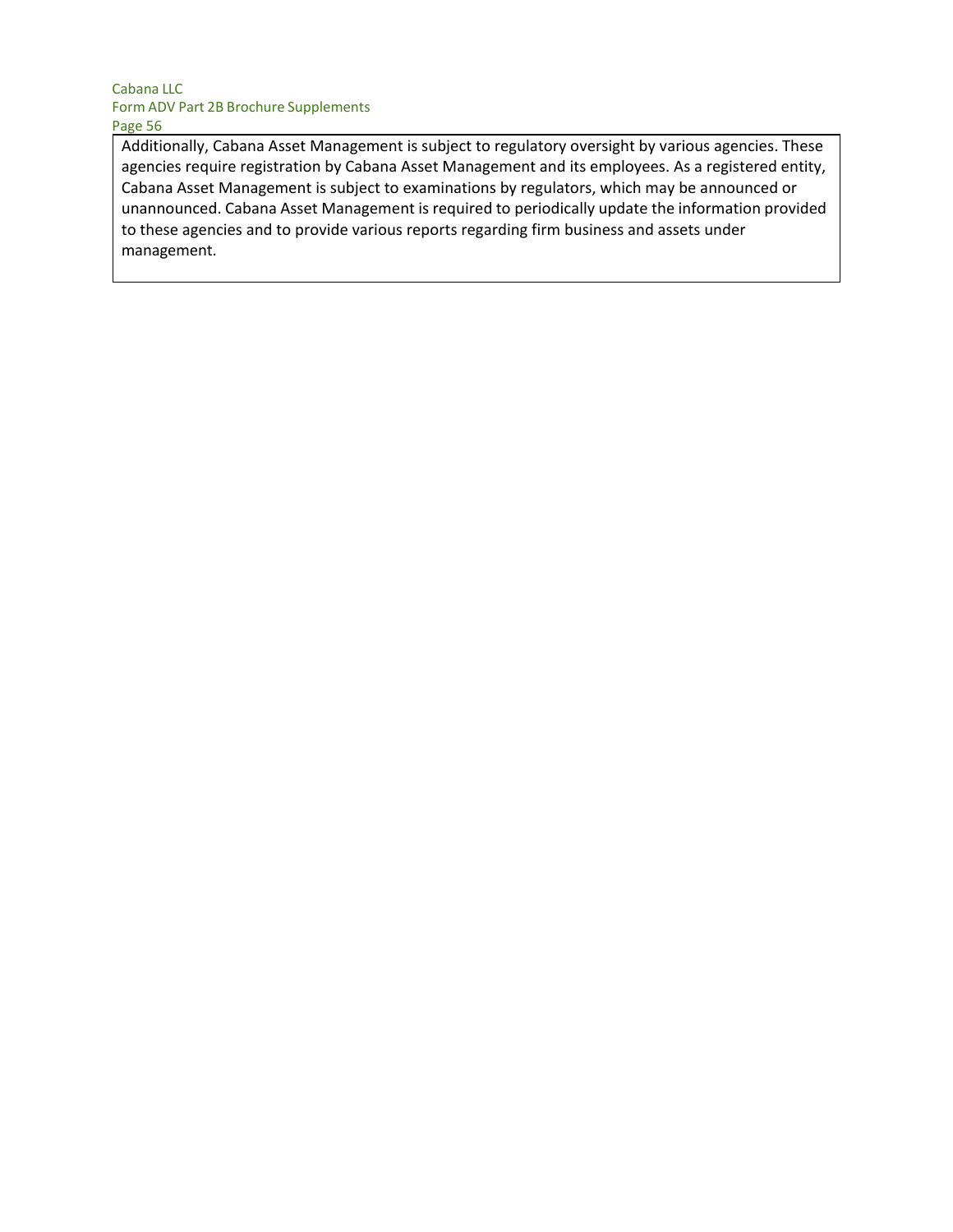# **William T. Davis Investment Adviser Representative**

## **Cabana, LLC d/b/a Cabana Asset Management**

Located at: 1660 S. Albion St., Suite 918 Denver, CO 80222 (720) 939-6143 **[bill@thecabanagroup.com](mailto:bill@thecabanagroup.com)**

## Supervised From: 220 S. School Ave. Fayetteville, AR 72701 Phone: 479.442.6464 Fax: 479.442.6465

**<https://thecabanagroup.com/>**

**March 30, 2022**

## **Form ADV Part 2B Brochure Supplement**

This Brochure Supplement provides information about William T. Davis that supplements the Cabana Asset Management Brochure. You should have received a copy of that Brochure. Please contact us at (479) 442-6464 if you did not receive Cabana Asset Management's Brochure or if you have any questions about the contents of this supplement. Additional information about William T. Davis is available on the SEC's website at **[www.adviserinfo.sec.gov](http://www.adviserinfo.sec.gov/)**. Mr. Davis CRD number is 730850.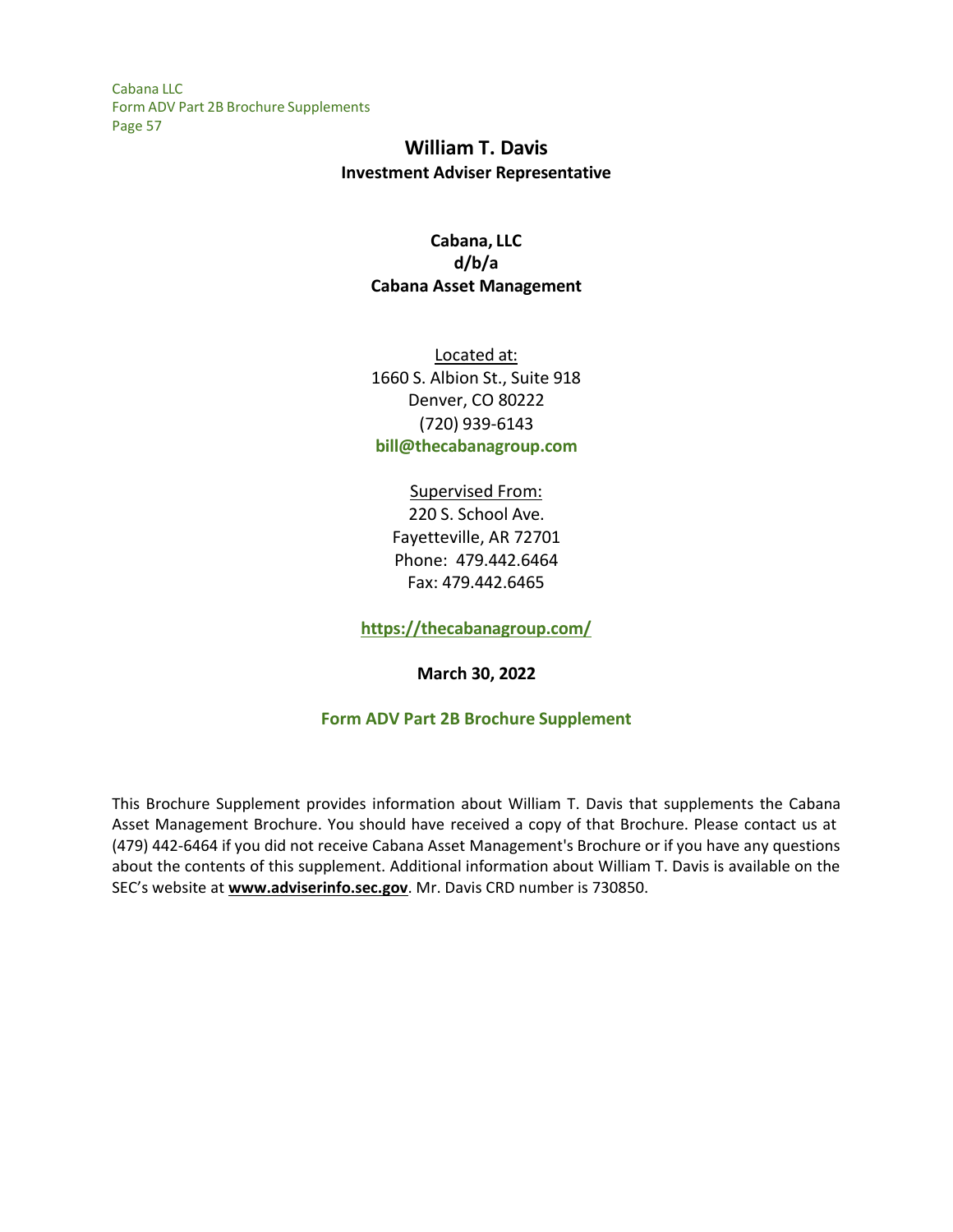Page 58

#### **Item 2 – Educational Background and Business Experience**

# **William T. Davis**

**Year of Birth:** 1951

### *Formal Education after High School:*

- St. Petersburg Junior College, Associates of Arts Degree, 1972
- Eckerd College, Bachelor of Arts, 1990

### *Business Background:*

- Cabana, LLC, Investment Advisor Representative, 11/2020 to Present.
- The Cabana Group, Institutional Business Development Representative, 03/2019 to Present.
- Fund Architects, LLC, Chief Marketing Officer, 06/2016 to 03/2019.

### **Item 3 – Disciplinary Information**

Registered investment advisers are required to disclose all material facts regarding any legal or disciplinary events that would be material to your evaluation of Mr. Davis and Cabana Asset Management. Mr. Davis has not been involved in any reportable disciplinary events.

#### **Item 4 – Other Business Activities**

Mr. Hesse is also a licensed insurance agent and can effect transactions in insurance products and earn compensation for these activities. Mr. Davis has no other relationships or affiliations with any other companies or individuals that would lead to a material conflict of interest for clients.

#### **Item 5 – Additional Compensation**

Mr. Davis does not receive additional compensation or economic benefits from third party sources in connection to his advisory activities.

#### **Item 6 – Supervision**

Mr. Davis is an investment adviser representative of Cabana Asset Management. In this role, Mr. Davis is responsible for the monitoring of client portfolios for investment objectives and other supervisory reviews. Mr. Davis' advisory activities are supervised by Steven Weiss, the Chief Compliance Officer of Cabana Asset Management.

Cabana Asset Management has implemented a Code of Ethics and an internal compliance program that guides each Associated Person in meeting their fiduciary obligations to clients. Mr. Davis to Cabana Asset Management's Code of Ethics and compliance manual as mandated. Clients may contact Mr. Davis at the phone number listed on the cover of this Brochure Supplement, to obtain a copy of Cabana Asset Management's Code of Ethics.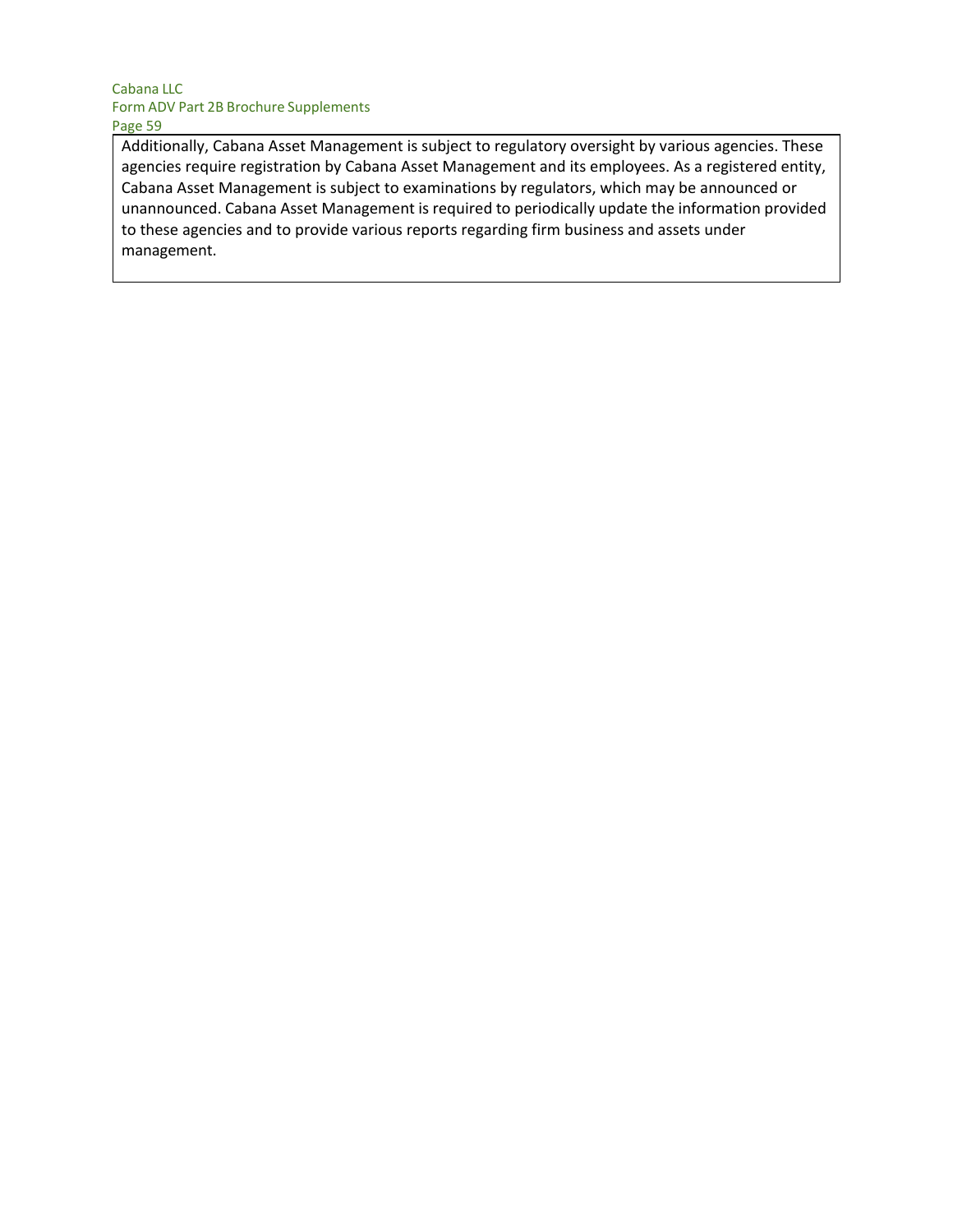## **Stephen Scott Pokorny Investment Adviser Representative**

## **Cabana, LLC d/b/a Cabana Asset Management**

Located at: 5560 Tennyson Pkwy., Suite 260 Plano, TX 75024 (972) 383-5300 **[steve@thecabanagroup.com](mailto:steve@thecabanagroup.com)**

## Supervised From: 220 S. School Ave. Fayetteville, AR 72701 Phone: 479.442.6464 Fax: 479.442.6465

**<https://thecabanagroup.com/>**

**March 30, 2022**

## **Form ADV Part 2B Brochure Supplement**

This Brochure Supplement provides information about Stephen S. Pokorny that supplements the Cabana Asset Management Brochure. You should have received a copy of that Brochure. Please contact us at (479) 442-6464 if you did not receive Cabana Asset Management's Brochure or if you have any questions about the contents of this supplement. Additional information about Stephen S. Pokorny is available on the SEC's website at **[www.adviserinfo.sec.gov](http://www.adviserinfo.sec.gov/)**. Mr. Pokorny's CRD number is 2325940.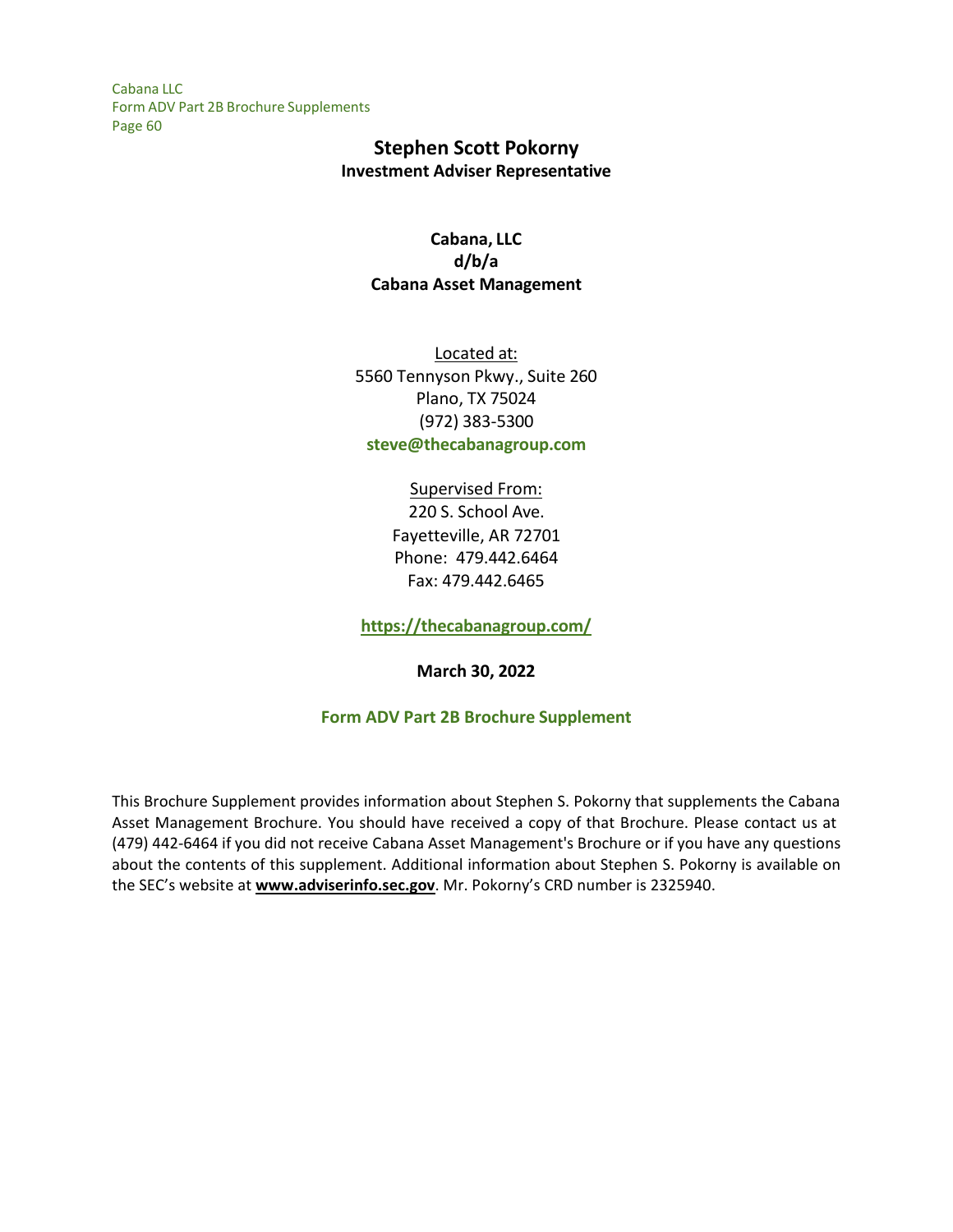Page 61

#### **Item 2 – Educational Background and Business Experience**

#### **Stephen S. Pokorny**

#### **Year of Birth:** 1969

### *Formal Education after High School:*

• Wittenberg University, BA in English and Business, 1992

### *Business Background:*

- Cabana,LLC, Investment Advisor Representative, 03/2022 to Present.
- The Cabana Group, Head of Strategic Distribution/Institutional Sales, 05/2020 to Present.

#### **Item 3 – Disciplinary Information**

Registered investment advisers are required to disclose all material facts regarding any legal or disciplinary events that would be material to your evaluation of Mr. Pokorny and Cabana Asset Management. Mr. Pokorny has not been involved in any reportable disciplinary events.

### **Item 4 – Other Business Activities**

Mr. Pokorny has no other relationships or affiliations with any other companies or individuals that would lead to a material conflict of interest for clients.

#### **Item 5 – Additional Compensation**

Mr. Pokorny does not receive additional compensation or economic benefits from third party sources in connection to his advisory activities.